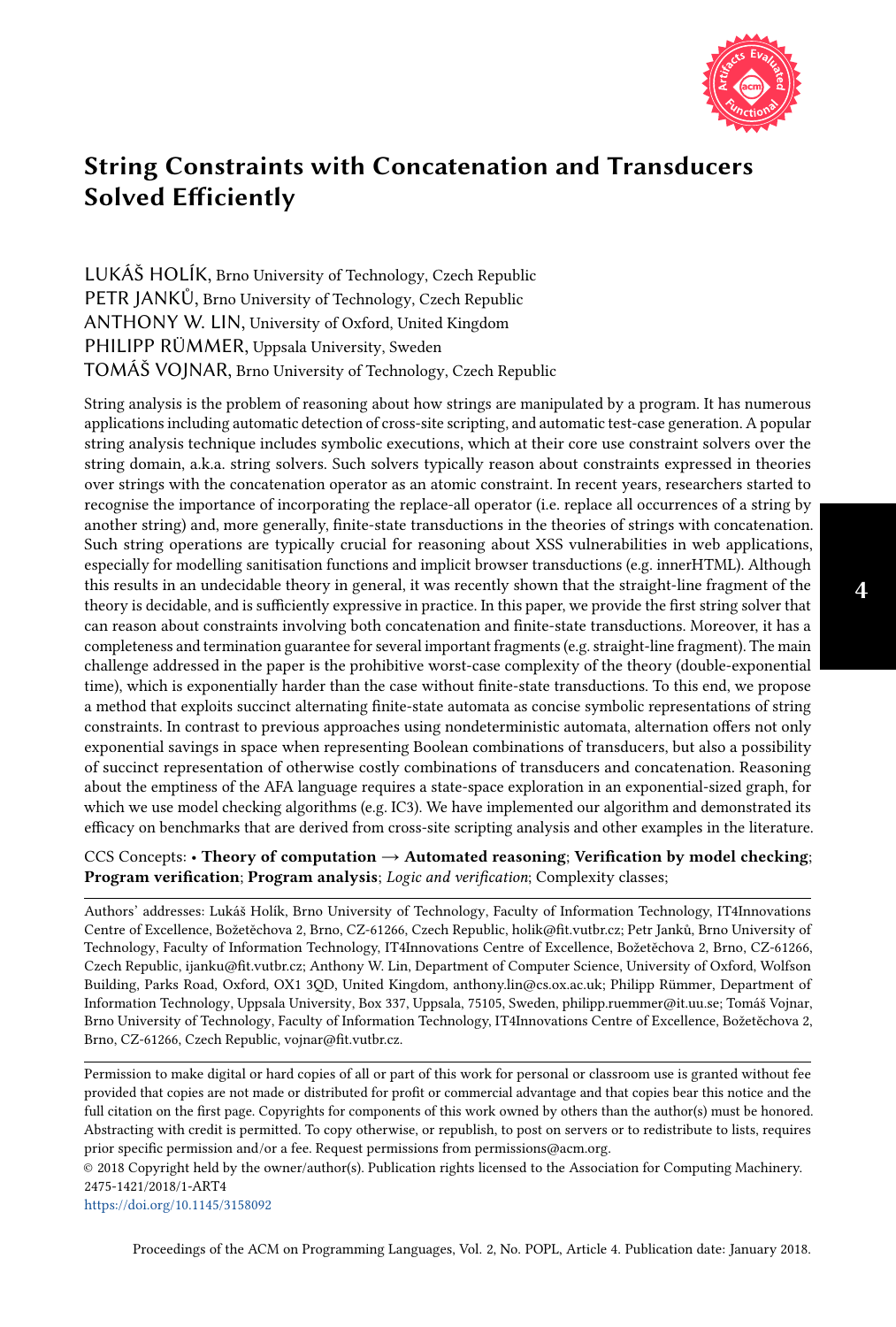Additional Key Words and Phrases: String Solving, Alternating Finite Automata, Decision Procedure, IC3

#### ACM Reference Format:

Lukáš Holík, Petr Janků, Anthony W. Lin, Philipp Rümmer, and Tomáš Vojnar. 2018. String Constraints with Concatenation and Transducers Solved Efficiently . Proc. ACM Program. Lang. 2, POPL, Article 4 (January 2018), [32](#page-31-0) pages. <https://doi.org/10.1145/3158092>

## 1 INTRODUCTION

Strings are a fundamental data type in many programming languages. This statement is true now more than ever, especially owing to the rapidly growing popularity of scripting languages (e.g. JavaScript, Python, PHP, and Ruby) wherein programmers tend to make heavy use of string variables. String manipulations are often difficult to reason about automatically, and could easily lead to unexpected programming errors. In some applications, some of these errors could have serious security consequences, e.g., cross-site scripting (a.k.a. XSS), which are ranked among the top three classes of web application security vulnerabilities by OWASP [\[OWASP 2013\]](#page-30-0).

Popular methods for analysing how strings are being manipulated by a program include symbolic executions [Bjørner et al. [2009;](#page-28-0) [Cadar et al.](#page-29-0) [2008,](#page-29-0) [2011;](#page-29-1) [Godefroid et al.](#page-29-2) [2005;](#page-29-2) [Kausler and Sherman](#page-29-3) [2014;](#page-29-3) [Loring et al.](#page-30-1) [2017;](#page-30-1) [Redelinghuys et al.](#page-30-2) [2012;](#page-30-2) [Saxena et al.](#page-30-3) [2010;](#page-30-3) [Sen et al.](#page-30-4) [2013\]](#page-30-4) which at their core use constraint solvers over the string domain (a.k.a. string solvers). String solvers have been the subject of numerous papers in the past decade, e.g., see [\[Abdulla et al.](#page-28-1) [2014;](#page-28-1) [Balzarotti et al.](#page-28-2) [2008;](#page-28-2) [Barrett et al.](#page-28-3) [2016;](#page-28-3) Bjørner et al. [2009;](#page-28-0) [D'Antoni and Veanes 2013;](#page-29-4) [Fu and Li 2010;](#page-29-5) [Fu et al.](#page-29-6) [2013;](#page-29-6) [Ganesh et al.](#page-29-7) [2013;](#page-29-7) [Hooimeijer et al.](#page-29-8) [2011;](#page-29-8) [Hooimeijer and Weimer 2012;](#page-29-9) [Kiezun et al.](#page-29-10) [2012;](#page-29-10) [Liang et al.](#page-30-5) [2014,](#page-30-5) [2016,](#page-30-6) [2015;](#page-30-7) [Lin and Barceló 2016;](#page-30-8) [Saxena et al.](#page-30-3) [2010;](#page-30-3) [Trinh et al.](#page-30-9) [2014,](#page-30-9) [2016;](#page-30-10) [Veanes](#page-31-1) [et al.](#page-31-1) [2012;](#page-31-1) [Wassermann et al.](#page-31-2) [2008;](#page-31-2) [Yu et al.](#page-31-3) [2010,](#page-31-3) [2014,](#page-31-4) [2009,](#page-31-5) [2011;](#page-31-6) [Zheng et al.](#page-31-7) [2013\]](#page-31-7) among many others. As is common in constraint solving, we follow the standard approach of Satisfiability Modulo Theories (SMT) [De Moura and Bjørner 2011], which is an extension of the problem of satisfiability of Boolean formulae wherein each atomic proposition can be interpreted over some logical theories (typically, quantifier-free).

Unlike the case of constraints over integer/real arithmetic (where many decidability and undecidability results are known and powerful algorithms are already available, e.g., the simplex algorithm), string constraints are much less understood. This is because there are many different string operations that can be included in a theory of strings, e.g., concatenation, length comparisons, regular constraints (matching against a regular expression), and replace-all (i.e. replacing every occurrence of a string by another string). Even for the theory of strings with the concatenation operation alone, existing string solver cannot handle the theory (in its full generality) in a sound and complete manner, despite the existence of a theoretical decision procedure for the problem [\[Diekert 2002;](#page-29-12) [Gutiérrez 1998;](#page-29-13) [Jez 2016;](#page-29-14) [Makanin 1977;](#page-30-11) [Plandowski 2004,](#page-30-12) [2006\]](#page-30-13). This situation is exacerbated when we add extra operations like string-length comparisons, in which case even decidability is a long-standing open problem [\[Ganesh et al.](#page-29-7) [2013\]](#page-29-7). In addition, recent works in string solving have argued in favour of adding the replace-all operator or, more generally finite-state transducers, to string solvers [\[Lin and Barceló 2016;](#page-30-8) [Trinh et al.](#page-30-10) [2016;](#page-30-10) [Yu et al.](#page-31-3) [2010,](#page-31-3) [2014\]](#page-31-4) in view of their importance for modelling relevant sanitisers (e.g. backslash-escape) and implicit browser transductions (e.g. an application of HTML-unescape by innerHTML), e.g., see [\[D'Antoni and](#page-29-4) [Veanes 2013;](#page-29-4) [Hooimeijer et al.](#page-29-8) [2011;](#page-29-8) [Veanes et al.](#page-31-1) [2012\]](#page-31-1) and Example [1.1](#page-1-0) below. However, naively combining the replace-all operator and concatenation yields undecidability [\[Lin and Barceló 2016\]](#page-30-8).

<span id="page-1-0"></span>Example 1.1. The following JavaScript snippet—an adaptation of an example from [\[Kern 2014;](#page-29-15) [Lin and Barceló 2016\]](#page-30-8)–shows use of both concatenation and finite-state transducers: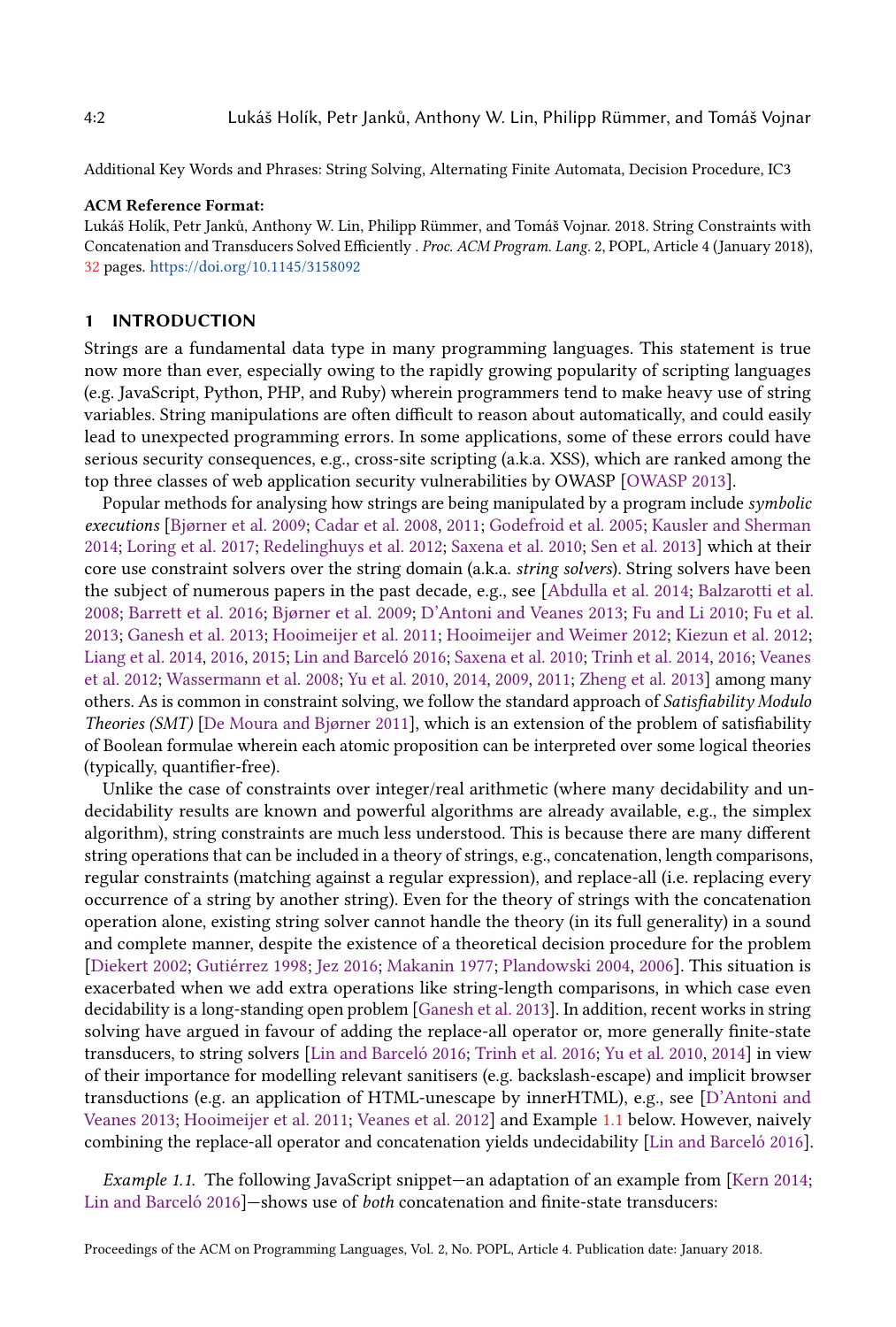```
var x = goog.string.htmlEscape(name);
var y = goog.string.escapeString(x);
nameElem.innerHTML = '<br/>button onclick= "viewPerson(\'' + y + '\')">' + x + '</button>';
```
The code assigns an HTML markup for a button to the DOM element nameElem. Upon click, the button will invoke the function viewPerson on the input name whose value is an untrusted variable. The code attempts to first sanitise the value of name. This is done via The Closure Library [\[co 2015\]](#page-29-16) string functions htmlEscape and escapeString. Inputting the value Tom & Jerry into name gives the desired HTML markup:

**<button** onclick="viewPerson('Tom & Jerry')"**>**Tom **&** Jerry**</button>**

On the other hand, inputting value ');attackScript();// to name, results in the markup:

 $\text{Sub}$  onclick="viewPerson('');attackScript();//')">');attackScript();//')</button>

Before this string is inserted into the DOM via innerHTML, an implicit browser transduction will take place [\[Heiderich et al.](#page-29-17) [2013;](#page-29-17) [Weinberger et al.](#page-31-8) [2011\]](#page-31-8), i.e., HTML-unescaping the string inside the onclick attribute and then invoking the attacker's script attackScript() after viewPerson. This subtle DOM-based XSS bug is due to calling the right escape functions, but in wrong order.  $\Box$ 

One theoretically sound approach proposed in [\[Lin and Barceló 2016\]](#page-30-8) for overcoming the undecidability of string constraints with both concatenation and finite-state transducers is to impose a straight-line restriction on the shape of constraints. This straight-line fragment can be construed as the problem of *path feasibility* [Bjørner et al. [2009\]](#page-28-0) in the following simple imperative language (with only assignment, skip, and assert) for defining non-branching and non-looping string-manipulating programs that are generated by symbolic execution:

$$
S ::= y := a | assert(b) | skip | S_1; S_2, \qquad a ::= f(x_1, ..., x_n), \qquad b ::= g(x_1)
$$

where  $f : (\Sigma^*)^n \to \Sigma^*$  is either an application of concatenation  $x_1 \circ \cdots \circ x_n$  or an application of a finite-state transduction  $R(x_1)$ , and g tests membership of  $x_1$  in a regular language. Here, some variables are undefined "input variables". Path feasibility asks if there exist input strings that satisfy all assertions and applications of transductions in the program. It was shown in [\[Lin and](#page-30-8) [Barceló 2016\]](#page-30-8) that such a path feasibility problem (equivalently, satisfiability for the aforementioned straight-line fragment) is decidable. As noted in [\[Lin and Barceló 2016\]](#page-30-8) such a fragment can express the program logic of many interesting examples of string-manipulating programs with/without XSS vulnerabilities. For instance, the above example can be modelled as a straight-line formula where the regular constraint comes from an attack pattern like the one below:

e1 = /<button onclick= "viewPerson\(' ( ' | [^']\*[^'\\] ' ) \); [^']\*[^'\\]' \)">.\*<\/button>/

Unfortunately, the decidability proof given in [\[Lin and Barceló 2016\]](#page-30-8) provides only a theoretical argument for decidability and complexity upper bounds (an exponential-time reduction to the acyclic fragment of intersection of rational relations<sup>[1](#page-2-0)</sup> whose decidability proof in turn is a highly intricate polynomial-space procedure using Savitch's trick [\[Barceló et al.](#page-28-4) [2013\]](#page-28-4)) and does not yield an implementable solution. Furthermore, despite its decidability, the string logic has a prohibitively high complexity (EXPSPACE-complete, i.e., exponentially higher than without transducers), which could severely limit its applicability.

<span id="page-2-0"></span><sup>&</sup>lt;sup>1</sup>This fragment consists of constraints that are given as conjunctions of transducers  $\bigwedge_{i=1}^{m} R_i(x_i, y_i)$ , wherein the graph G of variables does not contain a cycle. The graph G contains vertices corresponding to variables  $x_i$ ,  $y_i$  and that two variables x, y are linked by an edge if  $x = x_i$  and  $y = y_i$  for some  $i \in \{1, \ldots, m\}$ .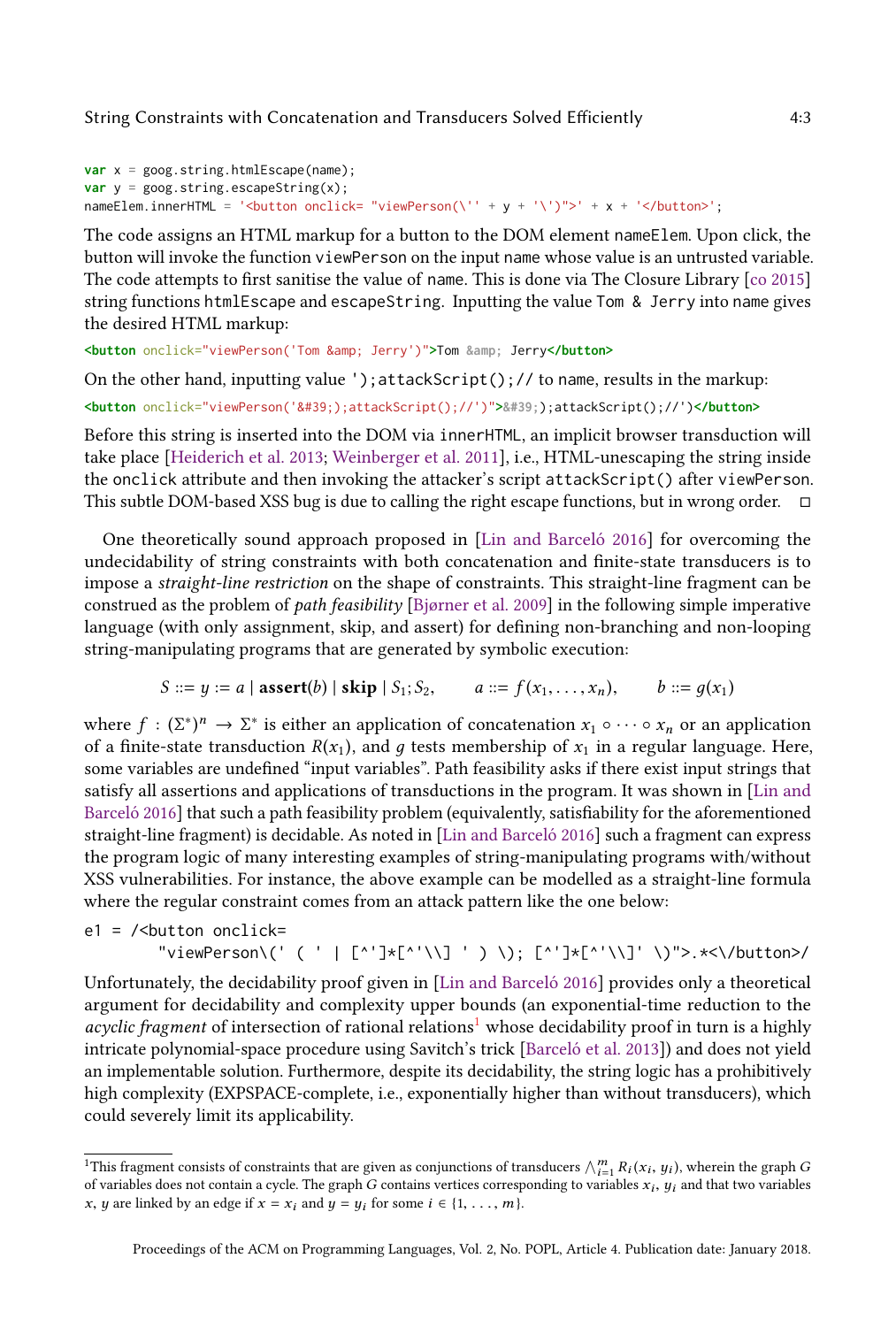Contributions. Our paper makes the following contributions to overcome the above challenges:

- (1) We propose a fast reduction of satisfiability of formulae in the straight-line fragment and in the acyclic fragment to the emptiness problem of alternating finite-state automata (AFAs). The reduction is in the worst case exponential in the number of concatenation operations<sup>[2](#page-3-0)</sup>, but otherwise polynomial in the size of a formula. In combination with fast model checking algorithms (e.g. IC3 [\[Bradley 2012\]](#page-28-5)) to decide AFA emptiness, this yields the first practical algorithm for handling string constraints with concatenation, finite-state transducers (hence, also replace-all), and regular constraints, and a decision procedure for formulae within the straight-line and acyclic fragments.
- (2) We obtain a substantially simpler proof for the decidability and PSPACE-membership of the acyclic fragment of intersection of rational relations of [\[Barceló et al.](#page-28-4) [2013\]](#page-28-4), which was crucially used in [\[Lin and Barceló 2016\]](#page-30-8) as a blackbox in their decidability proof of the straight-line fragment.
- (3) We define optimised translations from AFA emptiness to reachability over Boolean transition systems (i.e. which are succinctly represented by Boolean formulae). We implemented our algorithm for string constraints in a new string solver called Sloth, and provide an extensive experimental evaluation. SLOTH is the first solver that can handle string constraints that arise from HTML5 applications with sanitisation and implicit browser transductions. Our experiments suggest that the translation to AFAs can circumvent the EXPSPACE worst-case complexity of the straight-line fragment in many practical cases.

An overview of the results. The main technical contribution of our paper is a new method for exploiting alternating automata (AFA) as a succinct symbolic representation for representing formulae in a complex string logic admitting concatenation and finite-state transductions. In particular, the satisfiability problem for the string logic is reduced to AFA language emptiness, for which we exploit fast model checking algorithms. Compared to previous methods [\[Abdulla et al.](#page-28-1) [2014;](#page-28-1) [Lin and Barceló 2016\]](#page-30-8) that are based on nondeterministic automata (NFA) and transducers, we show that AFA can incur *at most a linear blowup* for each string operation permitted in the logic (i.e. concatenation, transducers, and regular constraints). While the product NFA representing the intersection of the languages of two automata  $A_1$  and  $A_2$  would be of size  $O(|A_1| \times |A_2|)$ , the language can be represented using an AFA of size  $|A_1| + |A_2|$  (e.g. see [\[Vardi 1995\]](#page-30-14)). The difficult cases are how to deal with concatenation and replace-all, which are our contributions to the paper. More precisely, a constraint of the form  $x := y.z \land x \in L$  (where L is the language accepted by an automaton A) was reduced in [\[Abdulla et al.](#page-28-1) [2014;](#page-28-1) [Lin and Barceló 2016\]](#page-30-8) to regular constraints on  $y$  and z by means of splitting A, which causes a cubic blow-up (since an "intermediate state" in A has to be guessed, and for each state a product of two automata has to be constructed). Similarly, taking the post-image  $R(L)$  of L under a relation R represented by a finite-state transducer T gives us an automaton of size  $O(|T| \times |A|)$ . A naïve application of AFAs is not helpful for those cases, since also projections on AFAs are computationally hard.

The key idea to overcome these difficulties is to *avoid* applying projections altogether, and instead use the AFA to represent general k-ary rational relations (a.k.a. k-track finite-state transductions [\[Barceló et al.](#page-28-4) [2013;](#page-28-4) [Berstel 1979;](#page-28-6) [Sakarovitch 2009\]](#page-30-15)). This is possible because we focus on formulae without negation, so that the (implicit) existential quantifications for applications of transducers can be placed outside the constraint. This means that our AFAs operate on alphabets that are exponential in size (for k-ary relations, the alphabet is { $\epsilon$ , 0, 1}<sup>k</sup>). To address this problem, we introduce a succinct flavour of AFA with symbolically represented transitions. Our definition is

<span id="page-3-0"></span><sup>2</sup>This is an unavoidable computational limit imposed by EXPSPACE-hardness of the problem [\[Lin and Barceló 2016\]](#page-30-8).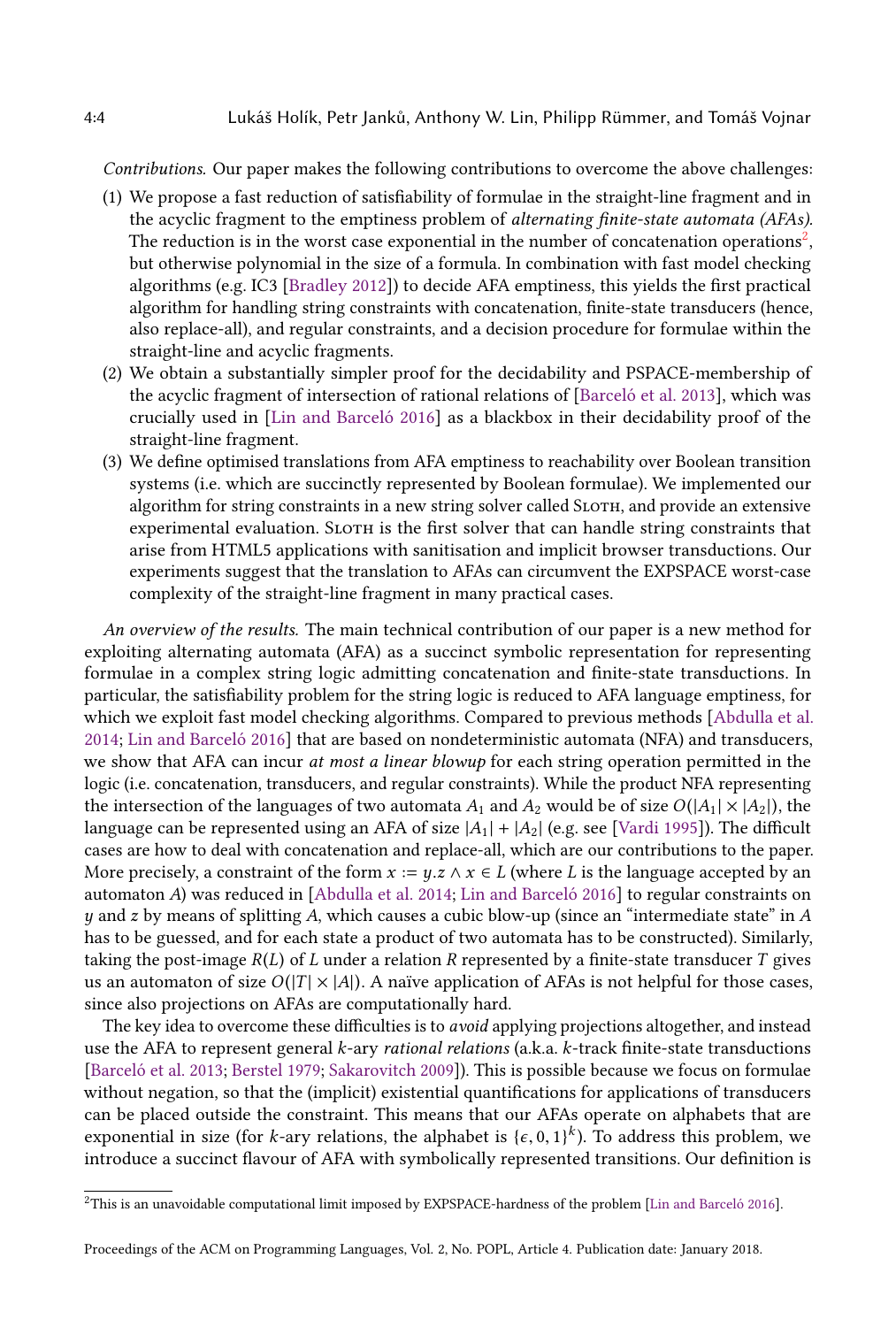similar to the concept of alternating symbolic automata in [\[D'Antoni et al.](#page-29-18) [2016\]](#page-29-18) with one difference. While symbolic AFA take a transition  $q \rightarrow_{\psi} \varphi$  from a state q to a set of states satisfying a formula  $\varphi$ if the input symbol satisfies a formula  $\psi$ , our succinct AFA can mix constraints on successor states with those on input symbols within a single transition formula (similarly to the symbolic transition representation of deterministic automata in MONA [\[Klarlund et al.](#page-30-16) [2002\]](#page-30-16), where sets of transitions are represented as multi-terminal BDDs with states as terminal nodes). We show how automata splitting can be achieved with at most linear blow-up.

The succinctness of our AFA representation of string formulae is not for free since AFA language emptiness is a PSPACE-complete problem (in contrast to polynomial-time for NFA). However, modern model checking algorithms and heuristics can be harnessed to solve the emptiness problem. In particular, we use a linear-time reduction to reachability in Boolean transition systems similar to [\[Cox and Leasure 2017;](#page-29-19) [Wang et al.](#page-31-9) [2016\]](#page-31-9), which can be solved by state of the art model checking algorithms, such as IC3 [\[Bradley 2012\]](#page-28-5), k-induction [\[Sheeran et al.](#page-30-17) [2000\]](#page-30-17), or Craig interpolationbased methods [\[McMillan 2003\]](#page-30-18), and tools like nuXmv [\[Cavada et al.](#page-29-20) [2014\]](#page-29-20) or ABC [\[Brayton and](#page-28-7) [Mishchenko 2010\]](#page-28-7).

An interesting by-product of our approach is an efficient decision procedure for the acyclic fragment. The acyclic logic does not a priori allow concatenation, but is more liberal in the use of transducer constraints (which can encode complex relations like string-length comparisons, and the subsequence relation). In addition, such a logic is of interest in the investigation of complex path-queries for graph databases [\[Barceló et al.](#page-28-4) [2013;](#page-28-4) [Barceló et al.](#page-28-8) [2012\]](#page-28-8), which has been pursued independently of strings for verification. Our algorithm also yields an alternative and substantially simpler proof of PSPACE upper bound of the satisfiability problem of the logic.

We have implemented our AFA-based string solver as the tool SLOTH, using the infrastructure provided by the SMT solver Princess [\[Rümmer 2008\]](#page-30-19), and applying the nuXmv [\[Cavada et al.](#page-29-20) [2014\]](#page-29-20) and ABC [\[Brayton and Mishchenko 2010\]](#page-28-7) model checkers to analyse succinct AFAs. Sloth is a decision procedure for the discussed fragments of straight-line and acyclic string formulae, and is able to process SMT-LIB input with CVC4-style string operations, augmented with operations  $\mathsf{str}$  . <code>replace</code>,  $\mathsf{str}$  . <code>replaceall</code>  $^3$  $^3$ , and arbitrary transducers defined using sets of mutually recursive functions. Sloth is therefore extremely flexible at supporting intricate string operations, including escape operations such as the ones discussed in Example [1.1.](#page-1-0) Experiments with string benchmarks drawn from the literature, including problems with replace, replace-all, and general transducers, show that SLOTH can solve problems that are beyond the scope of existing solvers, while it is competitive with other solvers on problems with a simpler set of operations.

Organisation. We recall relevant notions from logic and automata theory in Section [2.](#page-5-0) In Section [3,](#page-5-1) we define a general string constraint language and mention several important decidable restrictions. In Section [4,](#page-7-0) we recall the notion of alternating finite-state automata and define a succinct variant that plays a crucial role in our decision procedure. In Section [5,](#page-11-0) we provide a new algorithm for solving the acyclic fragment of the intersection of rational relations using AFA. In Section [7,](#page-16-0) we provide our efficient reduction from the straight-line fragment to the acyclic fragment that exploits AFA constructions. To simplify the presentation of this reduction, we first introduce in Section [6](#page-14-0) a syntactic sugar of the acyclic fragment called acyclic constraints with synchronisation parameters. In Section [8,](#page-20-0) we provide our reduction from the AFT emptiness to reachability in a Boolean transition system. Experimental results are presented in Section [9.](#page-25-0) Our tool SLOTH can be obtained from [https://github.com/uuverifiers/sloth/wiki.](https://github.com/uuverifiers/sloth/wiki) Finally, we conclude in Section [10.](#page-28-9) Missing proofs can be found in the full version.

<span id="page-4-0"></span><sup>3</sup>str.replaceall is the SMT-LIB syntax for the replace-all operation. On the other hand, str.replace represents the operation of replacing the first occurrence of the given pattern. In case there is no such occurrence, the string stays intact.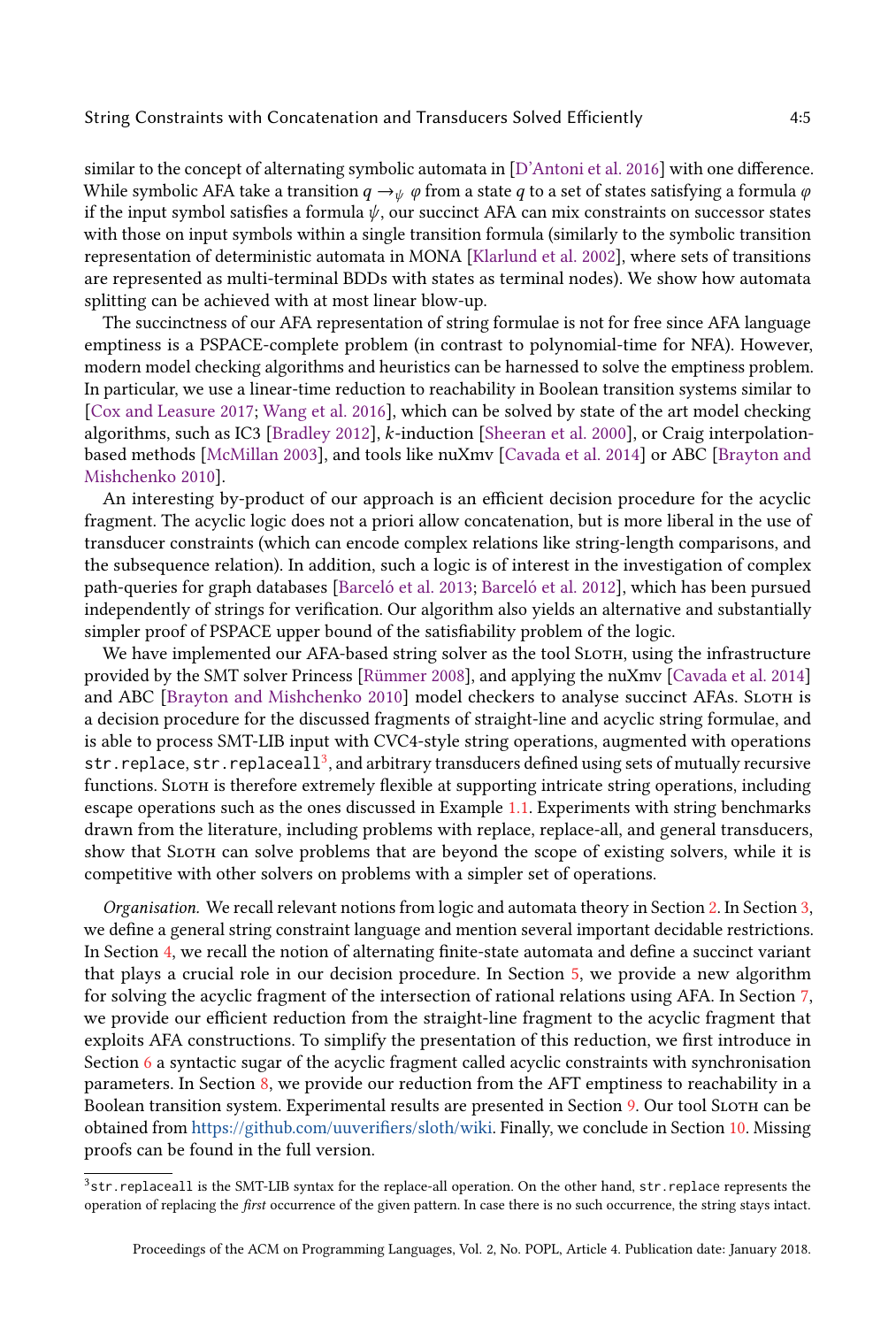# <span id="page-5-0"></span>2 PRELIMINARIES

*Logic.* Let  $\mathbb{B} = \{0, 1\}$  be the set of Boolean values, and A a set of Boolean variables. We write  $\mathbb{F}_A$ to denote the set of Boolean formulae over A. In this context, we will sometimes treat subsets A' of A as the corresponding truth assignments  $\{s \mapsto 1 \mid s \in A'\} \cup \{s \mapsto 0 \mid s \in A \setminus A'\}$  and write, for instance,  $A' \models \varphi$  for  $\varphi \in \mathbb{F}_A$  if the assignment satisfies  $\varphi$ . An *atom* is a Boolean variable; a *literal* is either a atom or its negation. A formula is in disjunctive normal form (DNF) if it is a disjunction of conjunctions of literals, and in negation normal form (NNF) if negation only occurs in front of atoms. We denote the set of variables in a formula  $\varphi$  by var( $\varphi$ ). We use  $\bar{x}$  to denote sequences  $x_1, \ldots, x_n$  of length  $|\bar{x}| = n$  of propositional variables, and we write  $\varphi(\bar{x})$  to denote that  $\bar{x}$  are the variables of  $\varphi$ . If we do not fix the order of the variables, we write  $\varphi(X)$  for a formula with X being its set of variables. For a variable vector  $\bar{x}$ , we denote by  $\{\bar{x}\}\$  the set of variables in the vector.

We say that  $\varphi$  is *positive* (*negative*) on an atom  $\alpha \in A$  if  $\alpha$  appears under an even (odd) number of negations only. A formula that is positive (negative) on all its atoms is called positive (negative), respectively. The constant formulae true and false are both positive and negative. We use  $\mathbb{F}_s^+$  $S^+$  and  $\mathbb{F}^{-}_{S}$  to denote the sets of all positive and negative Boolean formulae over S, respectively.

Given a formula  $\varphi$ , we write  $\tilde{\varphi}$  to denote a formula obtained by replacing (1) every conjunction by a disjunction and vice versa and (2) every occurrence of true by false and vice versa. Note that  $\tilde{x} = x$ , which means that  $\tilde{\varphi}$  is not the same as the negation of  $\varphi$ .

Strings and languages. Fix a finite alphabet Σ. Elements in Σ<sup>\*</sup> are interchangeably called words or strings, where the empty word is denoted by  $\epsilon$ . The concatenation of strings u, v is denoted by  $u \circ v$ , occasionally just by uv to avoid notational clutter. We denote by  $|w|$  the lenght of a word  $w \in \Sigma^*$ . For any word  $w = a_1 \ldots a_n$ ,  $n \ge 1$ , and any index  $1 \le i \le n$ , we denote by w[i] the letter  $a_i$ . A language is a subset of  $\Sigma^*$ . The concatenation of two languages L, L' is the language  $L \circ L' = \{ w \circ w' \mid w \in L \wedge w' \in L' \}$ , and the iteration  $L^*$  of a language L is the smallest language closed under  $\circ$  and containing L and  $\epsilon$ .

Regular languages and rational relations. A regular language over a finite alphabet  $\Sigma$  is a subset of Σ ∗ that can be built by a finite number of applications of the operations of concatenation, iteration, and union from the languages { $\epsilon$ } and {a},  $a \in \Sigma$ . An *n*-ary rational relation R over  $\Sigma$  is a subset of  $(\Sigma^*)^n$  that can be obtained from a regular language L over the alphabet of n-tuples  $(\Sigma \cup \{\epsilon\})^n$  as follows. Include  $(w_1, \ldots, w_n)$  in R iff for some  $(a_1^1, \ldots, a_n^1), \ldots, (a_1^{\overline{k}}, \ldots, a_n^k) \in L$ ,  $w_i = a_1 \circ \cdots \circ a_k$ for all  $1 \le i \le n$ . Here,  $\circ$  is a concatenation over the alphabet  $\Sigma$ , and k denotes the length of the words  $w_i$ . In practice, regular languages and rational relations can be represented using various flavours of finite-state automata, which are discussed in detail in Section [4.](#page-7-0)

#### <span id="page-5-1"></span>3 STRING CONSTRAINTS

We start by recalling a general string constraint language from [\[Lin and Barceló 2016\]](#page-30-8) that supports concatenations, finite-state transducers, and regular expression matching. We will subsequently state decidable fragments of the language for which we design our decision procedure.

#### 3.1 String Language

We assume a vocabulary of countably many string variables  $x, y, z, \ldots$  ranging over  $\Sigma^*$ . A string formula over  $\Sigma$  is a Boolean combination  $\varphi$  of word equations  $x = t$  whose right-hand side t might contain the concatenation operator, *regular constraints*  $P(x)$ , and *rational constraints*  $R(\bar{x})$ :

$$
\varphi \ ::= x = t \mid P(x) \mid \mathcal{R}(\bar{x}) \mid \varphi \wedge \varphi \mid \varphi \vee \varphi \mid \neg \varphi, \qquad t \ ::= x \mid a \mid t \circ t \ .
$$

In the grammar, x ranges over string variables,  $\bar{x}$  over vectors of string variables, and  $a \in \Sigma$  over letters.  $R \subseteq (\Sigma^*)^n$  is assumed to be an *n*-ary rational relation on words of  $\Sigma^*$ , and  $P \subseteq \Sigma^*$  is a regular

Proceedings of the ACM on Programming Languages, Vol. 2, No. POPL, Article 4. Publication date: January 2018.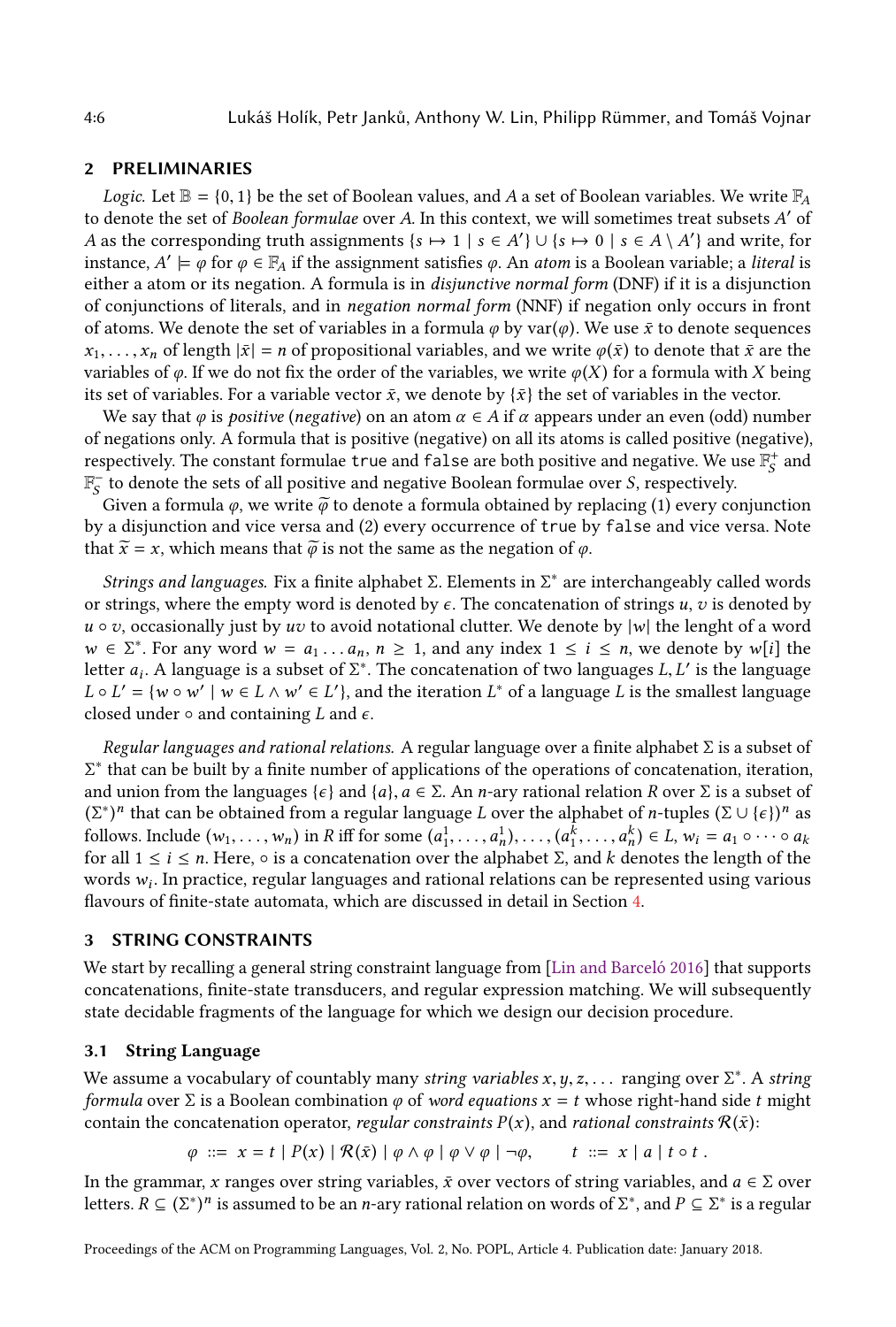language. We will represent regular languages and rational relations by succinct automata and transducers denoted as  $\mathcal R$  and  $\mathcal A$ , respectively. The automata and transducers will be formalized in Section [4.](#page-7-0) When the transducer  $\mathcal R$  or automaton  $\mathcal A$  representing a rational relation R or regular language P is known, we write  $\mathcal{R}(\bar{x})$  or  $\mathcal{A}(\bar{x})$  instead of  $R(\bar{x})$  or  $P(\bar{x})$  in the formulae, respectively.

A formula  $\varphi$  is interpreted over an *assignment*  $\iota : var(\varphi) \to \Sigma^*$  of its variables to strings over  $Σ^*$ . It satisfies φ, written  $ι \models φ$ , iff the constraint φ becomes true under the substitution of each variable x by  $\iota(x)$ . We formalise the satisfaction relation for word equations, rational constraints, and regular constraints, assuming the standard meaning of Boolean connectives:

- (1) *ι* satisfies the equation  $x = t$  if  $\iota(x) = \iota(t)$ , extending *ι* to terms by setting  $\iota(a) = a$  and  $\iota(t_1 \circ t_2) = \iota(t_1) \circ \iota(t_2).$
- (2) *ι* satisfies the rational constraint  $\mathcal{R}(x_1, \ldots, x_n)$  iff  $(\iota(x_1), \ldots, \iota(x_n))$  belongs to  $\mathcal{R}$ .
- (3) *ι* satisfies the regular constraint  $P(x)$ , for P a regular language, if and only if  $\iota(x) \in P$ .

A satisfying assignment for  $\varphi$  is also called a *solution* for  $\varphi$ . If  $\varphi$  has a solution, it is *satisfiable.* 

The unrestricted string logic is undecidable, e.g., one can easily encode Post Correspondence Problem (PCP) as the problem of checking satisfiability of the constraint  $\mathcal{R}(x, x)$ , for some rational transducer  $R$  [\[Morvan 2000\]](#page-30-20). We therefore concentrate on practical decidable fragments.

#### 3.2 Decidable Fragments

Our approach to deciding string formulae is based on two major insights. The first insight is that alternating automata can be used to efficiently decide positive Boolean combinations of rational constraints. This yields an algorithm for deciding (an extension of) the acyclic fragment of [\[Barceló](#page-28-4) [et al.](#page-28-4) [2013\]](#page-28-4). The minimalistic definition of acyclic logic restricts rational constraints and does not allow word equations (in Section [5.1](#page-13-0) a limited form of equations and arithmetic constraints over lengths will be shown to be encodable in the logic). Our definition of the acyclic logic AC below generalises that of [\[Barceló et al. 2013\]](#page-28-4) by allowing k-ary rational constraints instead of binary.

Definition 3.1 (Acyclic formulae). Particularly, we say that a string formula  $\varphi$  is acyclic if it does not contain word equations, rational constraints  $\mathcal{R}(x_1, \ldots, x_n)$  only appear positively and their variables  $x_1, \ldots, x_n$  are pairwise distinct, and for every sub-formula  $\psi \wedge \psi'$  at a positive position of φ (and also every  $ψ ∨ ψ'$  at a negative position) it is the case that  $|free(ψ) ∩ free(ψ')| ≤ 1$ , i.e.,  $ψ$ and  $\psi'$  have at most one variable in common. We denote by AC the set of all acyclic formulae.

The second main insight we build on is that alternation allows a very efficient encoding of concatenation into rational constraints and automata (though only equisatisfiable, not equivalent). Efficient reasoning about concatenation combined with rational relations is the main selling point of our work from the practical perspective–this is what is most needed and was so far missing in applications like security analysis of web-applications. We follow the approach from [\[Lin](#page-30-8) [and Barceló 2016\]](#page-30-8) which defines so called straight-line conjunctions. Straight-line conjunctions essentially correspond to sequences of program assignments in the single static assignment form, possibly interleaved with assertions of regular properties. An equation  $x = y_1 ∘···∘y_n$  is understood as an assignment to a program variable x. A rational constraint  $\mathcal{R}(x, y)$  may be interpreted as an assignment to x as well, in which case we write it as  $x = \mathcal{R}(y)$  (though despite the notation,  $\mathcal R$  is not required to represent a function, it can still mean any rational relation).

Definition 3.2 (Straight-line conjunction). A conjunction of string constraints is then defined to be straight-line if it can be written as  $\psi \wedge \bigwedge_{i=1}^m x_i = P_i$  where  $\psi$  is a conjunction of regular and negated regular constraints and each  $P_i$  is either of the form  $y_1 \circ \cdots \circ y_n$ , or  $R(y)$  and, importantly,  $P_i$  cannot contain variables  $x_i, \ldots, x_m$ . We denote by SL the set of all straight-line conjunctions.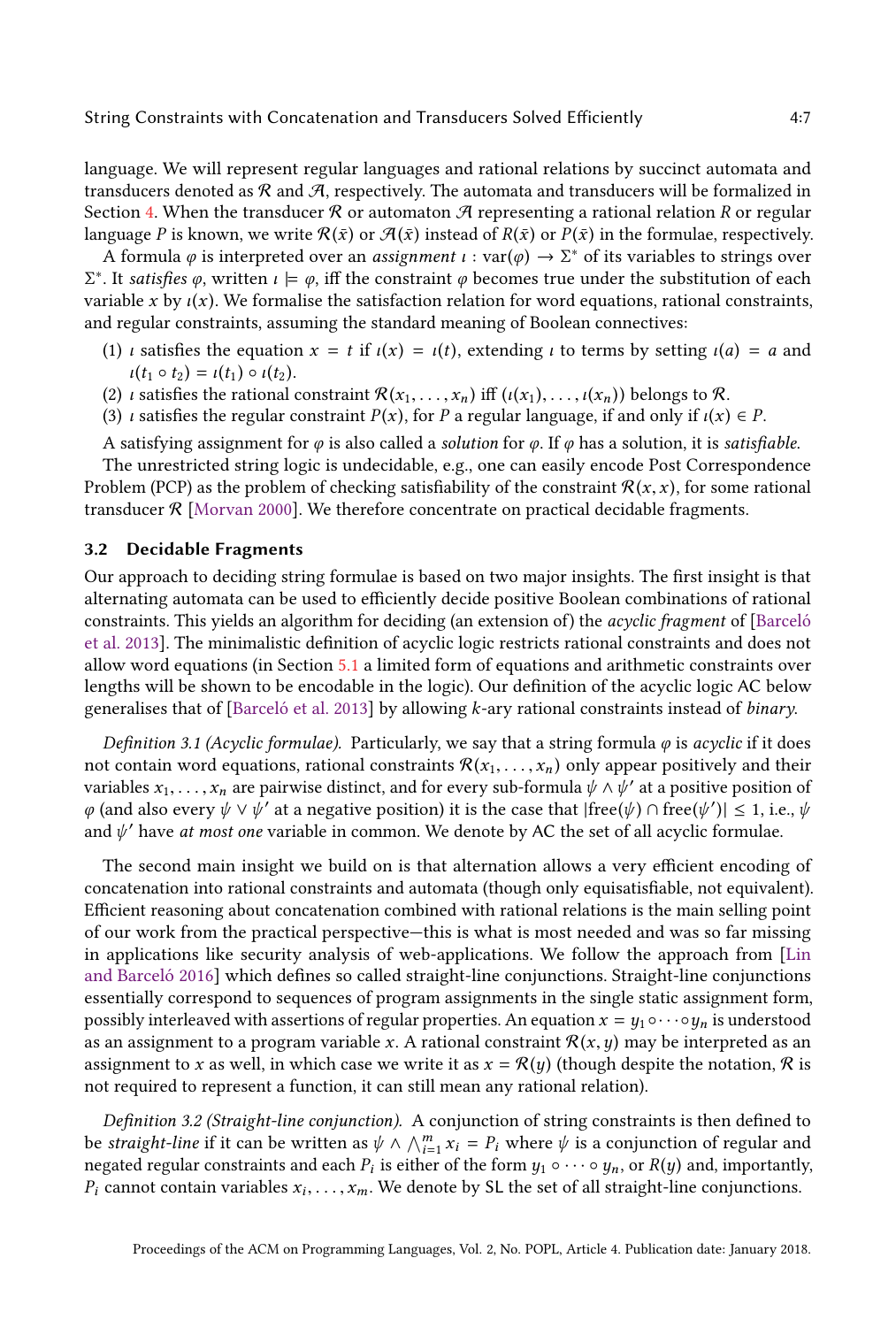<span id="page-7-2"></span>*Example 3.3.* The program snippet in Example [1.1](#page-1-0) would be expressed as  $x = \mathcal{R}_1$  (name)  $\wedge y =$  $\mathcal{R}_2(x) \wedge z = w_1 \circ y \circ w_2 \circ x \circ w_3 \wedge u = \mathcal{R}_3(z)$ . The transducers  $\mathcal{R}_i$  correspond to the string operations at the respective lines:  $\mathcal{R}_1$  is the htmlEscape,  $\mathcal{R}_2$  is the escapeString, and  $\mathcal{R}_3$  is the implicit transduction within innerHTML. Line 3 is translated into a conjunction of the concatenation and the third rational constraint encoding the implicit string operation at the assignment to innerHTML. In the concatenation,  $w_1, w_2, w_3$  are words that correspond to the three constant strings concatenated with x and y on line 3. To test vulnerability, a regular constraint  $\mathcal{A}(u)$ encoding the pattern e1 is added as a conjunct.

The fragment of straight-line conjunctions can be straightforwardly extended to disjunctive formulae. We say that a string formula is straight-line if every clause in its DNF is straightline. A decision procedure for straight-line conjunctions immediately extends to straight-line formulae: instantiate the DPLL(T) framework [\[Nieuwenhuis et al.](#page-30-21) [2004\]](#page-30-21) with a solver for straightline conjunctions.

The straight-line and acyclic fragments are clearly syntactically incomparable: AC does not have equations, SL restricts more strictly combinations of rational relations and allows only binary ones. Regarding expressive power, SL can express properties which AC cannot: the straight-line constraint  $x = yy$  cannot be expressed by any acyclic formula. On the other hand, whether or not AC formulae can be expressed in SL is not clear. Every AC formula can be expressed by a single n-ary acyclic rational constraint (c.f. Section [5\)](#page-11-0), hence acyclic formulae and acyclic rational constraints are of the same power. It is not clear however whether straight-line formulae, which can use only binary rational constraints, can express arbitrary n-ary acyclic rational constraint.

## <span id="page-7-0"></span>4 SUCCINCT ALTERNATING AUTOMATA AND TRANSDUCERS

We introduce a succinct form of alternating automata and transducers that operate over bit vectors, i.e., functions  $b: V \to \mathbb{B}$  where V is a finite, totally ordered set of bit variables. This is a variant of the recent automata model in [\[D'Antoni et al.](#page-29-18) [2016\]](#page-29-18) that is tailored to our problem. Bit vectors can of course be described by strings over  $\mathbb{B}$ , conjunctions of literals over V, or sets of those elements  $v \in V$  such that  $b(v) = 1$ . In what follows, we will use all of these representations interchangeably. Referring to the last mentioned possibility, we denote the set of all bit vectors over V by  $\mathcal{P}(V)$ .

An obvious advantage of this approach is that encoding symbols of large alphabets, such as UTF, by bit vectors allows one to succinctly represent sets of such symbols using Boolean formulae. In particular, symbols of an alphabet of size  $2^k$  can be encoded by bit vectors of size  $k$  (or, alternatively, as Boolean formulae over k Boolean variables). We use this fact when encoding transitions of our alternating automata.

<span id="page-7-1"></span>Example 4.1. To illustrate the encoding, assume the alphabet  $\Sigma = \{a, b, c, d\}$  consisting of symbols a, b, c, and d. We can deal with this alphabet by using the set  $V = \{v_0, v_1\}$  and representing, e.g., a as  $\neg v_1 \wedge \neg v_0$ , b as  $\neg v_1 \wedge v_0$ , c as  $v_1 \wedge \neg v_0$ , and d as  $v_1 \wedge v_0$ . This is, a, b, c, and d are encoded as the bit vectors 00, 01, 10, and 11 (for the ordering  $v_0 < v_1$ ), or the sets  $\emptyset$ ,  $\{v_0\}$ ,  $\{v_1\}$ ,  $\{v_0, v_1\}$ , respectively. The set of symbols  $\{c, d\}$  can then be encoded simply by the formula  $v_1$ .

#### 4.1 Succinct Alternating Finite Automata

A succinct alternating finite automaton (AFA) over Boolean variables V is a tuple  $\mathcal{A} = (V, Q, \Delta, I, F)$ where  $Q$  is a finite set of *states*, the *transition function*  $\Delta:Q\to\mathbb F_{V\cup Q}$  assigns to every state a Boolean formula over Boolean variables and states that is positive on states,  $I \in \mathbb{F}_Q^+$  $\stackrel{\scriptscriptstyle{0}}{Q}$  is a positive *initial* formula, and  $F\in\mathbb{F}_Q^-$  is a negative final formula. Let  $w=b_1\,\dots b_m,$   $m\geq 0,$  be a word where each  $b_i,$  $1 \le i \le m$ , is a bit vector encoding the *i*-th letter of w. A *run* of the AFA  $\mathcal{A}$  over w is a sequence  $\rho = \rho_0 b_1 \rho_1 \dots b_m \rho_m$  where  $b_i \in \mathcal{P}(V)$  for every  $1 \le i \le m$ ,  $\rho_i \subseteq Q$  for every  $0 \le i \le m$ , and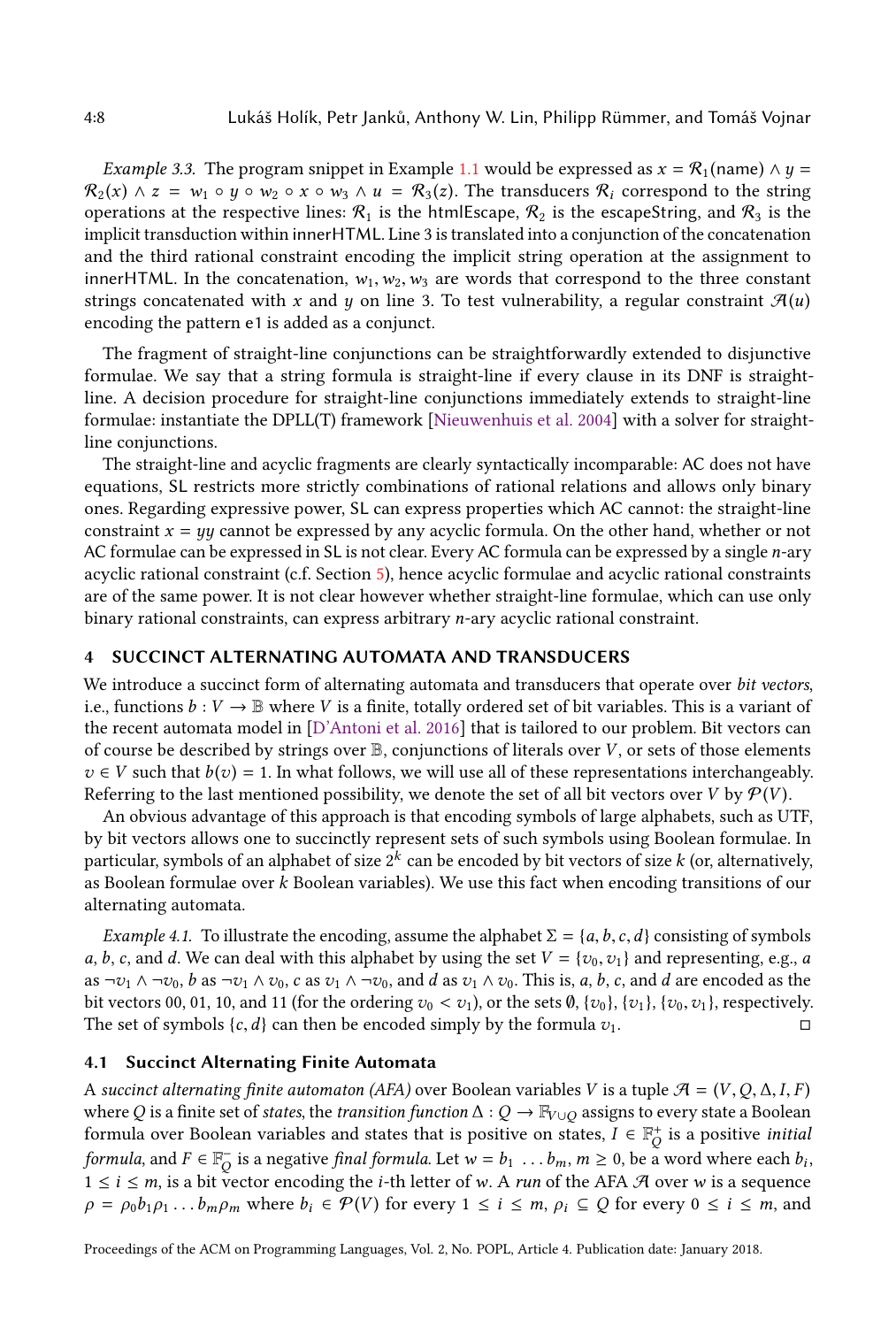$b_i \cup \rho_i \models \bigwedge_{q \in \rho_{i-1}} \Delta(q)$  for every  $1 \leq i \leq m$ . The run is accepting if  $\rho_0 \models I$  and  $\rho_m \models F$ , in which case the word is accepted. The *language* of  $\mathcal A$  is the set  $L(\mathcal A)$  of accepted words.

Notice that instead of the more usual definition of ∆, which would assign a positive Boolean formula over Q to every pair from  $Q \times \mathcal{P}(V)$  or to a pair  $Q \times \mathbb{F}_V$  as in [\[D'Antoni et al.](#page-29-18) [2016\]](#page-29-18), we let ∆ assign to states formulae that talk about both target states and Boolean input variables. This is closer to the encoding of the transition function as used in MONA [\[Klarlund et al.](#page-30-16) [2002\]](#page-30-16). It allows for additional succinctness and also for a more natural translation of the language emptiness problem into a model checking problem (cf. Section  $8$ ).<sup>[4](#page-8-0)</sup> Moreover, compared with the usual AFA definition, we do not have just a single initial state and a single set of accepting states, but we use initial and final formulae. As will become clear in Section [5,](#page-11-0) this approach allows us to easily translate the considered formulae into AFAs in an inductive way.

Note that standard nondeterministic finite automata (NFAs), working over bit vectors, can be obtained as a special case of our AFAs as follows. An AFA  $\mathcal{A} = (V, Q, \Delta, I, F)$  is an NFA iff (1) I is of the form  $\bigvee_{q\in Q'} q$  for some  $Q'\subseteq Q$ , (2) F is of the form  $\bigwedge_{q\in Q''}\neg q$  for some  $Q''\subseteq Q$ , and (3) for every  $q \in Q$ ,  $\Delta(q)$  is of the form  $\bigvee_{1 \leq i \leq m} \varphi_i(V) \wedge q_i$  where  $m \geq 0$  and, for all  $1 \leq i \leq m$ ,  $\varphi_i(V)$  is a formula over the input bit variables and  $q_i \in Q$ .

<span id="page-8-1"></span>*Example 4.2.* To illustrate our notion of AFAs, we give an example of an AFA  $\mathcal A$  over the alphabet  $\Sigma = \{a, b, c, d\}$  from Example [4.1](#page-7-1) that accepts the language  $\{w \in \Sigma^* \mid |w| \text{ mod } 35 = 0 \land \Sigma^* \}$  $\forall i \exists j : (1 \le i \le |\mathcal{w}| \land \mathcal{w}[i] \in \{a, b\}) \rightarrow (i \le j \le |\mathcal{w}| \land \mathcal{w}[j] \in \{c, d\})\}$ , i.e., the length of the words is a multiple of 35, and every letter  $a$  or  $b$  is eventually followed by a letter  $c$  or  $d$ . In particular, we let  $\mathcal{A} = (\{v_0, v_1\}, \{q_0, \ldots, q_4, p_0, \ldots, p_6, r_1, r_2\}), \Delta, I, F)$  where  $I = q_0 \wedge p_0, F =$  $\neg q_1 \wedge \ldots \wedge \neg q_4 \wedge \neg p_1 \wedge \ldots \wedge \neg p_6 \wedge \neg r_1$  (i.e., the accepting states are  $q_0, p_0$ , and  $r_2$ ), and  $\Delta$  is defined as follows:

- $\forall 0 \le i < 5 : \Delta(q_i) = (\neg v_1 \wedge q_{(i+1) \mod 5} \wedge r_1) \vee (v_1 \wedge q_{(i+1) \mod 5}),$
- $\forall 0 \le i < 7 : \Delta(p_i) = p_{(i+1) \mod 7}$
- $\Delta(r_1) = (v_1 \wedge r_2) \vee (\neg v_1 \wedge r_1)$  and  $\Delta(r_2) = r_2$ .

Intuitively, the q states check divisibility by 5. Moreover, whenever, they encounter an  $a$  or  $b$  symbol (encoded succinctly as checking  $\neg v_1$  in the AFA), they spawn a run through the r states, which checks that eventually a c or  $d$  symbol appears. The  $p$  states then check divisibility by 7. The desired language is accepted due to the requirement that all these runs must be synchronized. Note that encoding the language using an NFA would require quadratically more states since an explicit product of all the branches would have to be done.  $□$ 

The additional succinctness of AFA does not influence the computational complexity of the emptiness check compared to the standard variant of alternating automata.

#### Lemma 4.3. The problem of language emptiness of AFA is PSPACE-complete.

The lemma is witnessed by a linear-space transformation of the problem of emptiness of an AFA language to the PSPACE-complete problem of reachability in a Boolean transition system. This transformation is shown in Section [8.](#page-20-0)

# <span id="page-8-2"></span>4.2 Boolean Operations on AFAs

From the standard Boolean operations over AFAs, we will mainly need conjunction and disjunction in this paper. These operations can be implemented in linear space and time in a way analogous to [\[D'Antoni et al.](#page-29-18) [2016\]](#page-29-18), slightly adapted for our notion of initial/final formulae, as follows. Given

<span id="page-8-0"></span><sup>4</sup> [\[D'Antoni et al.](#page-29-18) [2016\]](#page-29-18) also mentions an implementation of symbolic AFAs that uses MONA-like BDDs and is technically close to our AFAs.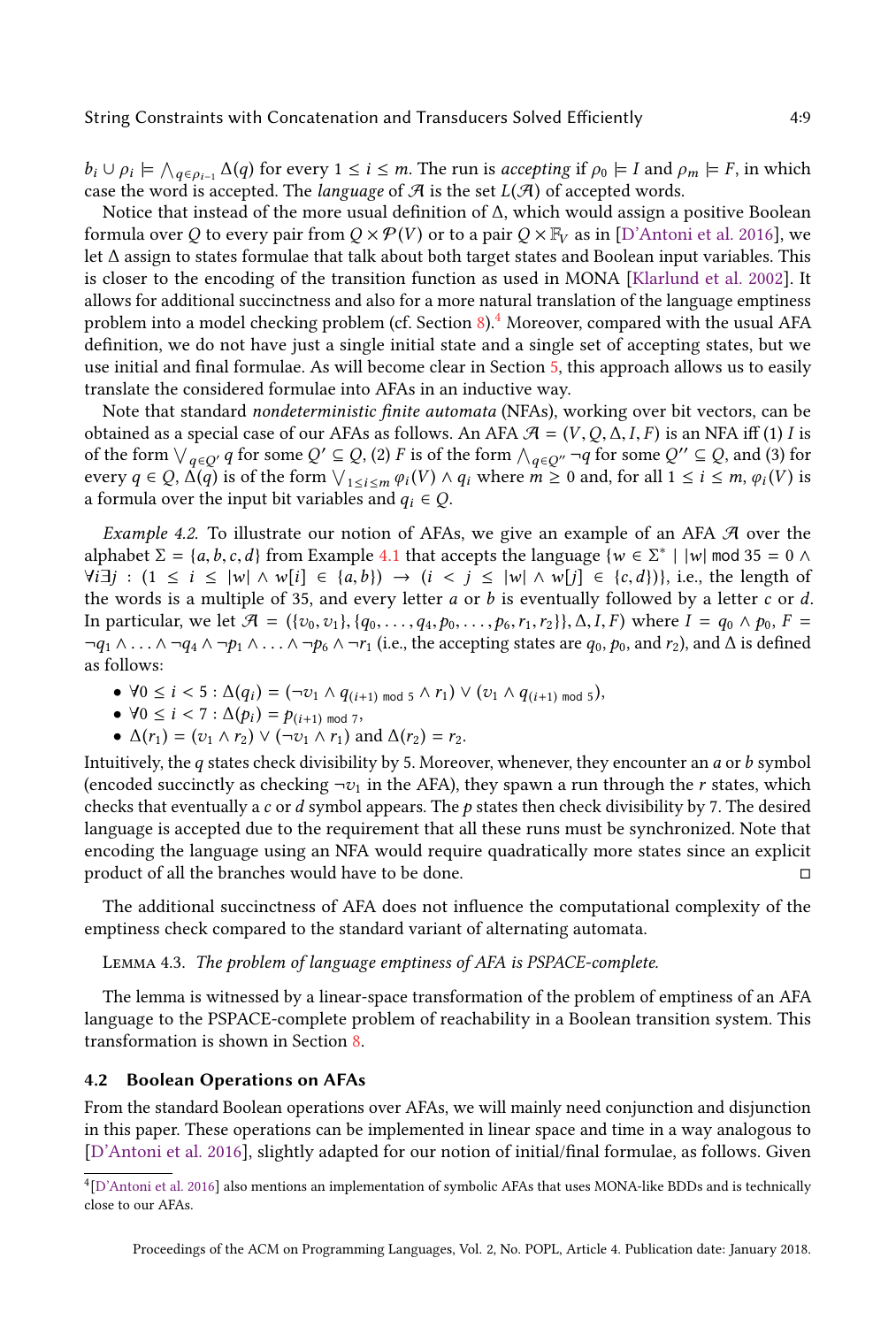two AFAs  $\mathcal{A} = (V, Q, \Delta, I, F)$  and  $\mathcal{A}' = (V, Q', \Delta', I', F')$  with  $Q \cap Q' = \emptyset$ , the automaton accepting the union of their languages can be constructed as  $\mathcal{A}\cup\mathcal{A}'=(V,Q\cup Q',\Delta\cup\Delta',I\vee I',F\wedge F'),$ and the automaton accepting the intersection of their languages can be constructed as  $\mathcal{A} \cap \mathcal{A}' =$  $(V, Q \cup Q', \Delta \cup \Delta', I \wedge I', F \wedge F')$ . Seeing correctness of the construction of  $\mathcal{A} \cap \mathcal{A}'$  is immediate. Indeed, the initial condition enforces that the two AFAs run in parallel, disjointness of their statespaces prevents them from influencing one another, and the final condition defines their parallel runs as accepting iff both of the runs accept. To see correctness of the construction of  $\bar{\mathcal{A}}\cup\mathcal{A}',$ it is enough to consider that one of the automata can be started with the empty set of states (corresponding to the formula  $\bigwedge_{q\in Q}\neg q$  for  $\mathcal A$  and likewise for  $\mathcal A'$ ). This is possible since only one of the initial formulae  $I$  and  $I'$  needs to be satisfied. The automaton that was started with the empty set of states will stay with the empty set of states throughout the entire run and thus trivially satisfy the (negative) final formula.

Example 4.4. Note that the AFA in Example [4.2](#page-8-1) can be viewed as obtained by conjunction of two AFAs: one consisting of the q and r states and the second of the p states.  $\Box$ 

To complement an AFA  $\mathcal{A} = (V, Q, \Delta, I, F)$ , we first transform the automaton into a form corresponding to the symbolic AFA of [\[D'Antoni et al.](#page-29-18) [2016\]](#page-29-18) and then use their complementation procedure. More precisely, the transformation to the symbolic AFA form requires two steps:

- $\bullet$  The first step simplifies the final condition. The final formula F is converted into DNF, yielding a formula  $F_1 \vee \ldots \vee F_k$ ,  $k \geq 1$ , where each  $F_i$ ,  $1 \leq i \leq k$ , is a conjunction of negative literals over Q. The AFA  $\mathcal A$  is then transformed into a union of AFAs  $\mathcal A_i = (V,Q,\Delta,I,F_i),$   $1 \leq i \leq k$ , where each  $\mathcal{A}_i$  is a copy of  $\mathcal A$  except that it uses one of the disjuncts  $F_i$  of the DNF form of the original final formula  $F$  as its final formula. Each resulting AFAs hence have a purely conjunctive final condition that corresponds a set of final states of [\[D'Antoni et al.](#page-29-18) [2016\]](#page-29-18) (a set of final states  $F \subseteq Q$  would correspond to the final formula  $\bigwedge_{q \in Q \setminus F} \neg q$ ).
- The second step simplifies the structure of the transitions. For every  $q \in Q$ , the transition formula  $\Delta(q)$  is transformed into a disjunction of formulae of the form  $(\varphi_1(V) \wedge \psi_1(Q)) \vee \ldots \vee$  $(\varphi_m(V) \wedge \psi_m(Q))$  where the  $\varphi_i(V)$  formulae, called *input formulae* below, speak about input bit variables only, while the  $\psi_i(Q)$  formulae, called *target formulae* below, speak exclusively about the target states, for  $1 \le i \le m$ . For this transformation, a slight modification of transforming a formula into DNF can be used.

The complementation procedure of [\[D'Antoni et al.](#page-29-18) [2016\]](#page-29-18) then proceeds in two steps: the normalisation and the complementation itself. We sketch them below:

- For every  $q \in Q$ , normalisation transforms the transition formula  $\Delta(q) = (\varphi_1(V) \wedge \psi_1(Q)) \vee$ ...  $\vee$  ( $\varphi_m(V) \wedge \psi_m(Q)$ ) so that every two distinct input formulae  $\varphi(V)$  and  $\varphi'(V)$  of the resulting formula describe disjoint sets of bit vectors, i.e., ¬ $(\varphi(V) \land \varphi'(V))$  holds. To achieve this (without trying to optimize the algorithm as in [\[D'Antoni et al.](#page-29-18) [2016\]](#page-29-18)), one can consider generating all Boolean combinations of the original  $\varphi(V)$  formulae, conjoining each of them with the disjunction of those state formulae whose input formulae are taken positively in the given case. More precisely, one can take  $\bigvee_{I\subseteq \{1,\dots,m\}} (\bigwedge_{i\in I}\phi_i))\wedge (\bigwedge_{i\in \{1,\dots,m\}\setminus I}\neg\phi_i))\wedge \bigvee_{i\in I}\psi_i.$
- Finally, to complement the AFAs normalized in the above way, one proceeds as follows: (1) The initial formula *I* is replaced by *I*. (2) For every  $q \in Q$  and every disjunct  $\varphi(V) \wedge \psi(Q)$ of the transition formula  $\Delta(q)$ , the target formula  $\psi(Q)$  is replaced by  $\psi(Q)$ . (3) The final formula of the form  $\bigwedge_{q\in Q'}\neg q,Q'\subseteq Q,$  is transformed to the formula  $\bigwedge_{q\in Q\setminus Q'}\neg q,$  and <code>false</code> is swapped for true and vice versa.

Clearly, the complementation contains three sources of exponential blow-up: (1) the simplification of the final condition, (2) the simplification of transitions and (3) the normalization of transitions.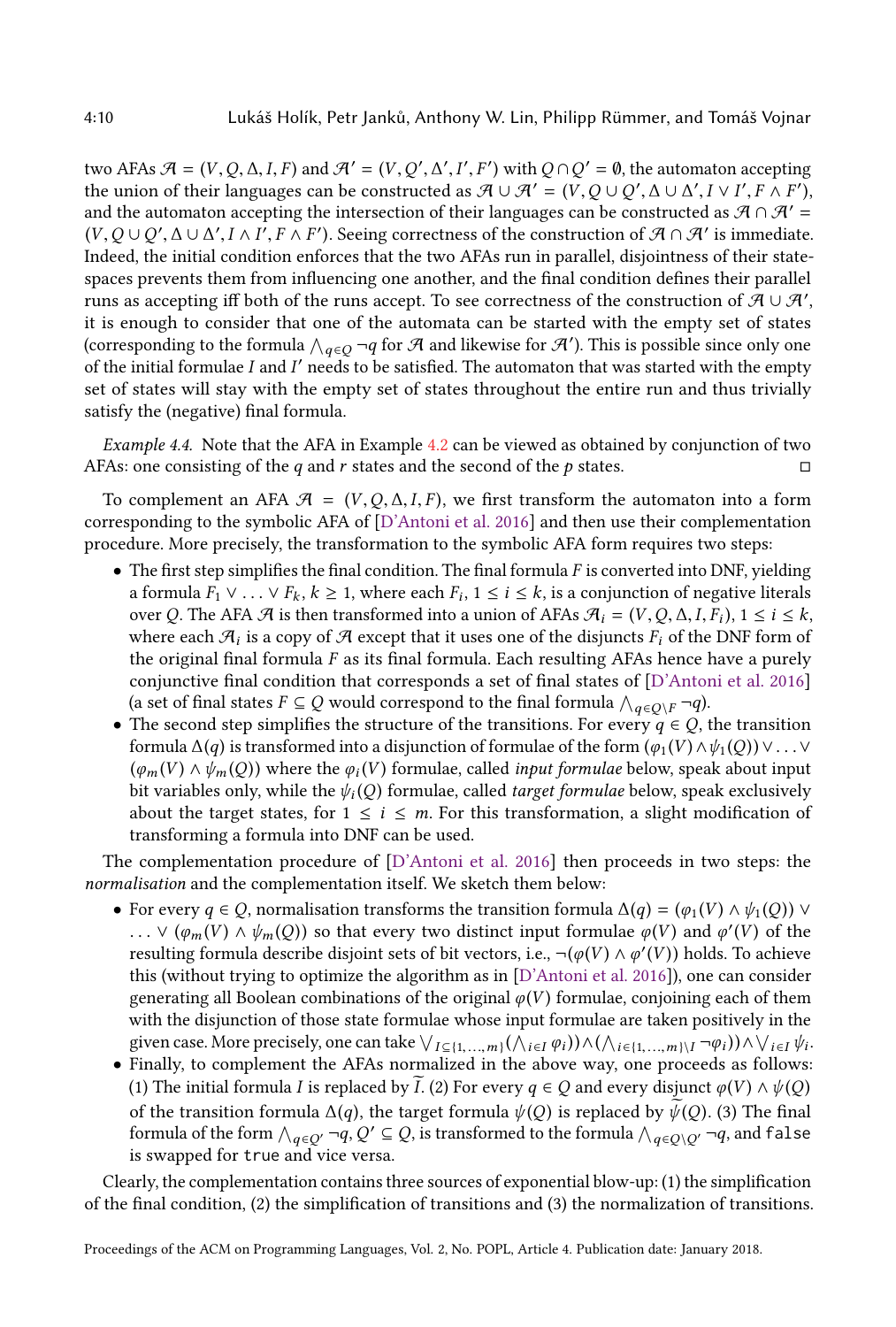Note, however, that, in this paper, we will apply complementation exclusively on AFAs obtained by Boolean operations from NFAs derived from regular expressions. Such AFAs already have the simple final conditions, and so the first source of exponential blow-up does not apply. The second and the third source of exponential complexity can manifest themselves but note that it does not show up in the number of states. Finally, note that if we used AFAs with explicit alphabets, the second and the third problem would disappear (but then the AFAs would usually be bigger anyway).

# 4.3 Succinct Alternating Finite Transducers

In our alternating finite transducers, we will need to use epsilon symbols representing the empty word. Moreover, as we will explain later, in order to avoid some undesirable synchronization when composing the transducers, we will need more such symbols-differing just syntactically. Technically, we will encode the epsilon symbols using a set of epsilon bit variables E, containing one new bit variable for each epsilon symbol. We will draw the epsilon bit variables from a countably infinite set E. We will also assume that when one of these bits is set, other bits are not important.

Let  $W$  be a finite, totally ordered set of bit variables, which we can split to the set of input bit variables  $V(W) = W \setminus \mathcal{E}$  and the set of epsilon bit variables  $E(W) = W \cap \mathcal{E}$ . Given a word  $w = b_1 \dots b_m \in \mathcal{P}(W)^*$ ,  $m \geq 0$ , we denote by  $\mathcal{W}(\mathcal{P}(W))$  the word that arises from w by erasing all those  $b_i$ , 1 ≤ *i* ≤ *m*, in which some epsilon bit variable is set, i.e.,  $b_i \cap \mathcal{E} \neq \emptyset$ . Further, let  $k \geq 1$ , and let  $W(k) = W \times [k]$ , assuming it to be ordered in the lexicographic way. The indexing of the bit variables will be used to express the track on which they are read. Finally, given a word  $w = b_1 ... b_m \in \mathcal{P}(W\langle k \rangle)^*$ ,  $m \geq 0$ , we denote by  $w \downarrow_i$ ,  $1 \leq i \leq k$ , the word  $b'_1 \ldots b'_m \in \mathcal{P}(W)^*$  that arises from w by keeping the contents of the *i*-th track (without the index *i*) only, i.e.,  $b'_j \times \{i\} = b_j \cap (W \times \{i\})$  for  $1 \le j \le m$ .

A k-track succinct alternating finite transducer (AFT) over W is syntactically an alternating automaton  $\mathcal{R}=(W\langle k\rangle,\mathcal{Q},\Delta,I,F), k\geq 1.$  Let  $V=V(W)$ . The relation  $Rel(\mathcal{R})\subseteq (\mathcal{P}(V)^*)^k$  recognised by R contains a k-tuple of words  $(x_1, \ldots, x_k)$  over  $\mathcal{P}(V)$  iff there is a word  $w \in L(\mathcal{R})$  such that  $x_i = \forall w \downarrow_i \langle \text{ for each } 1 \leq i \leq k.$ 

Below, we will sometimes say that the word w encodes the k-tuple of words  $(x_1, \ldots, x_k)$ . Moreover, for simplicity, instead of saying that R has a run over w that encodes  $(x_1, \ldots, x_k)$ , we will sometimes directly say that R has a run over  $(x_1, \ldots, x_k)$  or that R accepts  $(x_1, \ldots, x_k)$ .

Finally, note that classical nondeterministic finite transducers (NFTs) are a special case of our AFTs that can be defined by a similar restriction as the one used when restricting AFAs to NFAs. In particular, the first track (with letters indexed with 1) can be seen as the input track, and the second track (with letters indexed with 2) can be seen as the output track. AFTs as well as NFTs recognize the class of rational relations [\[Barceló et al. 2013;](#page-28-4) [Berstel 1979;](#page-28-6) [Sakarovitch 2009\]](#page-30-15).

Example 4.5. We now give a simple example of an AFT that implements escaping of every apostrophe by a backlash in the UTF-8 encoding. Intuitively, the AFT will transform an input string  $x'$ xx to the string  $x'\cdot xx$ , i.e., the relation it represents will contain the couple  $(x'xx,x'\cdot xx)$ . All the symbols should, however, be encoded in UTF-8. In this encoding, the apostrophe has the binary code 00100111, and the backlash has the code 00101010. We will work with the set of bit variables  $V_8 = \{v_0, \ldots, v_7\}$  and a single epsilon bit variable e. We will superscript the bit variables by the track on which they are read (hence, e.g.,  $v_1^2$  is the same as  $(v_1, 2)$ , i.e.,  $v_1$  is read on the second track). Let ap $i = v_0^i \wedge v_1^i \wedge v_2^i \wedge \neg v_3^i \wedge \neg v_4^i \wedge v_5^i \wedge \neg v_6^i \wedge \neg v_7^i \wedge \neg e^i$  represent an apostrophe read on the *i*-th track. Next, let  $bc^i = \neg v_0^i \wedge v_1^i \wedge \neg v_2^i \wedge v_3^i \wedge \neg v_4^i \wedge v_5^i \wedge \neg v_6^i \wedge \neg v_7^i \wedge \neg e^i$  represent a backlash read on the *i*-th track. Finally, let eq<sup>*i,j*</sup> =  $e^i \leftrightarrow e^j \land \bigwedge_{0 \leq k < 8} v^i_k \leftrightarrow v^j_k$  $\frac{d}{k}$  denote that the same symbol is read on the *i*-th and *j*-th track. The AFT that implements the described escaping can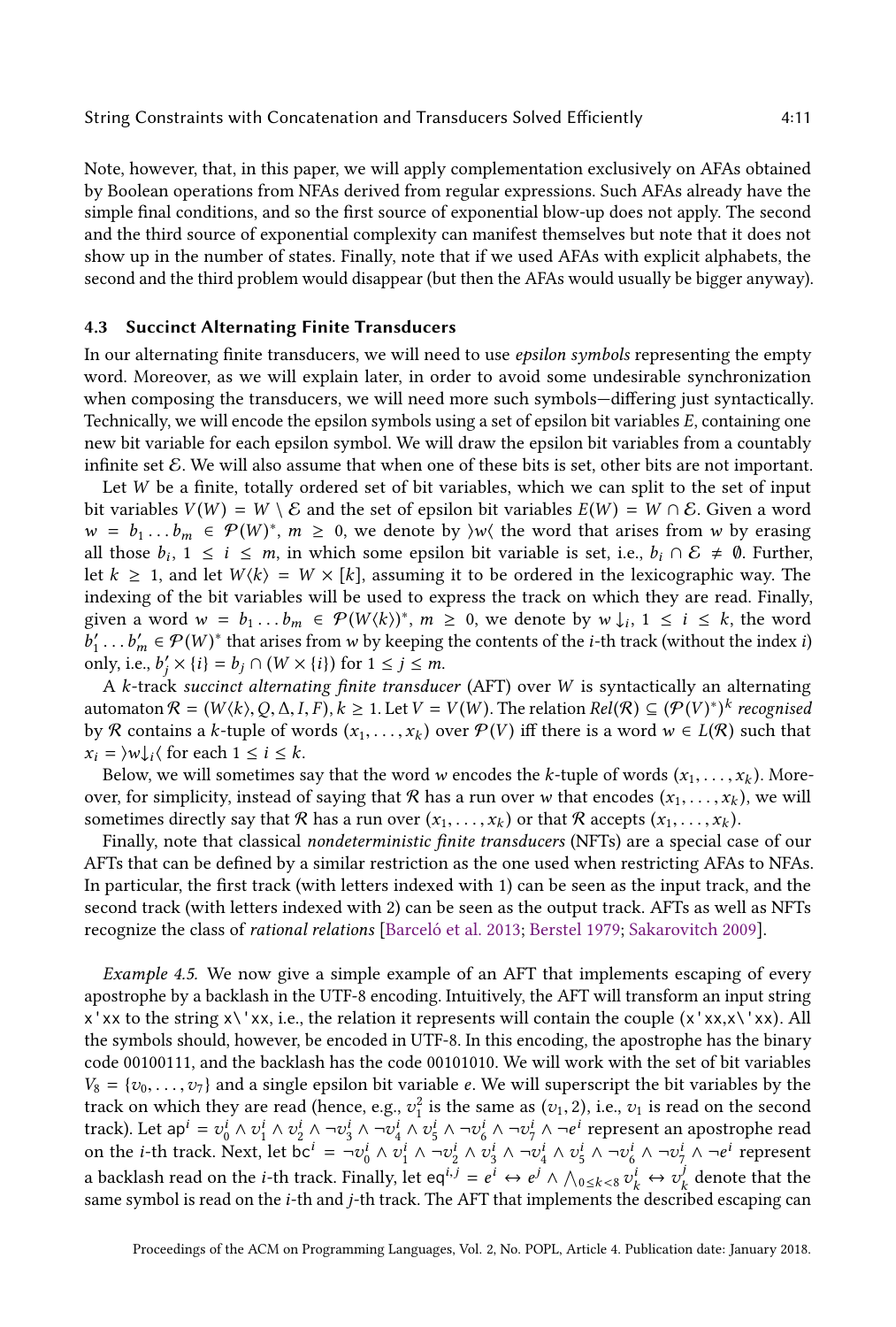be constructed as follows:  $\mathcal{R} = ((V_8 \cup \{e\})\langle 2\rangle, \{q_0, q_1\}, \Delta, q_0, \neg q_1)$  where the transition formulae are defined by  $\Delta(q_0) = (\neg \text{ap}^1 \wedge \text{eq}^{1,2} \wedge q_0) \vee (\text{ap}^1 \wedge \text{bc}^2 \wedge q_1)$  and  $\Delta(q_1) = e^1 \wedge \text{ap}^2 \wedge q_0$ .

# <span id="page-11-0"></span>5 DECIDING ACYCLIC FORMULAE

Our decision procedure for AC formulae is based on translating them into AFTs. For simplicity, we assume that the formula is negation free (after transforming to NNF, negation at regular constraints can be eliminated by AFA complementation). Notice that with no negations, the restriction AC puts on disjunctions never applies. We also assume that the formula contains rational constraints only (regular constraint can be understood as unary rational constraints).

Our algorithm then transforms a formula  $\varphi(\bar{x})$  into a rational constraint  $\mathcal{R}_{\varphi}(\bar{x})$  inductively on the structure of  $\varphi$ . As the base case, we get rational constraints  $\mathcal{R}(\bar{x})$ , which are already represented as AFTs, and regular constraints  $\mathcal{A}(x)$ , already represented by AFAs. Boolean operations over regular constraints can be treated using the corresponding Boolean operations over AFAs described in Section [4.2.](#page-8-2) The resulting AFAs can then be viewed as rational constraints with one variable (and hence as a single-track AFT).

Once constraints  $\mathcal{R}_{\varphi}(\bar{x})$  and  $\mathcal{R}_{\psi}(\bar{y})$  are available, the induction step translates formulae  $\mathcal{R}_{\varphi}(\bar{x}) \wedge$  $\mathcal{R}_{\psi}(\bar{y})$  and  $\mathcal{R}_{\phi}(\bar{x}) \vee \mathcal{R}_{\psi}(\bar{y})$  to constraints  $\mathcal{R}_{\phi \wedge \psi}(\bar{z})$  and  $\mathcal{R}_{\phi \vee \psi}(\bar{z})$ , respectively. To be able to describe this step in detail, let  $\mathcal{R}_{\varphi} = ((V \cup E_{\varphi})\langle |\bar{x}| \rangle, Q_{\varphi}, \Delta_{\varphi}, I_{\varphi}, F_{\varphi})$  and  $\mathcal{R}_{\psi} = ((V \cup E_{\psi})\langle |\bar{y}| \rangle, Q_{\psi}, \Delta_{\psi}, I_{\psi}, F_{\psi})$ such that w.l.o.g.  $Q_{\varphi} \cap Q_{\psi} = \emptyset$  and  $E_{\varphi} \cap E_{\psi} = \emptyset$ .

Translation of conjunctions to AFTs. The construction of  $\mathcal{R}_{\varphi \wedge \psi}$  has three steps:

- (1) Alignment of tracks that ensures that distinct variables are assigned different tracks and that the transducers agree on the track used for the shared variable.
- (2) Saturation by  $\epsilon$ -self loops allowing the AFTs to synchronize whenever one of them makes an  $\epsilon$  move on the shared track.
- (3) Conjunction on the resulting AFTs viewing them as AFAs.

Alignment of tracks. Given constraints  $\mathcal{R}_{\varphi}(\bar{x})$  and  $\mathcal{R}_{\psi}(\bar{y})$ , the goal of the alignment of tracks is to assign distinct tracks to distinct variables of  $\bar{x}$  and  $\bar{y}$ , and to assign the same track in both of the transducers to the shared variable—if there is one (recall that, by acyclicity,  $\bar{x}$  and  $\bar{y}$  do not contain repeating variables and share at most one common variable). This is implemented by choosing a vector  $\bar{z}$  that consists of exactly one occurrence of every variable from  $\bar{x}$  and  $\bar{y}$ , i.e.,  $\{\bar{z}\} = {\{\bar{x}\}} \cup {\{\bar{y}\}},$ and by subsequently re-indexing the bit vector variables in the transition relations. Particularly, in  $\Delta_\varphi,$  every indexed bit vector variable  $v^i$  (including epsilon bit variables) is replaced by  $v^j$  with  $j$ being the position of  $x_i$  in  $\bar z$ , and analogously in  $\Delta_\psi$ , every indexed bit variable  $v^i$  is replaced by  $v^j$ with *j* being the position of  $y_i$  in  $\bar{z}$ . Both AFTs are then considered to have  $|\bar{z}|$  tracks.

*Saturation by*  $\epsilon$ *-self loops.* This step is needed if  $\bar{x}$  and  $\bar{y}$  share a variable, i.e.,  $\{\bar{x}\} \cap \{\bar{y}\} \neq \emptyset$ . The two input transducers then have to synchronise on reading its symbols. However, it may happen that, at some point, one of them will want to read from the non-shared tracks exclusively, performing an  $\epsilon$  transition on the shared track. Since reading of the non-shared tracks can be ignored by the other transducer, it should be allowed to perform an  $\epsilon$  move on all of its tracks. However, that needs not be allowed by its transition function. To compensate for this, we will saturate the transition function by  $\epsilon$ -self loops performed on all tracks. Unfortunately, there is one additional problem with this step: If the added  $\epsilon$  transitions were based on the same epsilon bit variables as those already used in the given AFT, they could enable some additional synchronization within the given AFT, thus allowing it to accept some more tuples of words. We give an example of this problem below (Example [5.2\)](#page-12-0). To resolve the problem, we assume that the two AFTs being conjuncted use different epsilon bit variables (more of such variables can be used due the AFTs can be a result of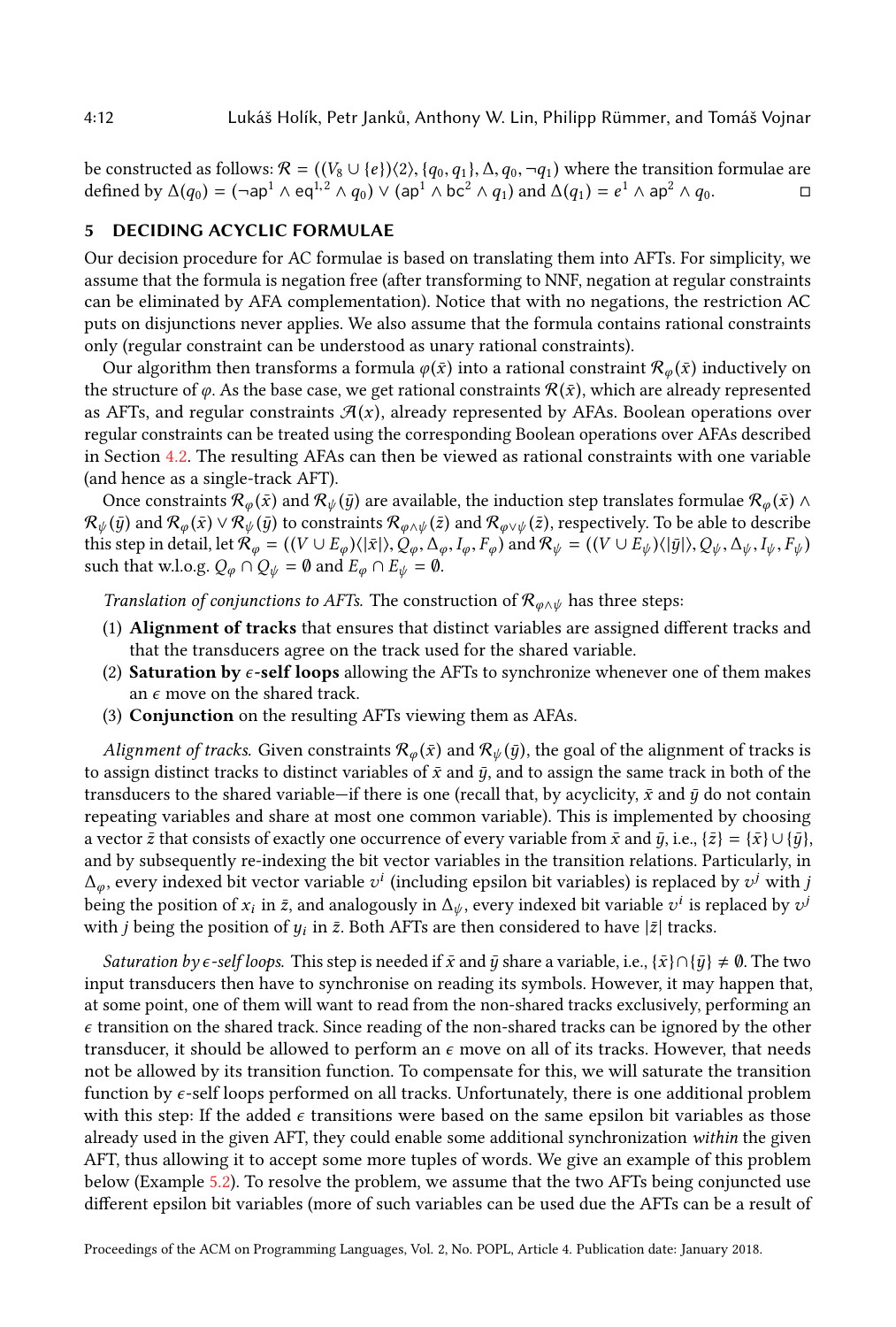several previous conjunctions). Formally, for any choice  $\sigma, \sigma' \in \{\varphi, \psi\}$  such that  $\sigma \neq \sigma'$ , and for every state  $q \in Q_{\sigma}$ , the transition formula  $\Delta_{\sigma}(q)$  is replaced by  $\Delta_{\sigma}(q) \vee (q \wedge \vee_{e \in E_{\sigma'}} \wedge_{i \in [|\bar{z}|]} e^{i}).$ 

Conjunction of AFTs viewed as AFAs. In the last step, the input AFTs with aligned tracks and saturated by  $\epsilon$ -self loops are conjoined using the automata intersection construction from Section [4.2.](#page-8-2)

LEMMA 5.1.  $\,$  Let  $\mathcal{R}'_\varphi$  and  $\mathcal{R}'_\psi$  be the AFTs obtained from the input AFTs  $\mathcal{R}_\varphi$  and  $\mathcal{R}_\psi$  by track alignment and  $\epsilon$ -self-loop saturation, and let  $\mathcal{R}_{\varphi\wedge\psi}=\mathcal{R}'_\varphi\cap\mathcal{R}'_\psi$ . Then,  $\mathcal{R}_{\varphi\wedge\psi}(\bar{z})$  is equivalent to  $\mathcal{R}_\varphi(\bar{x})\wedge\mathcal{R}_\psi(\bar{y})$ .

To see that the lemma holds, note that both  $\mathcal{R}'_\varphi$  and  $\mathcal{R}'_\psi$  have the same number of tracks—namely, | $\bar{z}$ |. This number can be bigger than the original number of tracks ( $|\bar{x}|$  or  $|\bar{y}|$ , resp.), but the AFTs still represent the same relations over the original tracks (the added tracks are unconstrained). The  $\epsilon$ -self loop saturation does not alter the represented relations either as the added transitions represent empty words across all tracks only, and, moreover, they cannot synchronize with the original transitions, unblocking some originally blocked runs. Finally, due to the saturation, the two AFTs cannot block each other by an epsilon move on the shared track available in one of them only.<sup>[5](#page-12-1)</sup>

<span id="page-12-0"></span>Example 5.2. We now provide an example illustrating the conjunction of AFTs, including the need to saturate the AFTs by  $\epsilon$ -self loops with different  $\epsilon$  symbols. We will assume working with the input alphabet  $\Sigma = \{a, b\}$  encoded using a single input bit variable  $v_0$ : let a correspond to  $\neg v_0$ and b to  $v_0$ . Moreover, we will use two epsilon bit variables, namely,  $e_1$  and  $e_2$ . We consider the following two simple AFTs, each with two tracks:

- $R_1 = (\{v_0, e_1\} \langle 2\rangle, \{q_0, q_1, q_2\}, \Delta_1, q_0, \neg q_0 \wedge \neg q_2)$  with  $\Delta_1(q_0) = (a^1 \wedge b^2 \wedge q_1) \vee (a^1 \wedge a^2 \wedge q_1 \wedge q_2)$ ,  $\Delta_1(q_1)$  = false, and  $\Delta_1(q_2) = e_1^1 \wedge q_1$ . Note that  $Rel(\mathcal{R}_1) = \{(a, b)\}$  since the run that starts with  $a^1 \wedge a^2$  gets stuck in one of its branches, namely the one that goes to  $q_2$ . This is because we require branches of a single run of an AFT to synchronize even on epsilon bit variables, and the transition from  $q_2$  cannot synchronize with any move from  $q_1$ .
- $\mathcal{R}_2 = (\{v_0, e_2\} \langle 2 \rangle, \{p_0, p_1, p_2\}, \Delta_2, p_0, \neg p_0 \wedge \neg p_1)$  such that  $\Delta_2(p_0) = (a^1 \wedge b^2 \wedge p_1), \Delta_2(p_1) =$  $e_2^1 \wedge b^2 \wedge p_2$ , and  $\Delta_2(p_2)$  = false. Clearly,  $Rel(R_2) = \{(a, bb)\}.$

Let  $Q_i$ ,  $I_i$ ,  $F_i$  denote the set of states, initial constraint, and final constraint of  $\mathcal{R}_i$ ,  $i \in \{1,2\}$ , respectively. Assume that we want to construct an AFT for the constraint  $\mathcal{R}_1(x,y) \wedge \mathcal{R}_2(x,z)$ . This constraint represents the ternary relation  $\{(a,b,bb)\}$ . It can be seen that if we apply the above described construction for intersection of AFTs to  $\mathcal{R}'_1$  and  $\mathcal{R}'_2$ , where  $\mathcal{R}'_1 = \mathcal{R}_1$  and  $\mathcal{R}'_2$ is the same as  $\mathcal{R}_2$  up to all symbols from track to 2 are moved to track 3, we will get an AFT  $\mathcal{R} = (\{v_0, e_1, e_2\}\langle 3\rangle, Q_1 \cup Q_2, \Delta, I_1 \wedge I_2, F_1 \wedge F_2)$  representing exactly this relation. We will not list here the entire ∆ but let us note the below:

- ∆ will contain the following transition obtained by  $\epsilon$ -self-loop saturation of  $\mathcal{R}_1$ :  $\Delta(q_1)$  =  $(e_2^1 \wedge e_2^2 \wedge q_1)$ . This will allow  $\mathcal R$  to synchronize its run through  $q_1$  with its run from  $p_1$  to  $p_2$ . Without the saturation, this would not be possible, and  $Rel(R)$  would be empty.
- On the other hand, if a single epsilon bit variable  $e$  was used in both AFTs as well as in their saturation, the saturated  $\Delta_1$  would include the transition  $\Delta_1(q_1) = (e^1 \wedge e^2 \wedge q_1)$ . This transition could synchronize with the transition  $\Delta_1(q_2) = e^1 \wedge q_1$ , and the relation represented by the saturated  $\mathcal{R}_1$  would grow to  $Rel(\mathcal{R}_1) = \{(a, b), (a, a)\}\$ . The result of the intersection would then (wrongly) represent the relation  $\{(a, b, bb), (a, a, bb)\}.$

<span id="page-12-1"></span><sup>5</sup>Note that the same approach cannot be used for AFTs sharing more than one track. Indeed, by intersecting two general rational relations, one needs not obtain a rational relation.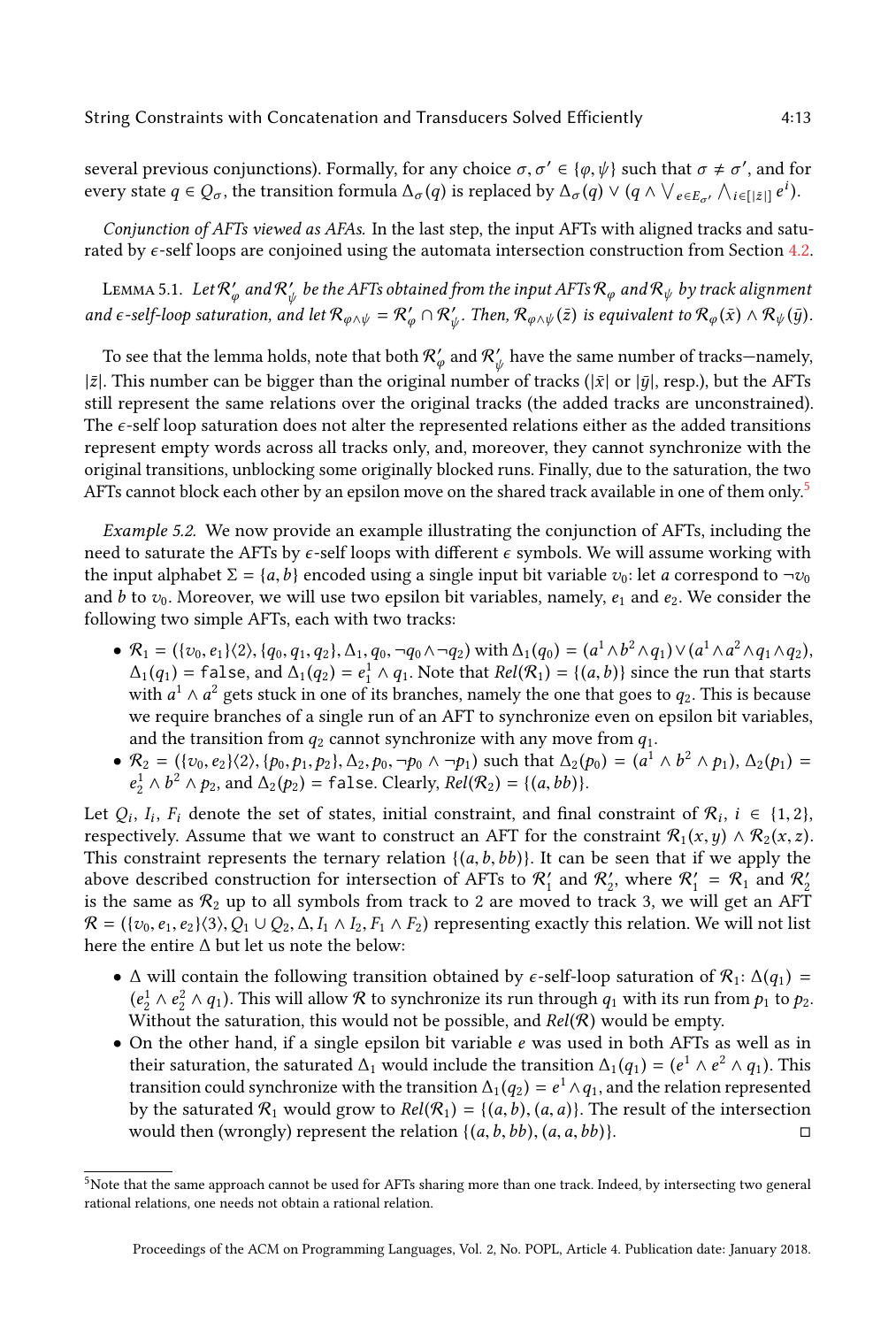Translation of disjunctions to AFTs. The construction of an AFT for a disjunction of formulae is slightly simpler. The alignment of variables is immediately followed by an application of the AFA disjunction construction. That is, the AFT  $\cal R_{\varphi \lor \psi}$  is constructed simply as  $\cal R'_\varphi \cup \cal R'_\psi$  from the constraints  $\mathcal{R}'_\varphi(\bar{z})$  and  $\mathcal{R}'_\psi(\bar{z})$  produced by the alignment of the vectors of variables  $\bar{x}$  and  $\bar{y}$  in  $\mathcal{R}_\varphi(\bar x)$  and  $\mathcal{R}_\psi'(\bar y)$ . The construction of  $\mathcal{R}'_\varphi$  and  $\mathcal{R}'_\psi$  does not require the saturation by  $\epsilon$ -self loops because the two transducers do not need to synchronise on reading shared variables. The vectors  $\bar{x}$ and  $\bar{y}$  are allowed to share any number of variables.

<span id="page-13-1"></span>THEOREM 5.3. Every acyclic formula  $\varphi(\bar{x})$  can be transformed into an equisatisfiable rational constraint  $\mathcal{R}(\bar{x})$  represented by an AFT R. The transformation can be done in polynomial time unless φ contains a negated regular constraint represented by a non-normalized succinct NFA.

<span id="page-13-2"></span>Corollary 5.4. Checking satisfiability of acyclic formulae is in PSPACE unless the formulae contain a negated regular constraint represented by a non-normalized succinct NFA.

PSPACE membership of satisfiability of acyclic formulae with binary rational constraints (without negations of regular constraints and without considering succinct alphabet encoding) is proven already in [\[Barceló et al.](#page-28-4) [2013\]](#page-28-4). Apart from extending the result to k-ary rational constraints, we obtain a simpler proof as a corollary of Theorem [5.3,](#page-13-1) avoiding a need to use the highly intricate polynomial-space procedure based on the Savitch´s trick used in [\[Barceló et al.](#page-28-4) [2013\]](#page-28-4). Not considering the problem of negating regular constraints, our PSPACE algorithm would first construct a linear-size AFT for the input  $\varphi$ . We can then use the fact that the standard PSPACE algorithm for checking emptiness of AFAs/AFTs easily generalises to succinct AFAs/AFTs. This is proved by our linear-space reduction of emptiness of the language of succinct AFAs to reachability in Boolean transition systems, presented in Section [8.](#page-20-0) Reachability in Boolean transition systems is known to be PSPACE-complete.

# <span id="page-13-0"></span>5.1 Decidable Extensions of AC

The relatively liberal condition that AC puts on rational constraints allow us to easily extend AC with other features, without having to change the decision procedure. Namely, we can add Presburger constraints about word length, as well as word equations, as long as overall acyclicity of a formula is preserved. Length constraints can be added in the general form  $\varphi_{\text{Pres}}(|x_1|, \ldots, |x_k|)$ , where  $\varphi$ <sub>Pres</sub> is a Presburger formula.

Definition 5.5 (Extended acyclic formulae). A string formula  $\varphi$  augmented with length constraints  $\varphi_{\text{Pres}}(|x_1|, \ldots, |x_k|)$  is extended acyclic if every word equation or rational constraint contains each variable at most once, rational constraints  $\mathcal{R}(x_1, \ldots, x_n)$  only appear at positive positions, and for every sub-formula  $\psi \wedge \psi'$  at a positive position of  $\varphi$  (and also every  $\psi \vee \psi'$  at a negative position) it is the case that  $|free(\psi) \cap free(\psi')| \leq 1$ , i.e.,  $\psi$  and  $\psi'$  have *at most one* variable in common.

Any extended AC formula  $\varphi$  can be turned into a standard AC formula by translating word equations and length constraints to rational constraints. Notice that, although quite powerful, extended AC still cannot express SL formulae such as  $x = yy$ , and does not cover practical properties such as, e.g., those in Example [3.3](#page-7-2) (where two conjuncts contain both  $x$  and  $y$ ).

Word equations to rational constraints. For simplicity, assume that equations do not contain letters  $a \in \Sigma$ . This can be achieved by replacing every occurrence of a constraint b by a fresh variable constrained by the regular language {b}. An equation  $x = x_1 \circ \cdots \circ x_n$  without multiple occurrences of any variables is translated to a rational constraint  $\mathcal{R}(x, x_1, \ldots, x_n)$  with  $\mathcal{R} = (W \langle n+1 \rangle, Q =$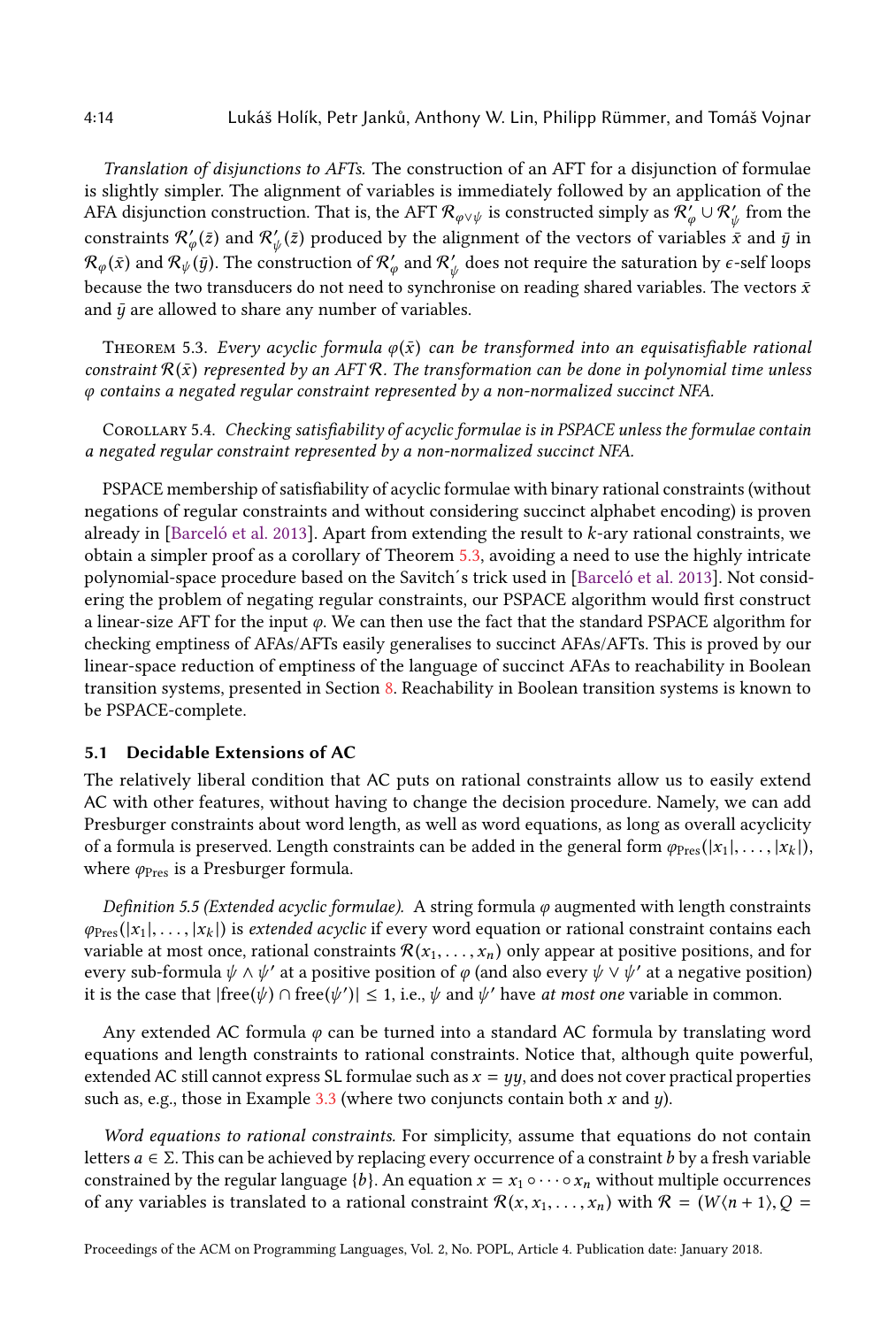${q_0, \ldots, q_n}, \Delta, I = q_0, F = q_n$ . The transitions for  $i \in [n]$  are

$$
\Delta(q_{i-1})=(q_{i-1}\vee q_i)\wedge\bigwedge_{j\in[n]\setminus\{i\}}e^j\wedge\bigwedge_{v\in W\setminus\{n+1\}}(v^i\leftrightarrow v^0).
$$

and  $\Delta(q_n)$  = false. That is, the symbol on the first track is copied to the *i*th track while all the other tracks read  $\epsilon$ . Negated word equations can be translated to AFTs in a similar way.

Length constraints to rational constraints. The translation of length constraints to rational constraints is similarly straightforward. Suppose an extended AC formula contains a length constraint  $\varphi_{\text{Pres}}(|x_1|, \ldots, |x_k|)$ , where  $\varphi_{\text{Pres}}$  is a Presburger formula over k variables  $y_1, \ldots, y_k$  ranging over natural numbers. It is a classical result that the solution space of  $\varphi_{\text{Pres}}$  forms a semi-linear set [\[Ginsburg and Spanier 1966\]](#page-29-21), i.e., can be represented as a finite union of linear sets  $L_j$  =  $\{\bar{y}_0 + \sum_{i=1}^m \lambda_i \bar{y}_i \mid \lambda_1, \ldots, \lambda_m \in \mathbb{N}\}\subseteq \mathbb{N}^k$  with  $\bar{y}_0, \ldots \bar{y}_m \in \mathbb{N}^k$ . Every linear set  $L_j$  can directly be translated to a succinct k-track AFT recognising the relation  $\{(x_1, \ldots, x_k) \in (\Sigma^*)^k \mid (|x_1|, \ldots, |x_k|) \in L_j\}$ , and the union of AFTs be constructed as shown in Section [4.2,](#page-8-2) resulting in an AFT  $\mathcal{R}_{\varphi_{\text{Pres}}}(x_1, \ldots, x_k)$ that is equivalent to  $\varphi_{\text{Pres}}(|x_1|, \ldots, |x_k|)$ .

#### <span id="page-14-0"></span>6 RATIONAL CONSTRAINTS WITH SYNCHRONISATION PARAMETERS

In order to simplify the decision procedure for SL, which we will present in Section [7,](#page-16-0) we introduce an enriched syntax of rational constraints. We will then extend the AC decision procedure from Section [5](#page-11-0) to the new type of constraints such that it can later be used as a subroutine in our decision procedure of SL. Before giving details, we will outline the main idea behind the extension.

The AC decision procedure expects acyclicity, which prohibits formulae that are, e.g., of the form  $(\varphi(x) \wedge \varphi'(y)) \wedge \psi(x, y)$ . Indeed, after replacing the inner-most conjunction by an equivalent rational constraint, the formula turns into the conjunction  $\mathcal{R}_{\varphi \wedge \varphi'}(x,y) \wedge \mathcal{R}_{\psi}(x,y)$ , which is a conjunction of the form  $\mathcal{R}(x, y) \wedge \mathcal{S}(x, y)$ . In general, satisfiability of such conjunctions is not decidable, and they cannot be expressed as a single AFT since synchronisation of  $\epsilon$ -moves on multiple tracks is not always possible. However, our example conjunction does not compose two arbitrary AFTs. By its construction,  $\mathcal{R}_{\varphi \wedge \varphi'}(x, y)$  actually consists of two disjoint AFT parts. Each of the parts constrains symbols read on one of the two tracks only and is completely oblivious of the other part. Due to this, an AFT equivalent to  $\mathcal{R}_{\varphi \wedge \varphi'}(x,y) \wedge \mathcal{R}_{\psi}(x,y)$  can be constructed (let us outline, without so far going into details, that the construction would saturate  $\epsilon$ -moves for each track of  $\mathcal{R}_{\varphi \wedge \varphi'}$  separately). Indeed, the original formula can also be rewritten as  $\varphi(x) \wedge (\varphi(y) \wedge \psi(x, y))$ , which is AC and can be solved by the algorithm of Section [5.](#page-11-0)

The idea of exploiting the independence of tracks within a transducer can be taken a step further. The two independent parts do not have to be totally oblivious of each other, as in the case of  $\mathcal{R}_{\varphi \wedge \varphi'}$ above, but can communicate in a certain limited way. To define the allowed form of communication and to make the independent communicating parts syntactically explicit within string formulae, we will introduce the notion of synchronisation parameters of AFTs. We will then explain how formulae built from constraints with synchronisation parameters can be transformed into a single rational constraint with parameters by a simple adaptation of the AC algorithm, and how the parameters can be subsequently eliminated, leading to a single standard rational constraint.

Definition 6.1 (AFT with synchronisation parameters). An AFT with parameters  $\bar{s} = s_1, \ldots, s_n$  is defined as a standard AFT  $\mathcal{R} = (V, Q, \Delta, I, F)$  with the difference that the initial and the final formula can talk apart from states about so-called *synchronisation parameters* too. That is,  $I, F \subseteq \mathbb{F}_{O\cup\{s\}}$ where  $I$  is still positive on states and  $F$  is still negative on states, but the synchronisation parameters can appear in  $I$  and  $F$  both positively as well as negatively. The synchronisation parameters put an additional constraint on accepting runs. A run  $\rho = \rho_0 \dots \rho_m$  over a k-tuple of words  $\bar{w}$  is accepting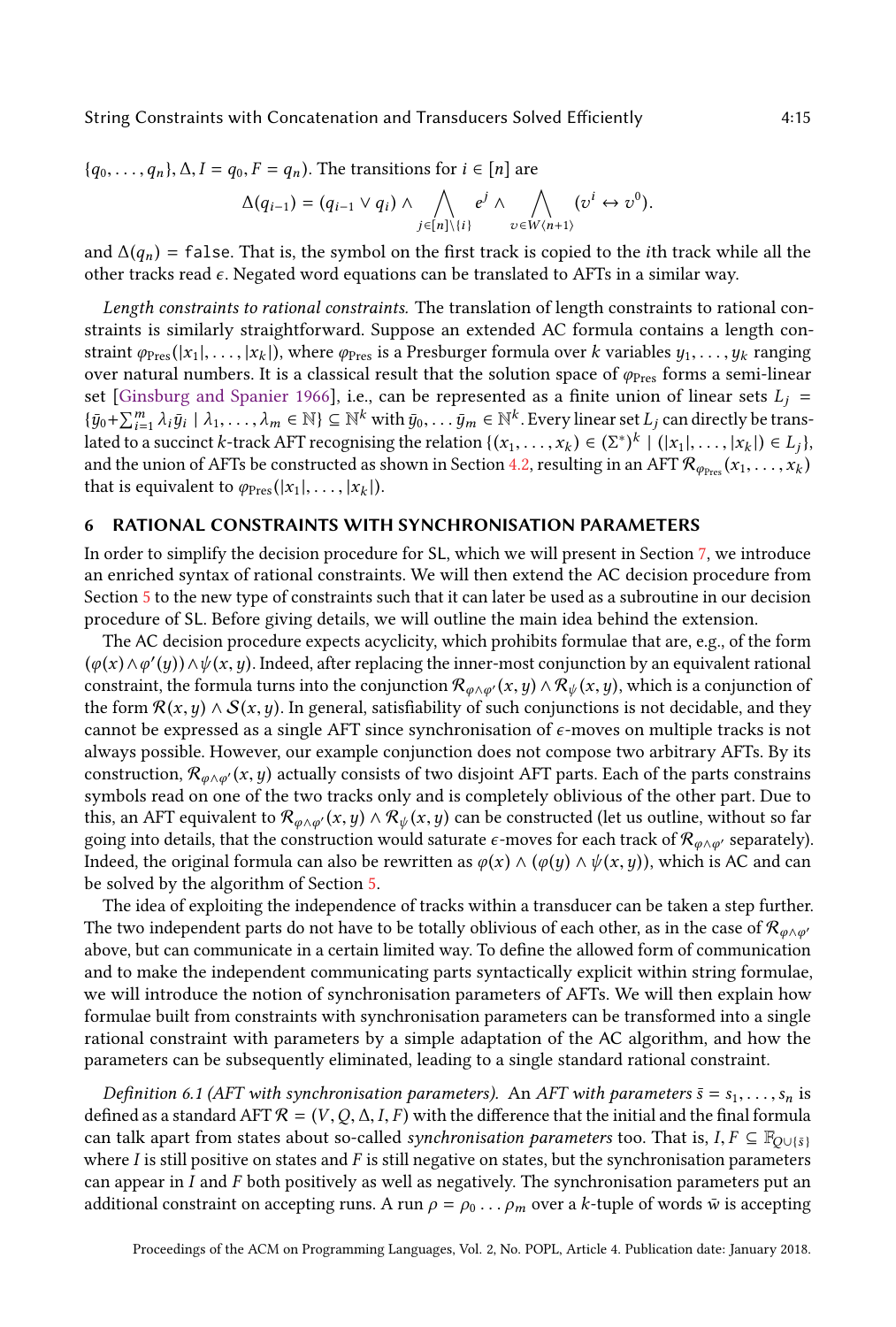only if there is a truth assignment  $v : \{\bar{s}\} \to \mathbb{B}$  of parameters such that  $v \models I$  and  $v \models F$ . We then say that  $\bar{w}$  is accepted with the parameter assignment  $v$ .

String formulae can be built on top of AFTs with parameters in the same way as before. We write  $\varphi[\bar{s}](\bar{x})$  to denote a string formula that uses AFTs with synchronisation parameters from  $\bar{s}$  in its rational constraints. Such a formula is interpreted over a union  $\iota \cup \nu$  of an assignment  $\iota : \text{var}(\varphi) \rightarrow$  $\mathcal{P}(V)^*$  from string variables to strings, as usual, and a parameter assignment  $v : \{\bar{s}\} \to \mathbb{B}$ . An atomic constraint  $\mathcal{R}[\bar{s}](\bar{x})$  is satisfied by  $\iota\cup\nu$ , written  $\iota\cup\nu\models\mathcal{R}[\bar{s}](\bar{x})$ , if  $\mathcal{R}$  accepts  $(\iota(x_1),\ldots,\iota(x_{|\bar{x}|}))$  with the parameter assignment v. Atomic string constraints without parameters are satisfied by  $\iota \cup \nu$  iff they are satisfied by *ι*. The satisfaction  $\iota \cup \nu \models \varphi$  of a Boolean combination  $\varphi$  of atomic constraints is then defined as usual.

Notice that within a non-trivial string formula, parameters may be shared among AFTs of several rational constraints. They then not only synchronise initial and final configuration of a single transducer run, but provide the aforementioned limited way of communication among AFTs of the rational constraints within the formula.

Definition 6.2 (AC with synchronisation parameters–ACsp). The definition of AC extends quite straightforwardly to rational constraints with parameters. There is no other change in the definition except for allowing rational constraints to use synchronisation parameters as defined above.

Notice that since we do not consider regular constraints with parameters, constraints with parameters in ACsp formulae are never negated.

The synchronisation parameters allow for an easier transformation of string formulae into AC. For instance, consider a formula of the form  $\varphi(x, y) \wedge \psi(x, y)$  where one of the conjuncts, say  $\varphi$ , can be rewritten as  $\varphi_1[\bar{s}_1](x) \wedge \varphi_2[\bar{s}_2](y)$ . The whole formula can be written as  $\varphi_1[\bar{s}_1](x) \wedge (\varphi_2[\bar{s}_2](y) \wedge$  $\psi(x,y)$ , which falls into ACsp. An example of such a formula  $\varphi(x,y)$ , commonly found in the benchmarks we experimented with as presented later on, is a formula saying that  $x \circ y$  belongs to a regular language, expressed by an AFA A. This can be easily expressed by a conjunction  $\mathcal{R}_1[\bar{s}](x) \wedge \mathcal{R}_2[\bar{s}](y)$  of two unary rational constraints with parameters. Intuitively, the AFTs  $\mathcal{R}_1$  and  $\mathcal{R}_2$  are two copies of A.  $\mathcal{R}_1$  nondeterministicaly chooses a configuration where the prefix of a run of  $A$  reading a word  $x$  ends, accepts, and remembers the accepting configuration in parameter values (it will have a parameter per state).  $\mathcal{R}_2$  then reads the suffix of x, using the information contained in parameter values to start from the configuration where  $\mathcal{R}_1$  ended. We explain this construction in detail in Section [7.](#page-16-0)

An ACsp formula  $\varphi$  with parameters can be translated into a single, parameter-free, rational constraint and then decided by an AFA language emptiness check described in Section [8.](#page-20-0) The translation is done in two steps:

- (1) A **generalised** AC **algorithm** translates  $\varphi(\bar{x})$  to  $\mathcal{R}_{\varphi}[\bar{s}](\bar{x})$ .
- (2) Parameter elimination transforms  $\mathcal{R}_{\varphi}[\bar{s}](\bar{x})$  to a normal rational constraint  $\mathcal{R}'_{\varphi}(\bar{x})$ .

Generalised AC algorithm. To enable eliminations of conjunctions and disjunctions from ACsp formulae, just a small modification of the procedure from Section [5](#page-11-0) is enough. The presence of parameters in the initial and final formulae does not require any special treatment, except that, unlike for states (which are implicitly renamed), it is important that sets of synchronisation parameters stay the same even if they intersect, so that the synchronisation is preserved in the resulting AFT. That is, for  $\square \in \{\land, \lor\}, \mathcal{R}_{\varnothing}[\bar{r}](\bar{x})$ , and  $\mathcal{R}_{\psi}[\bar{s}](\bar{y})$ , the constraint  $\mathcal{R}_{\varnothing \square \psi}[\bar{t}](\bar{z})$  is created in the same way as described in Section [5,](#page-11-0) the parameters within the initial and the final formulae of the input AFTs are passed to the AFA construction  $\Box$  unchanged, and  $\{\bar{t}\} = \{\bar{r}\} \cup \{\bar{s}\}.$ 

LEMMA 6.3.  $\mathcal{R}_{\varphi}[\bar{r}](\bar{x}) \square \mathcal{R}_{\psi}[\bar{s}](\bar{y})$  is equivalent to  $\mathcal{R}_{\varphi \square \psi}[\bar{t}](\bar{z})$ .

Proceedings of the ACM on Programming Languages, Vol. 2, No. POPL, Article 4. Publication date: January 2018.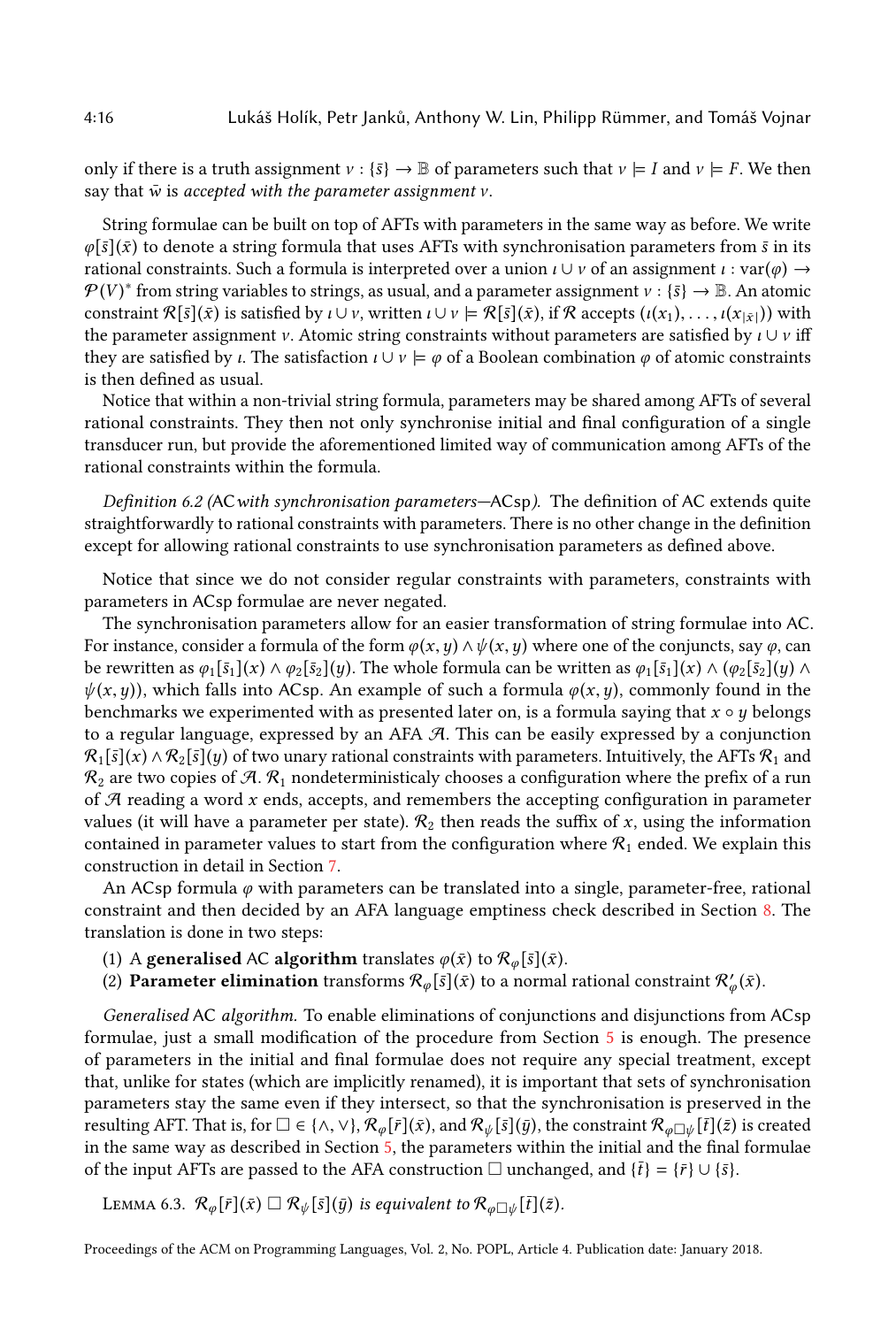Elimination of parameters. The previous steps transform the formula into a single rational constraint with synchronisation parameters. Within such a constraint, every parameter communicates one bit of information between the initial and final configuration of a run. The bit can be encoded by an additional automata state passed from a configuration to a configuration via transitions through the entire run, starting from an initial configuration where the parameter value is decided in accordance with the initial formula, to the final configuration where it is checked against the final formula. A technical complication, however, is that automata transitions are monotonic (positive on states). Hence, they cannot prevent arbitrary states from appearing in target configurations even though their presence is not enforced by the source configuration. For instance, starting from a single state  $q_1$  and executing a transition  $\Delta(q_1) = q_2$  can yield a configuration  $q_2 \wedge q_3$ . The assignment of 0 to a parameter cannot therefore be passed through the run in the form of absence of a single designated state as it can be overwritten anywhere during the run.

To circumvent the above, we use a so-called *two rail encoding* of parameter values: every parameter s is encoded using a pair of value indicator states, the positive value indicator  $s^+$  and the negative value indicator s<sup>-</sup>. Addition of unnecessary states into target configurations during a run then cannot cause that a parameter silently changes its value. One of the indicators can still get unnecessarily set, but the other indicator will stay in the configuration too (states can be added into the configurations reached, but cannot be removed). The parameter value thus becomes ambiguous—both s<sup>-</sup> and s<sup>+</sup> are present. The negative final formula can exclude all runs which arrive with ambiguous parameters by enforcing that at least one of the indicators is false.

Formally, the parameter elimination replaces a constraint  $\mathcal{R}(\bar{x})[\bar{s}]$  with  $\mathcal{R} = (W \langle |\bar{x}|), Q, \Delta, I, F$ and  $|\bar{s}| = n$  by a parameter free constraint  $\mathcal{R}'(\bar{x})$  with  $\mathcal{R}' = (W(|\bar{x}|), Q', \Delta', I', F')$  where

- $Q' = Q \cup \{s_i^+\}$  $i<sub>i</sub>$ ,  $s<sub>i</sub><sup>-</sup>$  | 1  $\leq i \leq n$ } (parameters are added to *Q*), and
- $\Delta' = \Delta \cup \{s_i^+\}$  $i \mapsto s_i^+$ <sup>+</sup><sub>i</sub>, s<sup>−</sup><sub>i</sub> → s<sup>−</sup><sub>i</sub> | 1 ≤ *i* ≤ *n*} (once active value indicators stay active).
- $I' = I^+ \wedge Choose$  where  $I^+$  is a positive formula that arises from I by replacing every negative occurrence of a parameter ¬s by a positive occurrence of its negative indicator s<sup>-</sup>, and the positive formula *Choose* =  $\bigwedge_{i=1}^{n} s_i^+ \vee s_i^-$  enforces that every parameter has a value.
- $F' = F^{-} \wedge Disambiguate$  where  $F^{-}$  is a negative formula that arises from F by replacing every positive occurence of a parameter s by a negative occurrence of its negative indicator  $\neg s$ <sup>-</sup>, and the negative formula Disambiguate =  $\bigwedge_{i=1}^{n} \neg s_i^+ \vee \neg s_i^-$  enforces that indicators determine parameter values unambiguously, i.e., at most one indicator per parameter is set.

LEMMA 6.4.  $\exists \bar{s} : \mathcal{R}(\bar{x})[\bar{s}]$  is equivalent to  $\mathcal{R}'(\bar{x})$ .

# <span id="page-16-0"></span>7 DECIDING STRAIGHT-LINE FORMULAE

Our algorithm solves string formulae using the DPLL(T) framework [\[Nieuwenhuis et al.](#page-30-21) [2004\]](#page-30-21)<sup>[6](#page-16-1)</sup>, where T is a sound and complete solver for AC and SL. Loosely speaking, DPLL(T) can be construed as a collaboration between a DPLL-based SAT-solver and theory solvers, wherein the input formula is viewed as a Boolean formula by the SAT solver, checked for satisfiability by the SAT-solver, and if satisfiable, theory solvers are invoked to check if the Boolean assignment found by the SAT solver can in fact be realised in the involved theories. The details of the DPLL(T) framework are not so important for our purpose. However, the crucial point is that all queries that a DPLL(T) solver asks a T-theory solver are conjunctions from the CNF of the input formula (or their parts), enabling us to concentrate on solving SL conjunctions only.

Our decision procedure for SL conjunctions transforms the input SL conjunction into an equisatisfiable ACsp formula, which is then decided as discussed in Section [6.](#page-14-0) The rest of the section is thus devoted to a translation of a positive SL conjunction  $\varphi$  to an ACsp formula. The translation

<span id="page-16-1"></span><sup>6</sup>Also see [\[Kroening and Strichman 2008\]](#page-30-22) for a gentle introduction to DPLL(T).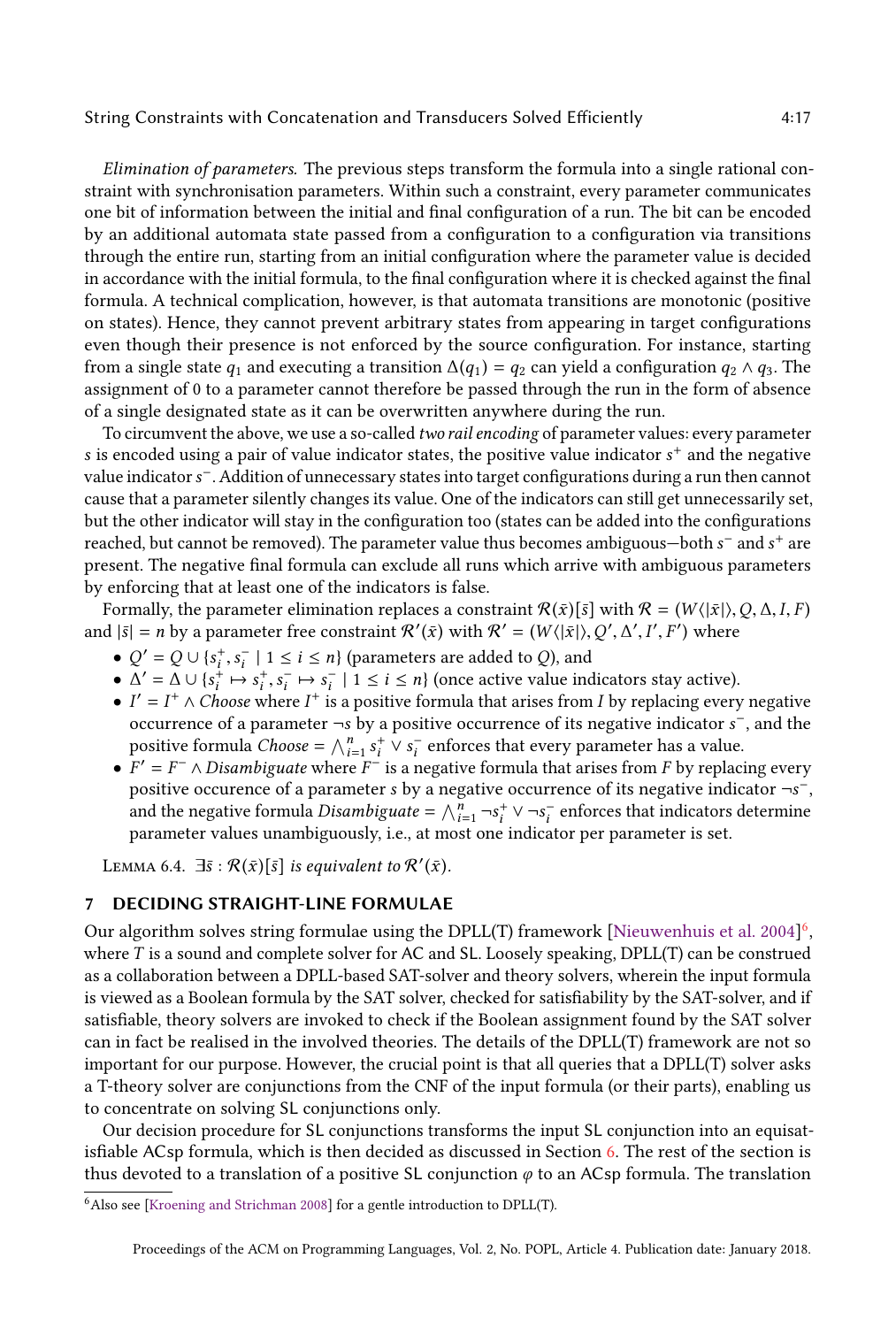internally combines rational constraints and equations into a more general kind of constraints in which rational relations are mixed with concatenations and synchronisation parameters.

<span id="page-17-1"></span>Example 7.1. As a running example for the section, we use an SL conjunction that captures the essence of the vulnerability pattern from Example [1.1:](#page-1-0) A sanitizer is applied on an input string to get rid of symbols c, replacing them by d, hoping that this will prevent a dangerous situation which arises when a symbol d apears in a string somewhere behind c. However, the dangerous situation will not be completely avoided since it is forgotten that the sanitized string will be concatenated with another string that can still contain  $c$ .<sup>[7](#page-17-0)</sup>

To formalize the example, assume a bit-vector encoding of an alphabet  $\Sigma$  which contains the symbols c and d. Assume that each  $a \in \Sigma$  denotes the conjunction of (negated) bit variables encoding it. As our running example, we will then consider the formula  $\varphi : y = \mathcal{R}(x) \wedge z = x \circ y \wedge \mathcal{A}(z)$ . The  $\mathop{\rm AFT} \mathcal{R} = (W \langle 2 \rangle, \mathcal{Q} = \{q\}, \Delta = \{q \mapsto q \wedge \neg \mathsf{d}^1 \wedge (\mathsf{c}^1 \to \mathsf{d}^2) \wedge \bigwedge_{a \in \Sigma \setminus \{\mathsf{c}\}} (a^1 \leftrightarrow a^2))\}, I = q, F = \mathsf{true})$ is a sanitizer that produces  $y$  by replacing all occurrences of c in its input string  $x$  by d, and it also makes sure that x does not include d. The AFA  $\mathcal{A} = (V, Q' = \{r_0, r_1, r_2\}, \Delta', I' = r_0, F' = \neg r_0 \wedge \neg r_1)$ where  $\Delta'(r_0) = (r_0 \wedge \neg c) \vee (r_1 \wedge c), \Delta'(r_1) = (r_1 \wedge \neg d) \vee (r_2 \wedge d)$ , and  $\Delta'(r_2) =$  true is the specification. It checks whether the opening symbol c can be later followed by the closing symbol d in the string  $z$ . The formula is satisfiable.

*Definition 7.2 (Mixed constraints).* A *mixed constraint* is of the form  $x = \mathcal{R}[\bar{s}](y_1 \circ \cdots \circ y_n)$  where  $R$  is a binary AFT, with a concatenation of variables as the right-hand side argument, and  $\bar{s}$  is a vector of synchronisation parameters. Such constraint has the expected meaning: it is satisfied by the union  $\nu \cup \iota$  of an assignment  $\iota$  to string variables and an assignment  $\nu$  to parameters iff  $(\iota(x), \iota(y_1) \circ \cdots \circ \iota(y_n))$  is accepted by  $\mathcal{R}[\bar{s}]$  with the parameter assignment  $\nu$ .

All steps of our translation of the input SL formula  $\varphi$  to an ACsp formula preserve the SL fragment, naturally generalised to mixed constraints as follows.

Definition 7.3 (Generalised straight-line conjunction). A conjunction of string constraints is defined to be generalised *straight-line* if it can be written as  $\psi \wedge \bigwedge_{i=1}^{m} x_i = F_i$  where  $\psi$  is a conjunction over regular and negated regular constraints and each  $F_i$  is either of the form  $y_1 \circ \cdots \circ y_n$  or  $\mathcal{R}[\bar{s}](y_1 \circ \cdots \circ y_n)$  such that it does not contain variables  $x_i, \ldots, x_m$ .

For simplicity, we assume that  $\varphi$  has gone through two preprocessing steps. First, all negations were eliminated by complementing regular constraints, resulting in a purely positive conjunction. Second, all the—now only positive—regular constraints were replaced by equivalent rational constraints. Particularly, a regular constraint  $\mathcal{A}(x)$  is replaced by a rational constraint  $x' = \mathcal{R}'(x)$ where  $x'$  is a fresh variable and  $\mathcal{R}'$  is an AFT with  $Rel(\mathcal{R}') = \mathcal{P}(V)^* \times L(\mathcal{A})$ . The AFT  $\mathcal{R}'$  is created from A by indexing all propositions in the transition relation by the index 2 of the second track. It is not difficult to see that since  $x'$  is fresh, the replacement preserves SL, and also satisfiability, since  $P(x) \wedge \psi$  is equivalent to  $\exists x' : x' = \mathcal{R}(x) \wedge \psi$  for every  $\bar{\psi}$ .

<span id="page-17-2"></span>*Example 7.4.* In Example [7.1,](#page-17-1) the preprocessing replaces the conjunct  $\mathcal{A}(z)$  by  $z' = \mathcal{S}(z)$  where S is the same as A, except occurrences of bit-vector variables in  $\Delta'$  are indexed by 2 since z will be read on its second track. We obtain  $\varphi_0': y = \mathcal{R}(x) \wedge z = x \circ y \wedge z' = \mathcal{S}(z)$  where  $z'$  is free.  $\Box$ 

Due to the preprocessing, we are starting with a formula  $\varphi_0'$  in the form of an SL conjunction of rational constraints and equations. The translation to ACsp will be carried out in the following three steps, which will be detailed in the rest of the section:

Proceedings of the ACM on Programming Languages, Vol. 2, No. POPL, Article 4. Publication date: January 2018.

<span id="page-17-0"></span><sup>&</sup>lt;sup>7</sup>In reality, where one undesirably concatenates a string command('... with some string ...'); attack(); the situation is, of course, more complex and sanitization is more sophisticated. However, having a real-life example, such as those used in our experiments, as a running example would be too complex to understand.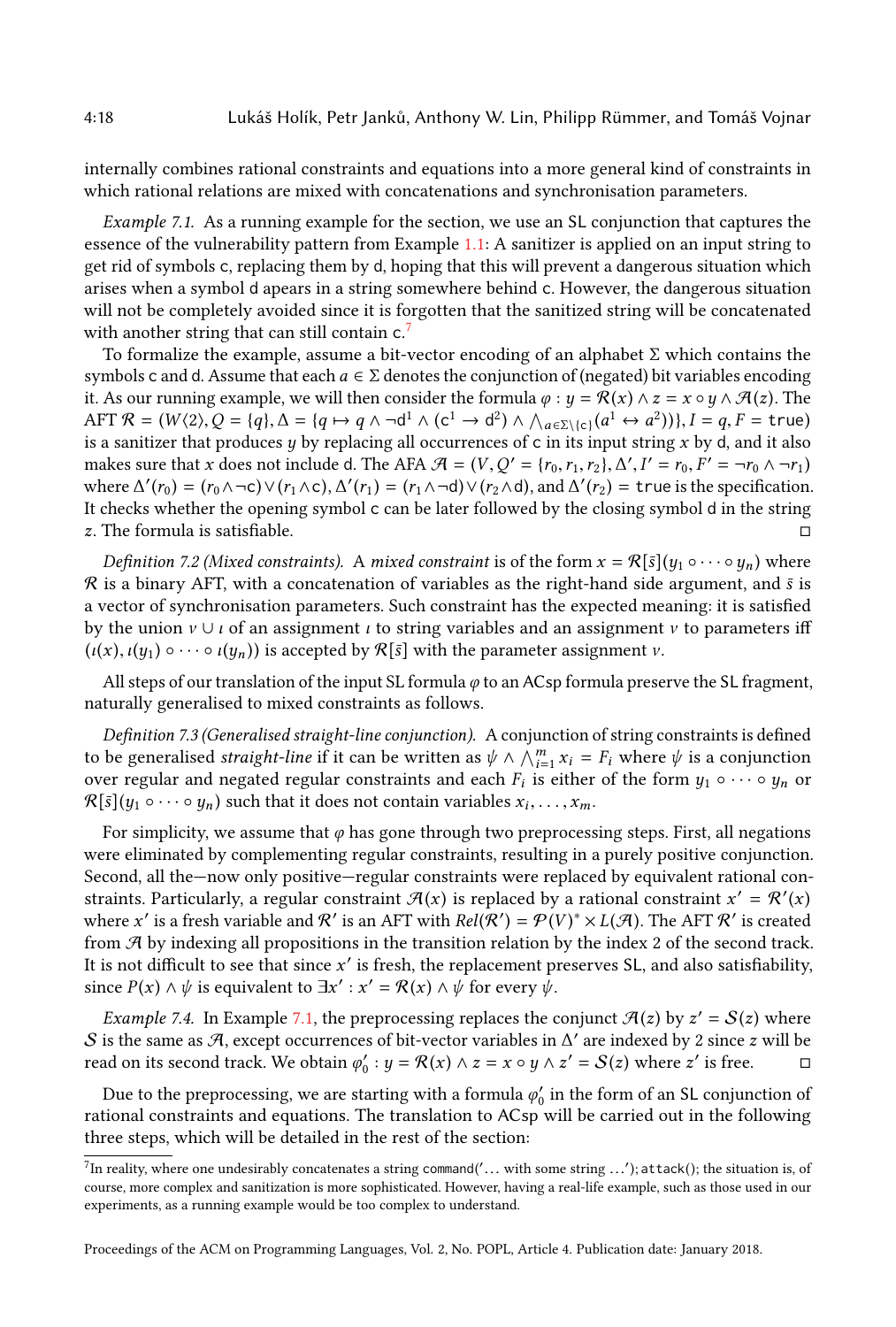- (1) **Substitution** transforms  $\varphi'_0$  to a conjunction  $\varphi_1$  of mixed constraints.
- (2) **Splitting** transforms  $\varphi_1$  to a conjunction  $\varphi_2$  of rational constraints with parameters.
- (3) Ordering transforms  $\varphi_2$  to an AC conjunction  $\varphi_3$  with parameters.

Substitution. Equations in  $\varphi_0'$  are combined with rational constraints into mixed constraints by a straightforward substitution. In one substitution step, a conjunction  $x = y_1 \circ \cdots \circ y_n \wedge \psi$  is replaced by  $\psi[y_1 \circ \cdots \circ y_n/x]$  where all occurrences of x are replaced by  $y_1 \circ \cdots \circ y_n$ . The substitution preserves the generalised straight-line fragment.

LEMMA 7.5. If 
$$
x = y_1 \circ \cdots \circ y_n \wedge \psi
$$
 is SL, then  $\psi[y_1 \circ \cdots \circ y_n/x]$  is equisatisfiable and SL.

The substitution steps are iterated eagerly in an arbitrary order until there are no equations. Every substitution step obviously decreases the number of equations, so the iterative process terminates after a finitely many steps with an equation-free SL conjunction of mixed constraints  $\varphi_1$ .

<span id="page-18-0"></span>*Example 7.6.* The substitution eliminates the equation  $z = x \circ y$  in  $\varphi'_0$  from Example [7.4,](#page-17-2) transforming it to  $\varphi_1 : y = \mathcal{R}(x) \wedge u = \mathcal{S}(x \circ y)$ .

Splitting. We will now explain how synchronisation parameters are used to eliminate concatenation within mixed constraints. The operation of binary splitting applied to an SL conjunction of mixed constraints,  $\varphi : x = \mathcal{R}(y_1 \circ \cdots \circ y_m \circ z_1 \circ \cdots \circ z_n) [\bar{s}] \wedge \psi$ , where  $\mathcal{R} = (W \langle 2 \rangle, Q, \Delta, I, F)$  and  $Q = \{q_1, \ldots, q_l\}$  splits the mixed constraint and substitutes x by a concatenation of fresh variables  $x_1 \circ x_2$  in  $\psi$ . That is, it outputs the conjunction  $\varphi': \zeta \wedge \psi[x_1 \circ x_2/x]$  of mixed constraints, where the rational constraint was split into the following conjunction  $\zeta$  of two constraints:

$$
\zeta: x_1 = \mathcal{R}_1(y_1 \circ \cdots \circ y_m)[\overline{s}, \overline{t}] \wedge x_2 = \mathcal{R}_2(z_1 \circ \cdots \circ z_n)[\overline{s}, \overline{t}]
$$

The vector  $\bar{t}$  consists of l fresh parameters,  $x_1$  and  $x_2$  are fresh string variables, and each AFT with parameters  $\mathcal{R}_i = (W(2), Q, \Delta, I_i, F_i), i \in \{1, 2\}$ , is derived from  $\mathcal R$  by choosing initial/final formulae:

$$
I_1 = I, \quad F_1 = \bigwedge_{i=1}^l q_i \to t_i, \qquad I_2 = \bigwedge_{i=1}^l t_i \to q_i, \quad F_2 = F.
$$

Intuitively, each run  $\rho$  of  $R$  is split into a run  $\rho_1$  of  $R_1$ , which corresponds to the first part of  $\rho$  in which  $y_1 \circ \cdots \circ y_m$  is read along with a prefix  $x_1$  of  $x$ , and a run  $\rho_2$  of  $\mathcal{R}_2$ , which corresponds to the part of  $\rho$  in which  $z_1 \circ \cdots \circ z_n$  is read along with the suffix  $x_2$  of x. Using the new synchronisation parameters  $\bar{t}$ , the formulae  $F_1$  and  $I_2$  ensure that the run  $\rho_1$  of  $\mathcal{R}_1$  must indeed start in the states in which the run  $\rho_2$  of  $\mathcal{R}_2$  ended, that is, the original run  $\rho$  of  $\mathcal{R}$  can be reconstructed by connecting  $\rho_1$  and  $\rho_2$ . Every occurrence of x in  $\psi$  is replaced by the concatenation  $x_1 \circ x_2$ .

LEMMA 7.7. In the above,  $\varphi$  is equivalent to  $\exists x_1x_2\bar{t}:\varphi'.$ 

The resulting formula  $\varphi'$  is hence equisatisfiable to the original  $\varphi$ . Moreover,  $\varphi'$  is still generalised SL–the two new constraints defining  $x_1$  and  $x_2$  can be placed at the position of the original constraint defining x that was split, and the substitution  $[x_1 \circ x_2/x]$  in the rest of the formula only applies to the right-hand sides of constraints (since  $x$  can be defined only once).

# LEMMA 7.8. If  $\varphi$  is an SL conjunction of mixed constraints, then so is  $\varphi'$ .

Moreover, by applying binary splitting steps eagerly in an arbitrary order on  $\varphi_1$ , we are guaranteed that all concatenations will be eliminated after a finite number of steps, thus arriving at the SL conjunction of rational constraints with parameters  $\varphi_2$ . The termination argument relies on the straight-line restriction. Although it cannot be simply said that every step reduces the number of concatenations because the substitution  $x_1 \circ x_2$  introduces new ones, the new concatenations  $x_1 \circ x_2$  are introduced only into constraints defining variables that are higher in the straight-line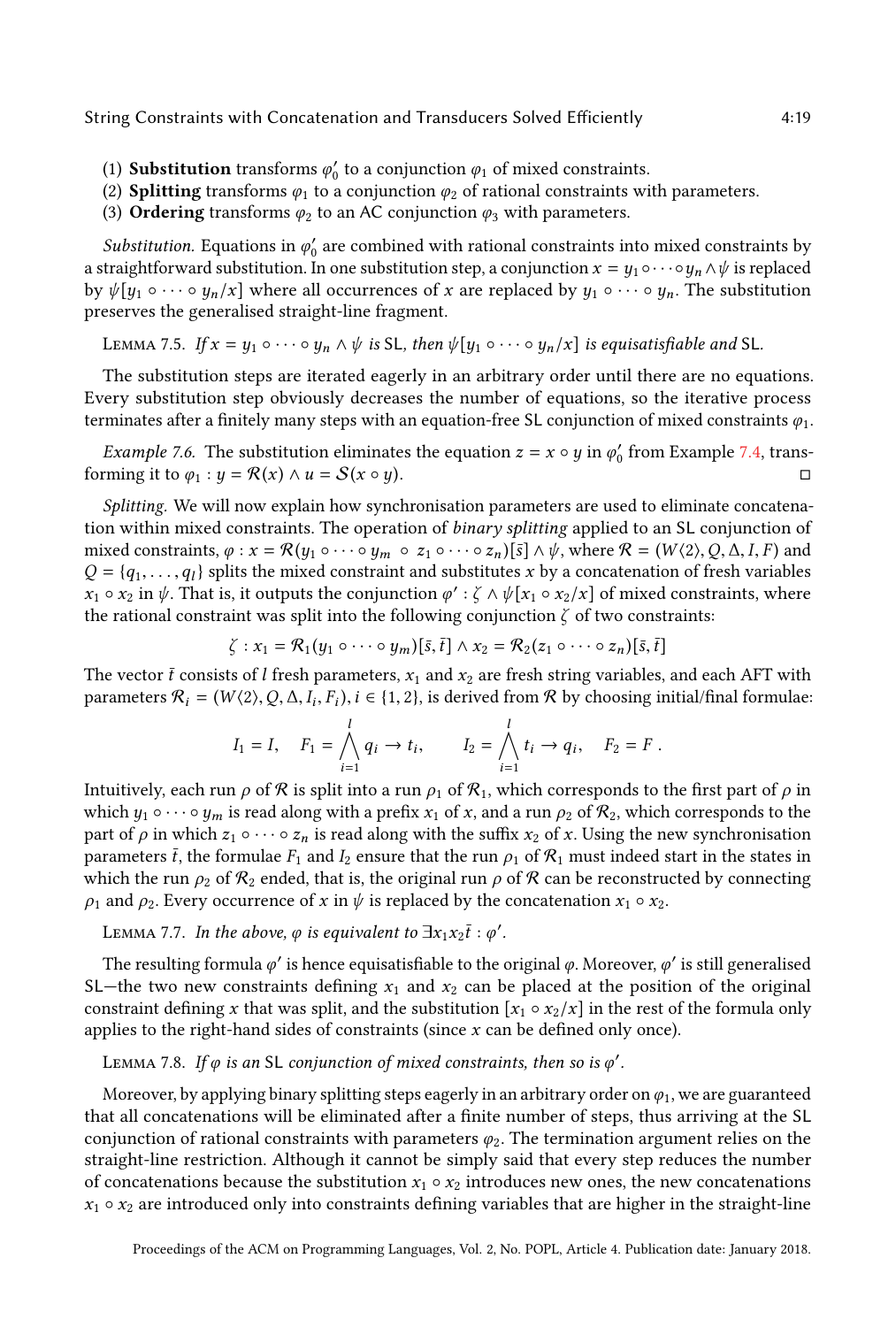ordering than x. It is therefore possible to define a well-founded (integer) measure on the formulae that decreases with every application of the binary splitting steps.

LEMMA 7.9. All concatenations in the SL conjunction of mixed constraints  $\varphi_1$  will be eliminated after a finite number of binary splitting steps.

We note that our implementation actually uses a slightly more efficient *n*-ary splitting instead of the described binary. It splits a mixed constraint in one step into the number of conjuncts equal to the length of the concatenation in its right-hand side. We present the simpler binary variant, which eventually achieves the same effect.

*Example 7.10.* The formula from Example [7.6](#page-18-0) would be transformed into  $\varphi_2 : y = \mathcal{R}(x) \wedge u_1 =$  $\mathcal{S}_1[\bar{s}](x) \wedge \mathcal{S}_2[\bar{s}](y)$  where  $\mathcal{S}_1, \mathcal{S}_2$  are as  $\bar{\mathcal{S}}$  up to that  $\mathcal{S}_1$  has the final formula  $I' \wedge \bigwedge_{i=0}^2 (r_i \to s_0)$ and  $\mathcal{S}_2$  has the final formula  $F' \wedge \bigwedge_{i=0}^2 (s_i \rightarrow r_i)$ . Notice that  $u_1 = \mathcal{S}_1[\bar{s}](x) \wedge u_2 = \mathcal{S}_2[\bar{s}](y)$  still enforce that  $x \circ y$  has c eventually followed by d. The parameters remember where  $S_1$  ended its run and force  $\mathcal{R}_2$  to continue from the same state.  $\Box$ 

Reordering modulo associativity. Substitution and splitting transform  $\varphi_0$  to a straight-line conjunction  $\varphi_2$  of rational constraints with parameters. Before delegating it to the ACsp formulae solver, it must be reorganized modulo associativity to achieve a structure satisfying the definition of AC. One way of achieving this is to order the formula into a conjunction  $\bigwedge_{i=1}^{m} x_i = \mathcal{R}[\bar{s}^i](y_i)$ satisfying the condition in the definition of SL (the definition of SL only requires that the formula can be assumed). An simple way is discussed in [\[Lin and Barceló 2016\]](#page-30-8). It consists of drawing the dependency graph of  $\varphi$ , a directed graph with the variables var $(\varphi)$  as vertices which has an edge  $x \to y$  if and only if  $\varphi$  contains a conjunct  $x = \mathcal{R}(y)$ . Due to the straight-line restriction, the graph must be acyclic. The ordering of variables can be then obtained as a topological sort of the graphs vertices, which is computable in linear time (e.g. [\[Cormen et al.](#page-29-22) [2009\]](#page-29-22), for instance by a depth-first traversal). The final acyclic formula  $\varphi_3$  then arises when letting  $\bigwedge_{i=1}^m$  associate from the right:

$$
\varphi_3: (x_1 = \mathcal{R}_1(y_1) \wedge (x_2 = \mathcal{R}_2(y_2) \wedge (\ldots \wedge (x_{m-1} = \mathcal{R}_{m-1}(y_{m-1}) \wedge x_m = \mathcal{R}_m(y_m)) \ldots))).
$$

To see that  $\varphi_3$  is indeed ACsp, observe that every conjunctive sub-formula is of the form  $(\bigwedge_{i \leq k} x_i =$  $\mathcal{R}_i(y_i)$ ) ∧  $x_k = \mathcal{R}_k(y_k)$  where  $x_k$  is by the definition of SL not present in the left conjunct. The left and right conjuncts can therefore share at most one variable,  $y_k$ .

THEOREM 7.11. The formula  $\varphi_3$  obtained by substitution, splitting, and reordering from  $\varphi_0$  is equisatisfiable and acyclic.

*Example 7.12.* The ACsp formula  $\varphi_3 : y = \mathcal{R}(x) \wedge u_1 = S_1[\bar{s}](x) \wedge S_2[\bar{s}](y)$  would be the final result of the SL to ACsp translation. Let us use  $\varphi_3$  to also briefly illustrate the decision procedure for ACsp of Section [6.](#page-14-0) The first step is the transformation to a single rational constraint with parameters by induction over formula structure. This will produce  $\mathcal{R}'[\bar{s}](x,y,z)$  with states and transitions consisting of those in  $\mathcal{R}$ ,  $\mathcal{S}_1$  with indexes of alphabet bits incremented by one (y, and z are now not the first and the second, but the second and the third track), and a copy  $\mathcal{S}_2'$  of  $\mathcal{S}_2$ with states replaced by their primed variant (so that they are disjoint from that of  $S_1$ ) and also incremented indexes of alphabet bits. The initial and final configuration will be the conjunctions of those of  $\mathcal{R}, \mathcal{S}_1$  and  $\mathcal{S}'_2$ . The last step, eliminating of parameters, will lead to the addition of positive and negative indicator states for parameters  $\bar{s} = s_1, s_2, s_3$  with the universal self-loops and the update of the initial and final formula as in Section  $6$ . The rest is solved by the emptiness check discussed in Section [8.](#page-20-0) Notice the small size of the resulting AFT. Compared to the original formula from Example [7.1,](#page-17-1) it contains only one additional copy of  $\mathcal A$  (the  $\mathcal S_2'$ ), the six additional parameter indicator states with self-loops and the initial and final condition on the parameter indicators.  $\Box$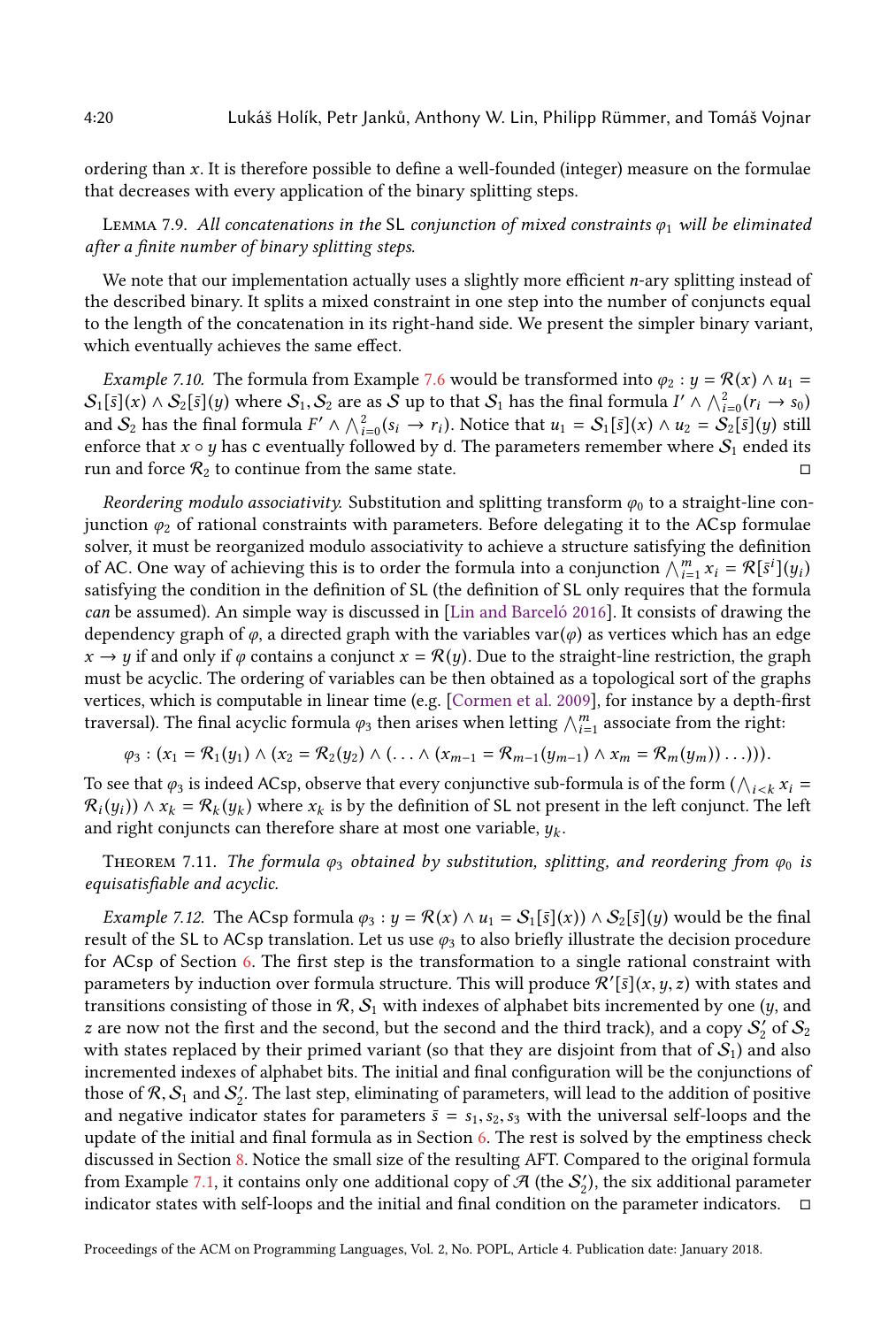A note on the algorithm of [\[Lin and Barceló 2016\]](#page-30-8). We will now comment on the differences of our algorithm for deciding SL from the earlier algorithm of [\[Lin and Barceló 2016\]](#page-30-8). It combines reasoning on the level NFAs and nondeterministic transducers, utilising classical automata theoretic techniques, with a technique for eliminating concatenation by enumerative automata splitting. It first turns and SL formula into a pure AC formula and then uses the AC decision procedure.

An obvious advantage of our decision procedure described in Section [5](#page-11-0) is the use of succinct AFA. As opposed to the worst case exponentially larger NFA, it produces an AFA of a linear size (unless the original formula contains negated regular constraints represented as general AFA. See Section [5](#page-11-0) for a detailed discussion). Let us also emphasize the advantages of our algorithm in the first phase, translation of SL to ACsp. Similarly as in the case of deciding AC, the main advantage of our algorithm is that, while [\[Lin and Barceló 2016\]](#page-30-8) only works with NFTs, we propose ways of utilising the power of alternation and succinct transition encoding.

We will illustrate the difference on an example. The concatenation in the conjunction  $x =$  $y \circ z \wedge w = \mathcal{R}(x)$  would in [\[Lin and Barceló 2016\]](#page-30-8) be done by enumerative splitting. It replaces the conjunction by the disjunction  $\vee_{q \in Q} w_1 = \mathcal{R}_q(y) \wedge w_2 = {}_q\mathcal{R}(z)$ . The Q in the disjunction is the set of states of the (nondeterministic) transducer  $\mathcal{R}, \mathcal{R}_q$  is the same as the NFT  $\mathcal{R}$  up to that the final state is q, and  $_q\mathcal{R}$  the same as  $\mathcal{R}$  up to that the initial state is q. Intuitively, the run of  $\mathcal{R}$  is explicitly separated into the part in which y is read along the prefix  $w_1$  of w, and the suffix in which z is red along the suffix  $w_2$  of w. The variable w would be replaced by  $w_1 \circ w_2$  in the rest of the formula. The disjunction enumerates all admissible intermediate states  $q \in Q$  a run of R can cross, and for each of them, it constructs two copies of  $R$ . This makes the cost of the transformation quadratic in the number of states of the NFT  $\mathcal R$ . A straightforward generalisation to our setting in which  $\mathcal R$  is an AFT is possible: The disjunction would have to list, instead of possible intermediate states  $q \in Q$ , all possible intermediate configurations  $C \subseteq Q$  a run of the AFA  $R$  can cross, thus increasing the quadratic blow-up of the nondeterministic case to an exponential (due to the enumerative nature of splitting, the size is without any optimisation bounded by an exponential even from below).

Our splitting algorithm utilises succinctness of alternation to reduce the cost of enumerative AFA splitting from exponential space (or quadratic in the case of NFAs) to linear. The smaller size of the resulting representation is payed for by a more complex alternating structure of the resulting rational constraints. The worst case complexity of the satisfiability procedure thus remains essentially the same. However, deferring most of the complexity to the last phase of the decision procedure, AFA emptiness checking, allows to circumvent the potential blow-up by means of modern model checking algorithms and heuristics and achieve much better scalability in practice.

#### <span id="page-20-0"></span>8 MODEL CHECKING FOR AFA LANGUAGE EMPTINESS

In order to check unsatisfiability of a string formula using our translation to AFTs, it is necessary to show that the resulting AFT does not accept any word, i.e., that the recognised language is empty. The constructed AFTs are succinct, but tend to be quite complex: a naïve algorithm that would translate AFTs to NFAs using an explicit subset construction, followed by systematic state-space exploration, is therefore unlikely to scale to realistic string problems. We discuss how the problem of AFT emptiness can instead be reduced (in linear time and space) to reachability in a Boolean transition system, in a way similar to [\[Cox and Leasure 2017;](#page-29-19) [Gange et al.](#page-29-23) [2013;](#page-29-23) [Wang et al.](#page-31-9) [2016\]](#page-31-9). Our translation is also inspired by the use of model checkers to determinise NFAs in [\[Tabakov and](#page-30-23) [Vardi 2005\]](#page-30-23), by a translation to sequential circuits that corresponds to symbolic subset construction. We use a similar implicit construction to map AFAs and AFTs to NFAs.

As an efficiency aspect of the construction for AFAs, we observe that it is enough to work with minimal sets of states, thanks to the monotonicity properties of AFAs (the fact that initial formulae and transition formulae are positive in the state variables, and final formulae are negative). This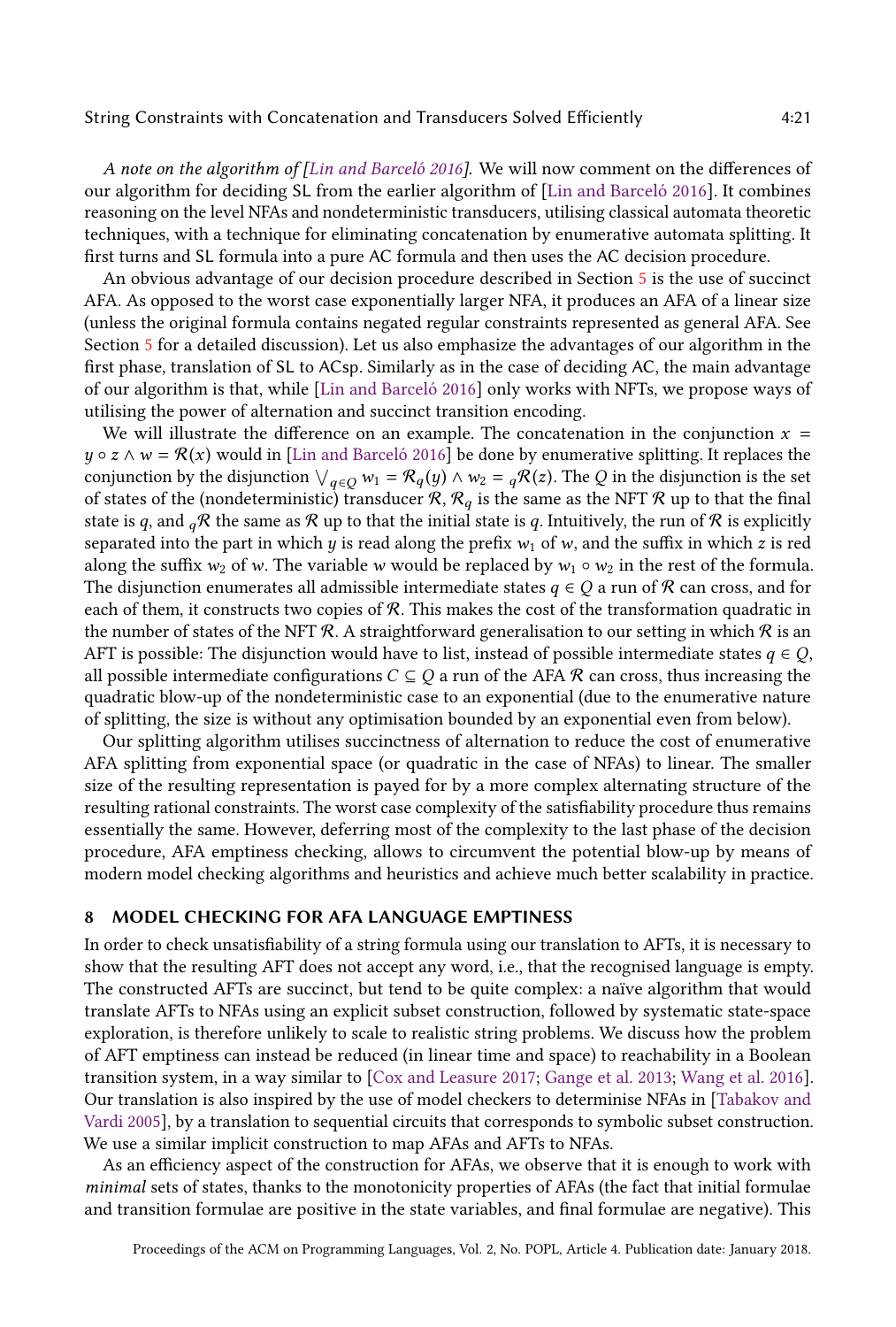gives rise to three different versions: a direct translation that does not enforce minimality at all; an intensionally-minimal translation that only considers minimal sets by virtue of additional Boolean constraints; and a deterministic translation that resolves nondeterminism through additional system inputs, but does not ensure fully-minimal state sets.

#### <span id="page-21-1"></span>8.1 Direct Translation to Transition Systems

To simplify the presentation of our translation to a Boolean transition system, we focus on the case of AFAs  $\mathcal{A} = (V_n, Q, \Delta, I, F)$  over a single track of bit-vectors of length  $n + 1$ . The translation directly generalises to  $k$ -track AFTs, and to AFTs with epsilon characters, by simply choosing  $n$ sufficiently large to cover the bits of all tracks.

We adopt a standard Boolean transition system view on the execution of the AFA  $\mathcal{A}$  (e.g., [\[Clarke](#page-29-24) [et al.](#page-29-24) [1999\]](#page-29-24)). If  $\mathcal A$  has  $m = |Q|$  automaton states, then  $\mathcal A$  can be interpreted as a (symbolically described) transition system  $T_{\mathcal{A}}^{di} = (\mathbb{B}^m, Init^{di}, Trans^{di})$ . The transition system has state space  $\mathbb{B}^m$ , i.e., a system state is a bit-vector  $\bar{q} = \langle q_0, \ldots, q_{m-1} \rangle$  of length m identifying the active states in Q. The initial states of the system are defined by  $Init^{di}[\bar{q}] = I$ , the same positive Boolean formula as in A. The transition relation  $\it Trans^{di}$  of the system is a Boolean formula over two copies  $\bar{q},\bar{q}'$  of the state variables, encoding that for each active pre-state  $q_i$  in  $\bar{q}$  the formula  $\Delta(q_i)$  has to be satisfied by the post-state  $\bar{q}'$ . Input variables  $V_n = \{x_0, ..., x_n\}$  are existentially quantified in the transition formula, expressing that all AFA transitions have to agree on the letter to be read:

<span id="page-21-0"></span>
$$
Trans^{di}[\bar{q}, \bar{q}'] = \exists v_0, \dots, v_n : \bigwedge_{i=0}^{m-1} q_i \to \Delta(q_i) [\bar{q}/\bar{q}'] \tag{1}
$$

To examine emptiness of  $\mathcal A$ , it has to be checked whether  $T^{di}_{\mathcal A}$  can reach any state in the target set Final<sup>di</sup>[ $\bar{q}$ ] = F, i.e., in the set described by the negative final formula F of A. Since is well-known that reachability in transition systems is a PSPACE-complete problem [\[Clarke et al.](#page-29-24) [1999\]](#page-29-24), this directly establishes that fragment AC is in PSPACE (Corollary [5.4\)](#page-13-2).

LEMMA 8.1. The language L(A) recognised by the AFA A is empty if and only if  $T^{di}_{\mathcal{A}}$  cannot reach a configuration in Final $^{di}$ [ $\bar{a}$ ].

In practice, this means that emptiness of  $L(\mathcal{A})$  can be decided using a wide range of readily available, highly optimised model checkers from the hardware verification field, utilising methods such as k-induction [\[Sheeran et al.](#page-30-17) [2000\]](#page-30-17), Craig interpolation [\[McMillan 2003\]](#page-30-18), or IC3/PDR [\[Bradley](#page-28-5) [2012\]](#page-28-5). In our implementation, we represent  $T_{\mathcal{A}}^{di}$  in the AIGER format [\[Biere et al.](#page-28-10) [2017\]](#page-28-10), and then apply nuXmv [\[Cavada et al. 2014\]](#page-29-20) and ABC [\[Brayton and Mishchenko 2010\]](#page-28-7).

The encoding  $T_{\mathcal{A}}^{di}$  leaves room for optimisation, however, as it does not fully exploit the structure of AFAs and introduces more transitions than strictly necessary. In [\(1\)](#page-21-0), we can observe that if *Trans*<sup>di</sup>[ $\bar{q}$ , $\bar{q}'$ ] is satisfied for some  $\bar{q}$ ,  $\bar{q}'$ , then it will also be satisfied for every post-state  $\bar{q}'' \geq \bar{q}'$ , writing  $\bar{p}\leq\bar{q}$  for the point-wise order on bit-vectors  $\bar{p},\bar{q}\in\mathbb{B}^m$  (i.e.,  $\bar{p}\leq\bar{q}$  if  $p_i$  implies  $q_i$  for every  $i \in \{0, \ldots, m-1\}$ ). This is due to the positiveness (or *monotonicity*) of the transition formulae  $\Delta(q_i)$ . Similarly, since the initial formula I of an AFA is positive, initially more states than necessary might be activated. Because the final formula  $F$  is negative, and since redundant active states can only impose additional restrictions on the possible runs of an AFA, such redundant states can never lead to more words being accepted.

More formally, we can observe that the transition system  $T_{\mathcal{A}}^{di}$  is *well-structured* [\[Finkel 1987\]](#page-29-25), which means that the state space  $\mathbb{B}^m$  can be equipped with a well-quasi-order  $\leq$  such that whenever *Trans<sup>di</sup>*[ $\bar{q}$ ,  $\bar{q}'$ ] and  $\bar{q} \leq \bar{p}$ , then there is some state  $\bar{p}'$  with  $\bar{q}' \leq \bar{p}'$  and *Trans<sup>di</sup>*[ $\bar{p}$ ,  $\bar{p}'$ ]. In our case,  $\leq$  is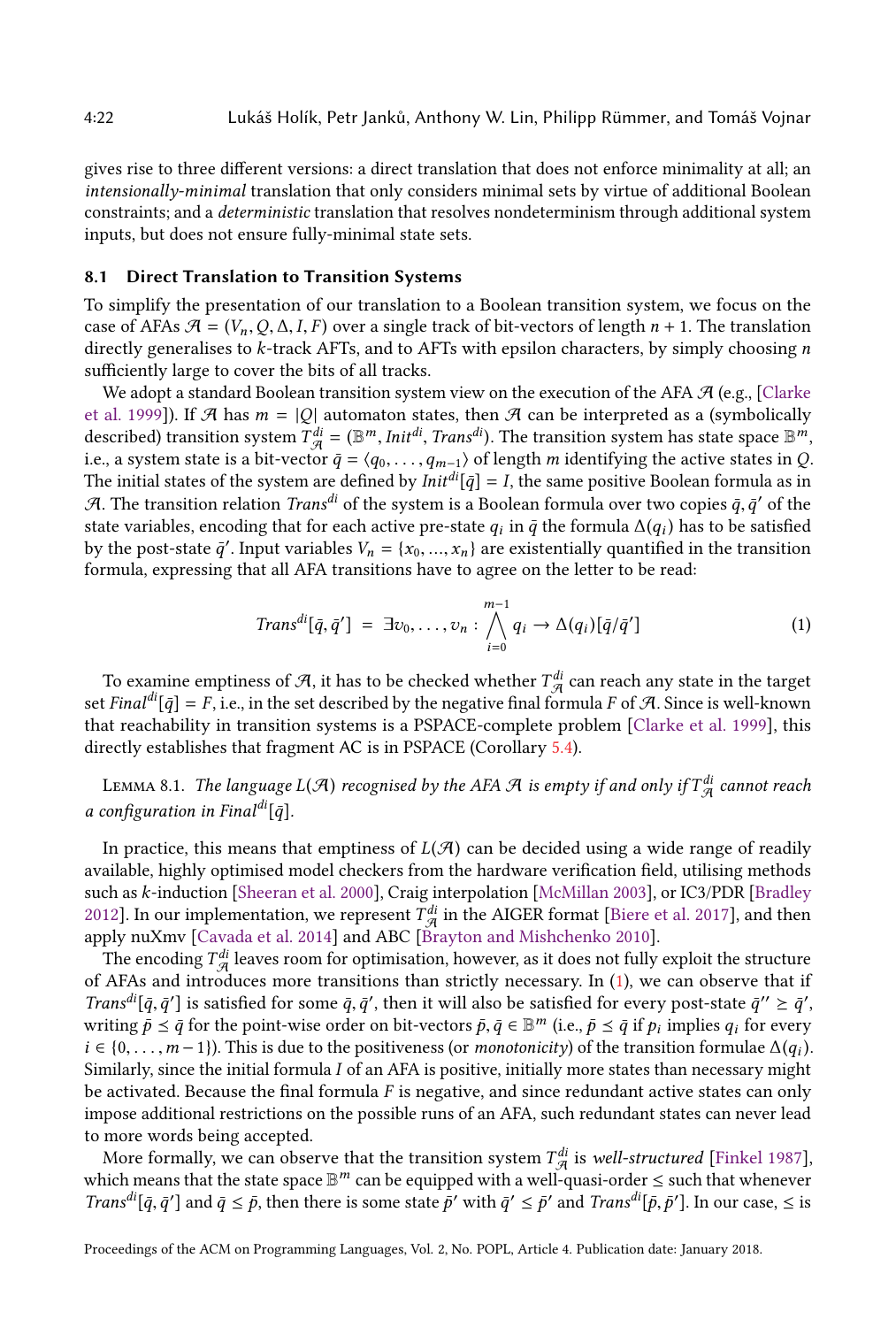the inverse point-wise order  $\succeq$  on bit-vectors; $^8$  $^8$  intuitively, deactivating AFA states can only enable more transitions. Since the set Final<sup>di</sup>[ $\bar{q}$ ] is upward-closed with respect to  $\leq$  (downward-closed with respect to  $\leq$ ), the theory on well-structured transition systems tells us that it is enough to consider transitions to  $\le$ -maximal states (or  $\le$ -minimal states) of the transition system when checking reachability of  $\textit{Final}^{di}[\bar{q}]$ . In forward-exploration of the reachable states of  $T^{di}_{\mathcal{A}},$  the non-redundant states to be considered form an anti-chain. This can be exploited by defining tailor-made exploration algorithms [\[Doyen and Raskin 2010;](#page-29-26) [Kloos et al.](#page-30-24) [2013\]](#page-30-24), or, as done in the next sections, by modifying the transition system to only include non-redundant transitions.

# <span id="page-22-3"></span>8.2 Intensionally-Minimal Translation

We introduce several restricted versions of the transition system  $T_{\mathcal{A}}^{di}$ , by removing transitions to non-minimal states. The strongest transition system  $T_{\mathcal{A}}^{\min} = (\mathbb{B}^m, Init^{\min}, Trans^{\min})$  obtained in this way can abstractly be defined as:

<span id="page-22-2"></span><span id="page-22-1"></span>
$$
Init^{\min}[\bar{q}] = Init^{di}[\bar{q}] \wedge \forall \bar{p} < \bar{q}. \neg Init^{di}[\bar{p}] \tag{2}
$$

$$
Trans^{\min}[\bar{q}, \bar{q}'] = Trans^{di}[\bar{q}, \bar{q}'] \wedge \forall \bar{p} < \bar{q}'. \neg Trans^{di}[\bar{q}, \bar{p}] \tag{3}
$$

That means, *Init<sup>min</sup>* and *Trans<sup>min</sup>* are defined to only retain the  $\le$ -minimal states. Computing *Init<sup>min</sup>* and Trans<sup>min</sup> corresponds to the logical problem of *circumscription* [\[McCarthy 1980\]](#page-30-25), i.e., the computation of the set of minimal models of a formula. Circumscription is in general computationally hard, and its precise complexity still open in many cases; in [\(2\)](#page-22-1) and [\(3\)](#page-22-2), note that eliminating the universal quantifiers (as well as the universal quantifiers introduced by negation of  $Trans<sup>di</sup>$ ) might lead to an exponential increase in formula size, so that  $T_\mathcal{A}^\text{min}$  does not directly appear useful as input to a model checker.

We can derive a more practical, but weaker system  $T_{\mathcal{A}}^{\text{im}}=(\mathbb{B}^m,\textit{Init}^{\text{im}},\textit{Trans}^{\text{im}})$  by only minimising post-states in Trans<sup>im</sup> with respect to the same input letter  $V_n$ :

$$
Init^{im}[\bar{q}] = Init^{min}[\bar{q}]
$$
  

$$
Trans^{im}[\bar{q}, \bar{q}'] = \exists V_n. (Trans[\bar{q}, \bar{q}', V_n] \land \forall \bar{p} < \bar{q}'. \neg Trans[\bar{q}, \bar{p}, V_n])
$$
  
with 
$$
Trans[\bar{q}, \bar{q}', V_n] = \bigwedge_{i=0}^{m-1} q_i \rightarrow \Delta(q_i)[\bar{q}/\bar{q}']
$$

The formulae still contain universal quantifiers  $\forall \bar{p}$ , but it turns out that the quantifiers can now be eliminated with only polynomial effort, due to the fact that  $\bar{p}$  only occurs negatively in the scope of the quantifier. Indeed, whenever  $\varphi[\bar{q}]$  is a formula that is positive in  $\bar{q}$ , and  $\varphi[\bar{q}]$  holds for assignments  $\bar{q}_1,\bar{q}_3\in\mathbb{B}^m$  with  $\bar{q}_1\leq\bar{q}_3$ , then  $\varphi[\bar{q}]$  will also hold for any assignment  $\bar{q}_2\in\mathbb{B}^m$ with  $\bar{q}_1 \leq \bar{q}_2 \leq \bar{q}_3$  due to monotonicity. This implies that a satisfying assignment  $\bar{q}_1 \in \mathbb{B}^m$ is  $\le$ -minimal if no single bit in  $\bar{q}_1$  can be switched from 1 to 0 without violating  $\varphi[\bar{q}]$ . More formally,  $\varphi[\bar{q}] \wedge \neg \exists \bar{p} \prec \bar{q}$ .  $\varphi[\bar{p}]$  is equivalent to  $\varphi[\bar{q}] \wedge \bigwedge_{i=0}^{m-1} q_i \to \neg \varphi[\bar{q}][q_i/\texttt{false}],$  where we write  $\varphi[q_i/\text{false}]$  for the result of substituting  $q_i$  with false in  $\varphi$ .

<span id="page-22-0"></span><sup>&</sup>lt;sup>8</sup>Since the state space  $\mathbb{B}^m$  of  $T^{di}_{\mathcal{A}}$  is finite, the "well-" part is trivial.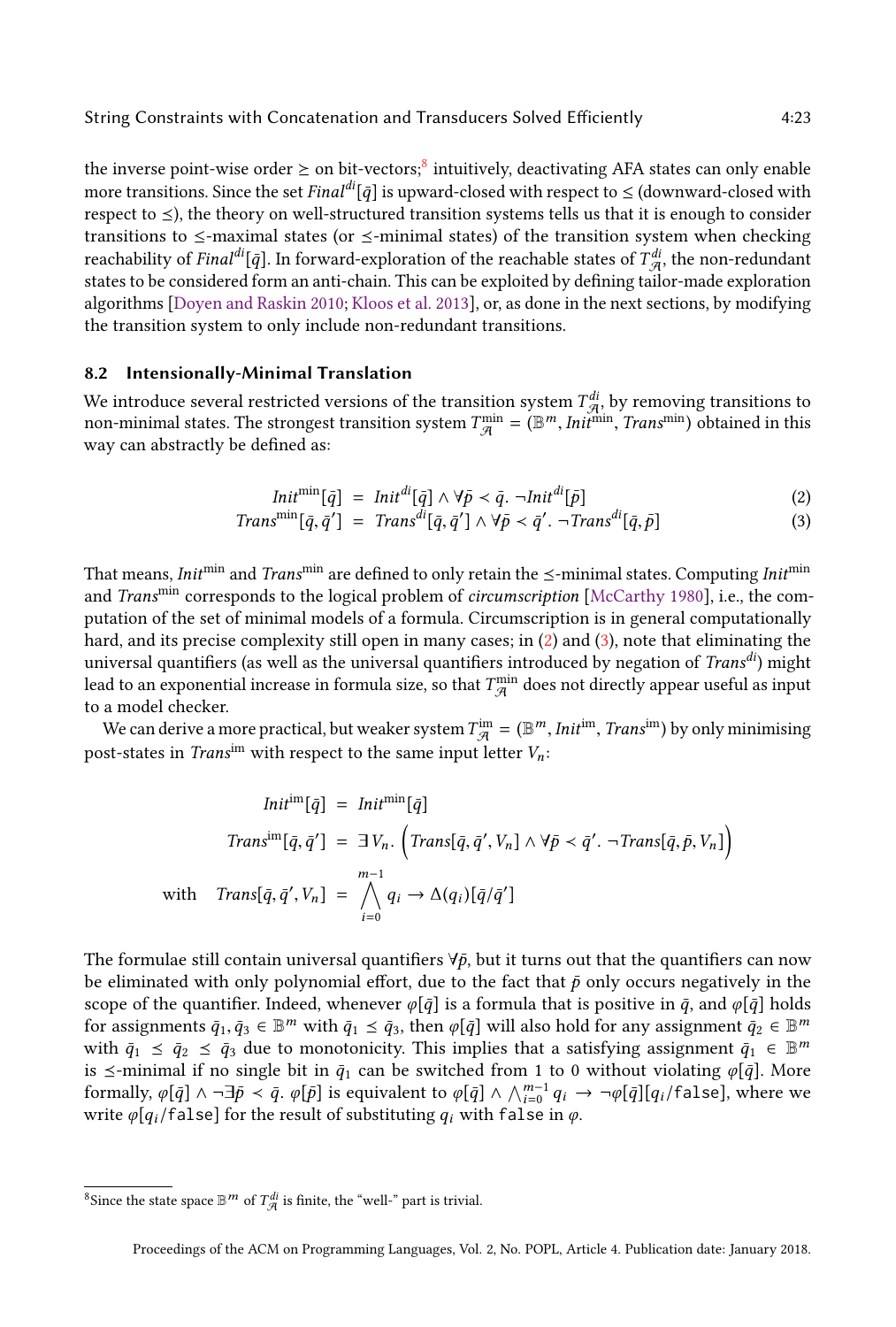The corresponding, purely existential representation of *Initim* and *Transim* is:

<span id="page-23-1"></span><span id="page-23-0"></span>
$$
Init^{im}[\bar{q}] \equiv \text{Init}^{di}[\bar{q}] \land \bigwedge_{i=0}^{m-1} q_i \rightarrow \neg \text{Init}^{di}[\bar{q}][q_i/\text{false}] \tag{4}
$$

$$
Transim[ $\bar{q}, \bar{q}'$ ] =  $\exists V_n$ .  $\left(Trans[\bar{q}, \bar{q}', V_n] \land \bigwedge_{i=0}^{m-1} q'_i \to \neg Trans[\bar{q}, \bar{q}', V_n][q'_i / \text{false}]\right)$  (5)
$$

The representation is quadratic in size of the original formulae  $\textit{Init}^{\textit{di}}, \textit{Trans}^{\textit{di}},$  but the formulae can in practice be reduced drastically by sharing of common sub-formulae, since the m copies of  $\textit{Init}^{\textit{di}}[\bar{q}][q_i/\textsf{false}]$  and  $\textit{Trans}[\bar{q},\bar{q}',V_n][q_i'/\textsf{false}]$  tend to be almost identical.

Lemma 8.2. The following statements are equivalent:

- (1)  $T^{di}_{\mathcal{A}}$  can reach a configuration in Final $^{di}[\bar{q}]$ ;
- (2)  $T^{min}_{\mathcal{A}}$  can reach a configuration in Final $^{di}[\bar{q}]$ ;
- (3)  $T^{im}_{\mathcal{A}}$  can reach a configuration in Final<sup>di</sup>[ $\bar{q}$ ].

<span id="page-23-2"></span>*Example 8.3.* To illustrate the  $T_{\mathcal{A}}^{im}$  encoding, we consider an AFA  $\mathcal A$  that accepts the language  $\{xwy \mid |xwy| = 2k, k \ge 1, x \in \{a, b\}, y \in \{c, d\}\}\$ using the encoding of the alphabet  $\Sigma = \{a, b, c, d\}$ from Example [4.1.](#page-7-1) We let  $\mathcal{A} = (\{v_0, v_1\}, \{q_0, q_1, q_2, q_3, q_4\}, \Delta, I, F)$  where  $I = q_0, F = \neg q_0 \wedge \neg q_1 \wedge \neg q_3$ (i.e., the accepting states are  $q_2$  and  $q_4$ ), and  $\Delta$  is defined as  $\Delta(q_0) = \neg v_1 \wedge q_1 \wedge q_3$ ,  $\Delta(q_1) = q_2$ ,  $\Delta(q_2) = q_1, \Delta(q_3) = q_3 \vee (v_1 \wedge q_4)$ , and  $\Delta(q_4) = \text{false}$ .

The direct transition system representation is  $T_{\mathcal{A}}^{di} = (\mathbb{B}^5, \textit{Init}^{di}, \textit{Trans}^{di})$ , defined by:

$$
Init^{di}[\bar{q}] = q_0, \qquad Trans^{di}[\bar{q}, \bar{q}'] = \exists v_0, v_1. \begin{pmatrix} (q_0 \rightarrow \neg v_1 \land q'_1 \land q'_3) \land \\ (q_1 \rightarrow q'_2) \land \\ (q_2 \rightarrow q'_1) \land \\ (q_3 \rightarrow q'_3 \lor (v_1 \land q'_4)) \land \\ (q_4 \rightarrow false) \end{pmatrix}
$$
  
Trans $[\bar{q}, \bar{q}', V_n]$ 

The intensionally-minimal translation  $T^{im}_{\cal A}$  can be derived from  $T^{di}_{\cal A}$  by conjoining the restrictions in [\(4\)](#page-23-0) and [\(5\)](#page-23-1) (*Trans<sup>im</sup>*[ $\bar{q}$ ,  $\bar{q}'$ ] is shown in simplified form for sake of presentation):

$$
Init^{im}[\bar{q}] = q_0 \wedge (q_0 \rightarrow \neg false) \wedge \bigwedge_{i=1}^4 (q_i \rightarrow \neg q_0) \equiv q_0 \wedge \neg q_1 \wedge \neg q_2 \wedge \neg q_3 \wedge \neg q_4
$$
  
\n
$$
Trans^{im}[\bar{q}, \bar{q}'] \equiv \exists v_0, v_1. \begin{pmatrix} Trans[\bar{q}, \bar{q}', V_n] \wedge \neg q'_0 \wedge (q'_1 \rightarrow q_0 \vee q_2) \wedge (q'_2 \rightarrow q_1) \wedge \\ (q'_3 \rightarrow q_0 \vee (q_3 \wedge \neg (v_1 \wedge q'_4))) \wedge (q'_4 \rightarrow q_3 \wedge \neg q'_3) \end{pmatrix} \qquad \Box
$$

## <span id="page-23-3"></span>8.3 Deterministic Translation

We introduce a further encoding of  $\mathcal A$  as a transition system that is more compact than [\(4\)](#page-23-0), [\(5\)](#page-23-1), but does not always ensure fully-minimal state sets. The main idea of the encoding is that a conjunctive transition formula  $\Delta(q_1) = q_2 \wedge q_3$ , assuming that  $q_2, q_3$  do not occur in any other transition formula  $\Delta(q_i)$ , can be interpreted as a set of deterministic updates  $q'_2 = q_1$ ;  $q'_3 = q_1$ . For state variables that occur in multiple transition formulae, the right-hand side of the update turns into a disjunction. Disjunctions in transition formulae represent nondeterministic updates that can be resolved using additional Boolean flags. The resulting transition system is deterministic, as transitions are uniquely determined by the pre-state and variables representing system inputs.

Proceedings of the ACM on Programming Languages, Vol. 2, No. POPL, Article 4. Publication date: January 2018.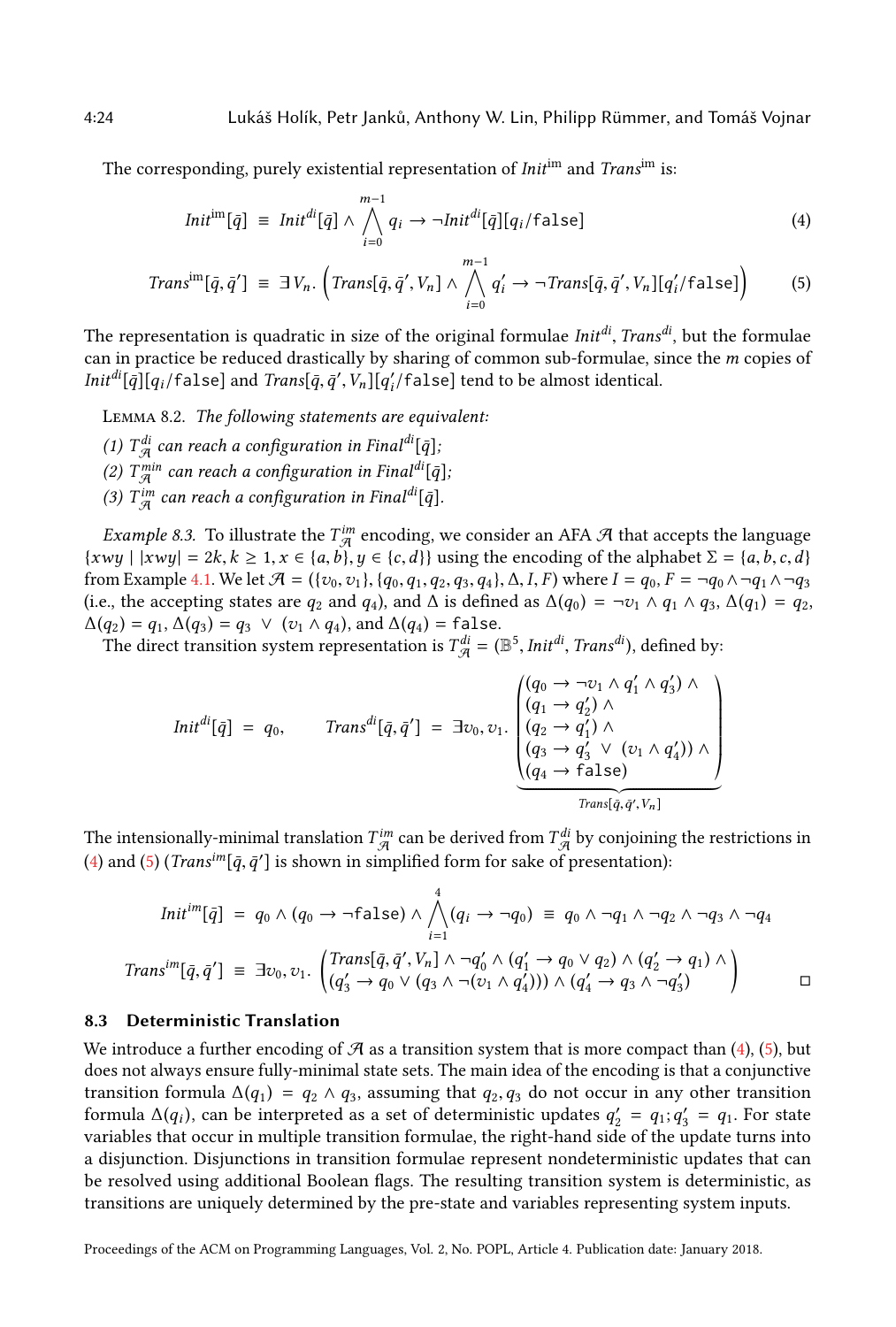*Example 8.4.* We illustrate the encoding  $T_{\mathcal{A}}^{det} = (\mathbb{B}^m, Int^{det}, Trans^{det})$  using the AFA from Ex-ample [8.3.](#page-23-2) While the initial states Init<sup>det</sup>[ $\bar{q}$ ] coincide with Init<sup>im</sup>[ $\bar{q}$ ] in Example [8.3,](#page-23-2) the transition relation  $\it Trans^{det}[\bar q,\bar q']$  now consists of two parts: a deterministic assignment of the post-state  $\bar q'$  in terms of the pre-state  $\bar{q}$ , together with an auxiliary variable  $h_3$  that determines which branch of  $\Delta(q_3)$  is taken; and a conjunct that ensures that value of  $h_3$  is consistent with the inputs  $V_n$ . The resulting *Trans<sup>det</sup>[* $\bar{q},\bar{q}^\prime$ *]* is (in this example) equivalent to *Trans<sup>im</sup>[* $\bar{q},\bar{q}^\prime$ *]*:

$$
Init^{det}[\bar{q}] = q_0 \wedge \neg q_1 \wedge \neg q_2 \wedge \neg q_3 \wedge \neg q_4
$$
\n
$$
Trans^{det}[\bar{q}, \bar{q}'] = \exists h_3. \begin{pmatrix} (q'_0 \leftrightarrow \text{false}) \wedge \\ (q'_1 \leftrightarrow q_0 \vee q_2) \wedge \\ (q'_2 \leftrightarrow q_1) \wedge \\ (q'_3 \leftrightarrow q_0 \vee q_3 \wedge h_3) \wedge \\ (q'_4 \leftrightarrow q_3 \wedge \neg h_3) \end{pmatrix} \wedge \exists v_0, v_1. \begin{pmatrix} (q_0 \rightarrow \neg v_1) \wedge \\ (q_3 \wedge \neg h_3 \rightarrow v_1) \wedge \\ (q_4 \rightarrow \text{false}) \end{pmatrix}
$$

To define the encoding formally, we make the simplifying assumption that there is a unique initial state  $q_0$ , i.e.,  $I = q_0$ , and that all transition formulae  $\Delta(q_i)$  are in negation normal form (i.e., in particular state variables in  $\Delta(q_i)$  do not occur underneath negation). Both assumption can be established by simple transformation of A. The transition system  $T^{det}_{\mathcal{A}} = (\mathbb{B}^m,Init^{det}, Trans^{det})$  is:

$$
Init^{det}[\bar{q}] = q_0 \wedge \bigwedge_{i=1}^{m-1} \neg q_i
$$
  
Trans<sup>det</sup>[\bar{q}, \bar{q}'] = \exists H. \left( \bigwedge\_{i=0}^{m-1} q'\_i \leftrightarrow NewState(q\_i) \bigwedge \exists V\_n. \bigwedge\_{i=0}^{m-1} q\_i \rightarrow InputInv(\Delta(q\_i), i) \big) \right)

The transition relation *Trans<sup>det</sup>* consists of two main parts: the state updates, which assert that every post-state variable  $q'_i$  is set to an update formula  $\mathit{NewState}(q_i)$ ; and an input invariant asserting that the letters that are read are consistent with the transition taken. To determinise disjunctions in transition formulae  $\Delta(q_i)$ , a set H of additional Boolean variables  $h_l$  (uniquely indexed by a position sequence  $l \in \mathbb{Z}^*$ ) is introduced, and existentially quantified in  $\it Trans^\mathrm{det}.$ 

The update formulae  $\emph{NewState}(q_i)$  are defined as a disjunction of assignments extracted from the transition formulae  $\Delta(q_j)$ ,

$$
NewState(q_i) = \bigvee \{ \varphi \mid \text{there is } j \in \{0, \ldots, m-1\} \text{ such that } \langle q_i, \varphi \rangle \in StateAsgn(\Delta(q_j), j, q_j) \}
$$

where each  $StateAsgn(\Delta(q_j),j,q_j)$  represents the set of asserted state variables  $q_i$  in  $\Delta(q_j)$ , together with guards  $\varphi$  for the case that  $q_i$  occurs underneath disjunctions. The set is recursively defined (on formulae in NNF) as follows:

$$
StateAsgn(\varphi_1 \land \varphi_2, l, g) = StateAsgn(\varphi_1, l, g) \cup StateAsgn(\varphi_2, l, g)
$$
\n
$$
StateAsgn(\varphi_1 \lor \varphi_2, l, g) = StateAsgn(\varphi_1, l.1, g \land h_l) \cup StateAsgn(\varphi_2, l.2, g \land \neg h_l)
$$
\n
$$
StateAsgn(q_i, l, g) = \{ \langle q_i, g \rangle \}
$$
\n
$$
StateAsgn(\varphi, l, g) = \emptyset \qquad \text{(for any other } \varphi \text{)}.
$$

In particular, the case for disjunctions  $\varphi_1 \lor \varphi_2$  introduces a fresh variable  $h_l \in H$  (indexed by the position l of the disjunction) that controls which branch is taken. Input variables  $v_i \in V_n$  are ignored in the updates.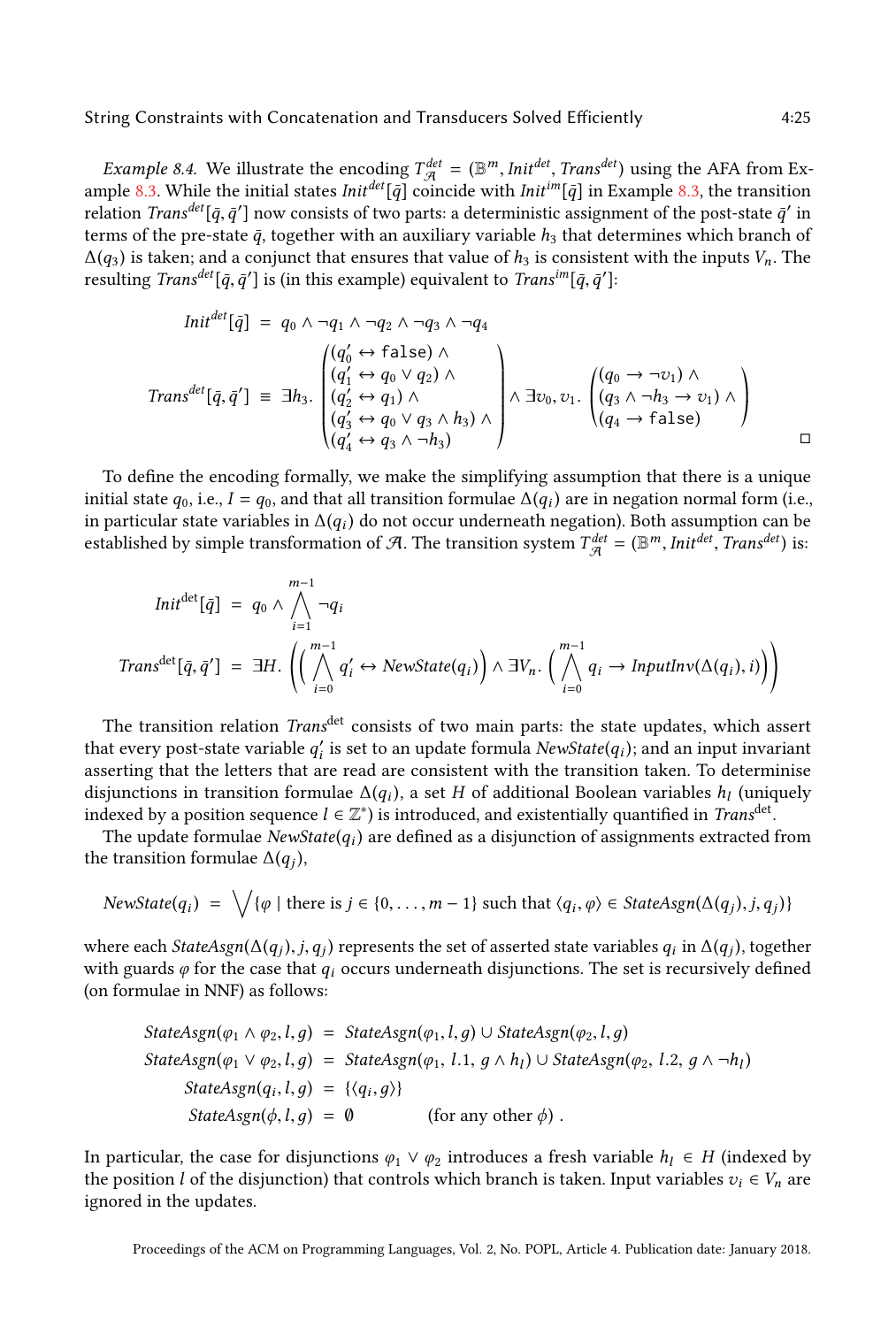The input invariants  $InputInv(\Delta(q_i), i)$  are similarly defined recursively, and include the same auxiliary variables  $h_l \in H$ , but ensure input consistency:

 $InputInv(\varphi_1 \wedge \varphi_2, l) = InputInv(\varphi_1, l) \wedge InputInv(\varphi_2, l)$  $InputInv(\varphi_1 \lor \varphi_2, l) = (h_l \rightarrow InputInv(\varphi_1, l.1)) \land (\neg h_l \rightarrow InputInv(\varphi_2, l.2))$  $InputInv(v_i, l) = v_i,$   $InputInv(\neg v_i, l) = \neg v_i,$   $InputInv(q_i, l) = true,$   $InputInv(\phi, l) = \phi$ .

# <span id="page-25-0"></span>9 IMPLEMENTATION AND EXPERIMENTS

We have implemented our method for deciding conjunctive AC and SL formulae as a solver called SLOTH (String LOgic THeory solver), extending the Princess SMT solver [\[Rümmer 2008\]](#page-30-19). The solver Sloth can be obtained from [https://github.com/uuverifiers/sloth/wiki.](https://github.com/uuverifiers/sloth/wiki) Hence, Princess provides us with infrastructure such as an implementation of DPLL(T) or facilities for reading input formulae in the SMT-LIBv2 format [\[Barrett et al.](#page-28-11) [2010\]](#page-28-11). Like Princess, Sloth was implemented in Scala. We present results from several settings of our tool featuring different optimizations.

- SLOTH-1 The basic version of SLOTH, denoted as SLOTH-1 below, uses the direct translation of the AFA emptiness problem to checking reachability in transition systems described in Section [8.1.](#page-21-1) Then, it employs the nuXmv model checker [\[Cavada et al.](#page-29-20) [2014\]](#page-29-20) to solve the reachability problem via the IC3 algorithm [\[Bradley 2012\]](#page-28-5), based on property-directed state space approximation. Further, we have implemented five optimizations/variants of the basic solver: four of them are described below, the last one at the end of the section.
- SLOTH-2 Our first optimization, implemented in SLOTH-2, is rather simple: We assume working with strings over an alphabet  $\Sigma$  and look for equations of the form  $x = a_0 \circ y_1 \circ a_1 \dots \circ y_n \circ a_n$ where  $n \geq 1$ ,  $\forall 0 \leq i \leq n : a_i \in \Sigma^*$  (i.e.,  $a_i$  are constant strings), and, for every  $1 \leq j \leq n$ ,  $y_j$  is a free string variable not used in any other constraint. The optimization replaces such constraints by a regular constraint  $(a_0 \circ \Sigma^* \circ a_1 \dots \circ \Sigma^* \circ a_n)(x)$ . This step allows us to avoid many split operations. The optimization is motivated by a frequent appearance of constraints of the given kind in some of the considered benchmarks. As shown by our experimental results below, the optimization yields very significant savings in practice, despite of its simplicity.
- SLOTH-3 Our second optimization, implemented in SLOTH-3, replaces the use of nuXmv and IC3 in Sloth-2 by our own, rather simple model checker working directly on the generated AFA. In particular, our model checker is used whenever no split operation is needed after the preprocessing proposed in our first optimization. It works explicitly with sets of conjunctive state formulae representing the configurations reached. The initial formula and transition formulae are first converted to DNF using the Tseytin procedure. Then a SAT solver-in particular, sat4j [\[Berre and Parrain 2010\]](#page-28-12)—is used to generate new reachable configurations and to check the final condition. Our experimental results show that using this simple model checking approach can win over the advanced IC3 algorithm on formulae without splitting.
- SLOTH-4 Our further optimization, SLOTH-4, optimizes SLOTH-3 by employing the intensionally minimal successor computation of Section [8.2](#page-22-3) within the IC3-based model checking of nuXmv.

SLOTH-5 Finally, SLOTH-5 modifies SLOTH-4 by replacing the use of nuXmv with the property directed reachability (i.e., IC3) implementation in the ABC tool [\[Brayton and Mishchenko 2010\]](#page-28-7).

We present data on two benchmark groups (each consisting of two benchmark sets) that demonstrate two points. First, the main strength of our tool is shown on solving complex combinations of transducer and concatenation constraints (generated from program code similar to that of Example [1.1\)](#page-1-0) that are beyond capabilities of any other solver. Second, we show that our tool is competitive also on simpler examples that can be handled by other tools (smaller constraints with less intertwined and general combinations of rational and concatenation constraints). All the benchmarks fall within the decidable straight-line fragment (possibly extended with the restricted

Proceedings of the ACM on Programming Languages, Vol. 2, No. POPL, Article 4. Publication date: January 2018.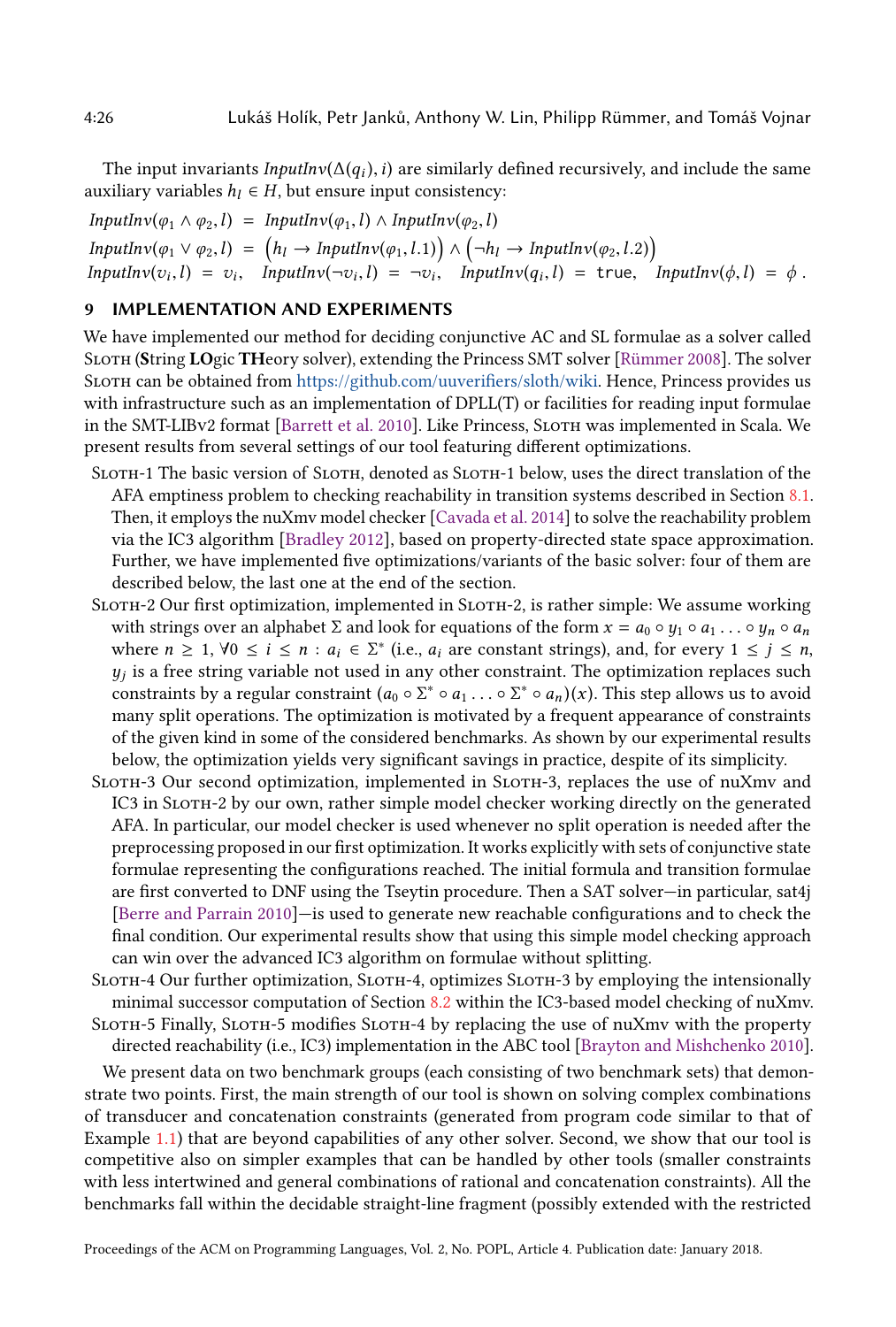length constraints). All experiments were executed on a computer with Intel Xeon E5-2630v2 CPU @ 2.60 GHz and 32 GiB RAM.

Complex combinations of concatenation and rational constraints. The first set of our benchmarks consisted of 10 formulae (5 sat and 5 unsat) derived manually from the PHP programs available from the web page of the Stranger tool [\[Yu et al.](#page-31-3) [2010\]](#page-31-3). The property checked was absence of the vulnerability pattern .\*<script.\* in the output of the programs. The formulae contain  $7-42$  variables (average 21) and  $7-38$  atomic constraints (average 18). Apart from the Boolean connectives ∧ and ∨, they use regular constraints, concatenation, the str.replaceall operation, and several special-purpose transducers encoding various PHP functions used in the programs (e.g., addslashes, trim, etc.).

Results of running the different versions of SLOTH on the formulae are shown in Table [1.](#page-26-0) Apart from the SLOTH version used, the different columns show numbers of solved sat/unsat formulae (together with the time used), numbers of out-of-memory runs ("mo"), as well as numbers of sat/unsat in-

Table 1. PHP benchmarks from the web of Stranger.

<span id="page-26-0"></span>

| Program       | #sat (sec) | #unsat (sec) | #mo | $\#win +/-$ |
|---------------|------------|--------------|-----|-------------|
| $S$ LOTH $-1$ | 4(178)     | 5(6,989)     |     | 1/0         |
| $S$ LOTH $-2$ | 4(83)      | 5(5, 478)    |     | 0/2         |
| SLOTH-3       | 4(72)      | 5(3,673)     |     | 1/2         |
| $S$ LOTH-4    | 4(93)      | 4(6,168)     |     | 0/0         |
| $S$ LOTH $-5$ | 4(324)     | 4(4,409)     |     | 2/1         |

stances for which the particular SLOTH version provided the best result ("win  $+/-$ "). We can see that SLOTH was able to solve 9 out of the 10 formulae, and that each of its versions–apart from SLOTH-4-provided the best result in at least some case.

Our second benchmark consists of 8 challenging formulae taken from the paper [\[Kern 2014\]](#page-29-15) providing an overview of XSS vulnerabilities in JavaScript programs (including the motivating example from the introduction).

The formulae contain  $9-12$  variables (average  $9.75$ ) and  $9-13$  atomic constraints (average 10.5). Apart from conjunctions, they use regular constraints, concatenation, str.replaceall, and again several special-purpose transducers encoding various JavaScript functions (e.g., htmlescape, escapeString, etc.). The results of our exper-

Table 2. Benchmarks from [\[Kern 2014\]](#page-29-15).

<span id="page-26-1"></span>

| Solver        | $#sat$ (sec) | #unsat (sec) | $\#win +/-$ |
|---------------|--------------|--------------|-------------|
| $S$ LOTH $-1$ | 4(458)       | 4(583)       | 0/2         |
| $S$ LOTH $-2$ | 4(483)       | 4(585)       | 0/1         |
| $S$ LOTH $-3$ | 4(508)       | 4(907)       | 2/1         |
| $S$ LOTH-4    | 4(445)       | 4(1,024)     | 1/0         |
| $S$ LOTH $-5$ | 4(568)       | 4(824)       | 1/0         |

iments are shown in Table [2.](#page-26-1) The meaning of the columns is the same as in Table [1](#page-26-0) except that we drop the out-of-memory column since SLOTH could handle all the formulae–which we consider to be an excellent result.

These results are the highlight of our experiments, taking into account that we are not aware of any other tool capable of handling the logic fragment used in the formulae.<sup>[9](#page-26-2)</sup>

A Comparison with other tools on simpler benchmarks. Our next benchmark consisted of 3,392 formulae provided to us by the authors of the Stranger tool. These formulae were derived by Stranger from real web applications analyzed for security; to enable other tools to handle the benchmarks, in the benchmarks the str.replaceall operation was approximated by str.replace.

<span id="page-26-2"></span><sup>&</sup>lt;sup>9</sup>We tried to replace the special-purpose transducers by a sequence of  $str$ . replaceall operations in order to match the syntactic fragment of the S3P solver [\[Trinh et al.](#page-30-10) [2016\]](#page-30-10). However, neither Sloth nor S3P could handle the modified formulae. We have not experimented with other semi-decision procedures, such as those implemented within Stranger or SLOG [\[Wang et al.](#page-31-9) [2016\]](#page-31-9), since they are indeed a different kind of tool, and, moreover, often are not able to process input in the SMT-LIBv2 format, which would complicate the experiments.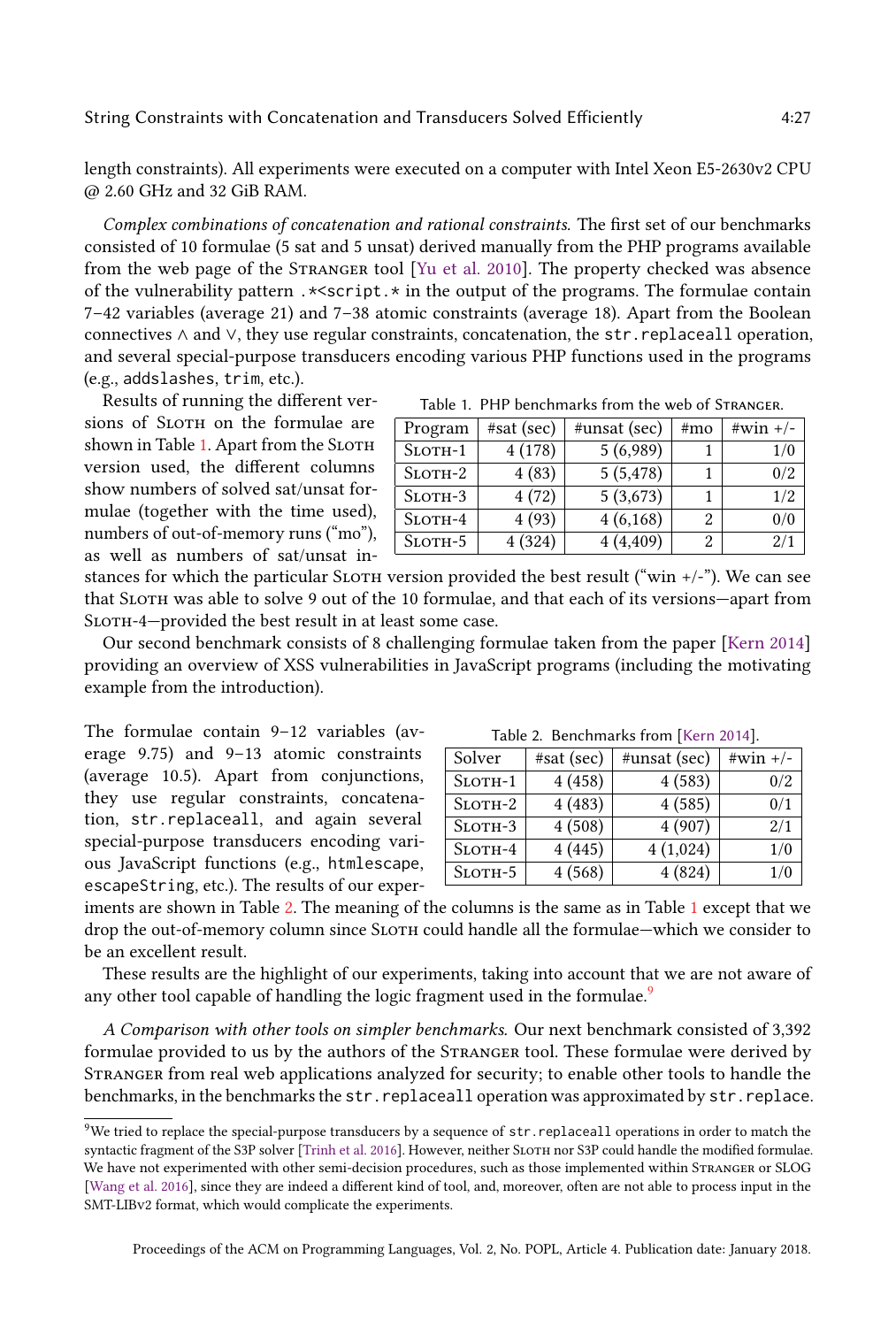Apart from the ∧ and ∨ connectives, the formulae use regular constraints, concatenation, and the str. replace operation. They contain  $1-211$  string variables (on average 6.5) and  $1-182$  atomic formulae (on average 5.8). Importantly, the use of concatenation is much less intertwined with str.replace than it is with rational constraints in benchmarks from Tables [1](#page-26-0) and [2](#page-26-1) (only about 120 from the 3,392 examples contain str.replace). Results of experiments on this benchmark are shown in Table [3.](#page-27-0) In the table, we compare the different versions of our SLOTH, the S3P solver, and the CVC4 string solver [\[Liang et al.](#page-30-5)  $2014$ ].<sup>[10](#page-27-1)</sup> The meaning of the columns is the same as in the previous tables, except that we now specify both the number of time-outs (for a time-out of 5 minutes) and out-of-memory runs ("to/mo").

From the results, we can see that CVC4 is winning, but (1) unlike SLOTH, it is a semi-decision procedure only, and (2) the formulae of this benchmark are much simpler than in the previous benchmarks (from the point of view of the operations used), and hence the power of SLOTH cannot really manifest.

Despite that, our solver succeeds in almost the same number of examples as CVC4, and it is reasonably efficient. Moreover, a closer analysis of the results reveals that our solver won in 16 sat and 3 unsat instances. Compared with S3P, SLOTH won in 22 sat and 4 unsat instances (plus S3P provided 8 unknown and 1 wrong answer and also crashed once). This shows that SLOTH can compete with semi-decision procedures at least in some cases even on a still quite simple fragment of the logic it supports.

Our final set of benchmarks is obtained from the third one by filtering out the 120 examples containing str.replace and replacing the str.replace operations by str.replaceall, which reflects the real semantics of the original programs. This makes the benchmarks more challenging, although they are

| Table 3. Benchmarks from STRANGER with str. replace. |  |
|------------------------------------------------------|--|
|------------------------------------------------------|--|

<span id="page-27-0"></span>

| Solver           | $#sat$ (sec)  | $\#$ unsat (sec)             | #to/mo | $\#win +/-$ |
|------------------|---------------|------------------------------|--------|-------------|
| $S$ LOTH-1       | 1,200(19,133) | 2,079(3,276)                 | 105/8  | 30/43       |
| $S$ LOTH $-2$    | 1,211(13,120) | 2,079(3,338)                 | 97/5   | 19/0        |
| SLOTH-3          | 1,290 (6,619) | $2,082$ $\overline{(1,012)}$ | 14/6   | 263/592     |
| $S$ LOTH-4       | 1,288 (6,240) | 2,082(1,030)                 | 17/5   | 230/327     |
| $S$ LOTH $-5$    | 1,291 (6,460) | 2,082 (953)                  | 14/5   | 768/1,120   |
| CVC4             | 1,297(857)    | 2,082 (265)                  | 13/0   |             |
| S <sub>3</sub> P | 1,291(171)    | 2,078 (56)                   | 13/0   |             |

Table 4. Benchmarks from Stranger with str.replaceall.

<span id="page-27-2"></span>

| Program          | #sat (sec) | #unsat (sec) | #to/mo | $#win +/-$ |
|------------------|------------|--------------|--------|------------|
| $S$ LOTH $-1$    | 101(1,404) | 13(18)       | 6/0    | 9/1        |
| $S$ LOTH $-2$    | 104(1,178) | 13(18)       | 3/0    | 8/5        |
| $S$ LOTH $-3$    | 103 (772)  | 13(19)       | 4/0    | 10/1       |
| $S$ LOTH-4       | 101(316)   | 13(23)       | 6/0    | 24/2       |
| $S$ LOTH $-5$    | 102 (520)  | 13(20)       | 5/0    | 52/4       |
| S <sub>3</sub> P | 86(11)     | 6(26)        | 0/5    |            |

still simple compared to those of Tables [1](#page-26-0) and [2.](#page-26-1) The results are shown in Table [4.](#page-27-2) The meaning of the columns is the same as in the previous tables. We compare the different versions of Sloth against S3P only since CVC4 does not support str.replaceall. On the examples, S3P crashed 6 times and provided 6 times the unknown result and 13 times a wrong result. Overall, although Sloth is still slower, it is more reliable than S3P (roughly 10 % of wrong and 10 % of inconclusive results for S3P versus 0 % of wrong and 5 % of inconclusive results for SLOTH).

As a final remark, we note that, apart from experimenting with the  $SLOTH-1-5$  versions, we also tried a version obtained from SLOTH-3 by replacing the intensionally minimal successor computation of Section [8.2](#page-22-3) by the deterministic successor computation of Section [8.3.](#page-23-3) On the given benchmark, this version provided 3 times the best result. This underlines the fact that all of the described optimizations can be useful in some cases.

<span id="page-27-1"></span> $^{10}\mathrm{The}$  S3P solver and CVC4 solvers are taken as two representatives of semi-decision procedures for the given fragment with input from SMT-LIBv2.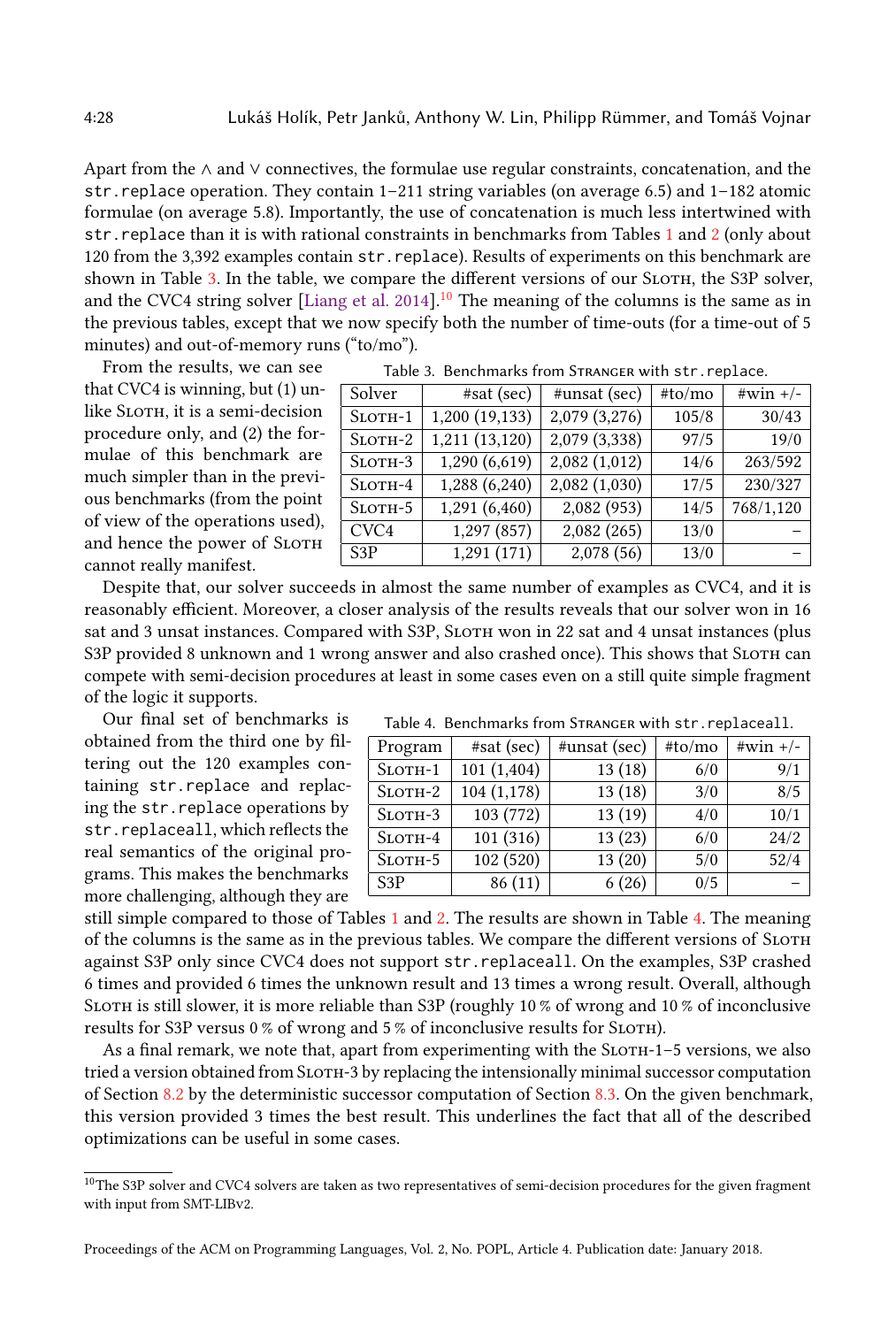# <span id="page-28-9"></span>10 CONCLUSIONS

We have presented the first practical algorithm for solving string constraints with concatenation, general transduction, and regular constraints; the algorithm is at the same time a decision procedure for the acyclic fragment AC of intersection of rational relations of [\[Barceló et al.](#page-28-4) [2013\]](#page-28-4) and the straight-line fragment SL of [\[Lin and Barceló 2016\]](#page-30-8). The algorithm uses novel ideas including alternating finite automata as symbolic representations and the use of fast model checkers like IC3 [\[Bradley 2012\]](#page-28-5) for solving emptiness of alternating automata. In initial experiments, our solver has shown to compare favourably with existing string solvers, both in terms of expressiveness and performance. More importantly, our solver can solve benchmarking examples that cannot be handled by existing solvers.

There are several avenues planned for future work, including more general integration of length constraints and support for practically relevant operations like splitting at delimiters and indexOf. Extending our approach to incorporate a more general class of length constraints (e.g. Presburgerexpressible constraints) seems to be rather challenging since this possibly would require us to extend our notion of alternating finite automata with monotonic counters (see [\[Lin and Barceló](#page-30-8) [2016\]](#page-30-8)), which (among others) introduces new problems on how to solve language emptiness.

# ACKNOWLEDGMENTS

Holík and Janků were supported by the Czech Science Foundation (project 16-24707Y). Holík, Janků, and Vojnar were supported by the internal BUT grant agency (project FIT-S-17-4014) and the IT4IXS: IT4Innovations Excellence in Science (project LQ1602). Lin was supported by European Research Council (ERC) under the European Union's Horizon 2020 research and innovation programme (Grant Agreement no 759969). Rümmer was supported by the Swedish Research Council under grant 2014-5484.

# REFERENCES

- <span id="page-28-1"></span>Parosh Aziz Abdulla, Mohamed Faouzi Atig, Yu-Fang Chen, Lukás Holík, Ahmed Rezine, Philipp Rümmer, and Jari Stenman. 2014. String Constraints for Verification. In CAV. 150-166.
- <span id="page-28-2"></span>Davide Balzarotti, Marco Cova, Viktoria Felmetsger, Nenad Jovanovic, Engin Kirda, Christopher Kruegel, and Giovanni Vigna. 2008. Saner: Composing Static and Dynamic Analysis to Validate Sanitization in Web Applications. In S&P.  $387 - 401.$
- <span id="page-28-4"></span>Pablo Barceló, Diego Figueira, and Leonid Libkin. 2013. Graph Logics with Rational Relations. Logical Methods in Computer Science 9, 3 (2013). DOI:[http://dx.doi.org/10.2168/LMCS-9\(3:1\)2013](http://dx.doi.org/10.2168/LMCS-9(3:1)2013)
- <span id="page-28-8"></span>Pablo Barceló, Leonid Libkin, A. W. Lin, and Peter T. Wood. 2012. Expressive Languages for Path Queries over Graph-Structured Data. ACM Trans. Database Syst. 37, 4 (2012), 31.
- <span id="page-28-11"></span>Clark Barrett, Aaron Stump, and Cesare Tinelli. 2010. The SMT-LIB Standard: Version 2.0. In Proc. of SMT'10.
- <span id="page-28-3"></span>Clark W. Barrett, Cesare Tinelli, Morgan Deters, Tianyi Liang, Andrew Reynolds, and Nestan Tsiskaridze. 2016. Efficient solving of string constraints for security analysis. In Proceedings of the Symposium and Bootcamp on the Science of Security, Pittsburgh, PA, USA, April 19-21, 2016. 4-6. DOI:<http://dx.doi.org/10.1145/2898375.2898393>
- <span id="page-28-12"></span>Daniel Le Berre and Anne Parrain. 2010. The Sat4j library, release 2.2. JSAT 7, 2-3 (2010), 59-6. [http://jsat.ewi.tudelft.nl/](http://jsat.ewi.tudelft.nl/content/volume7/JSAT7_4_LeBerre.pdf) [content/volume7/JSAT7\\_4\\_LeBerre.pdf](http://jsat.ewi.tudelft.nl/content/volume7/JSAT7_4_LeBerre.pdf)
- <span id="page-28-6"></span>Jean Berstel. 1979. Transductions and Context-Free Languages. Teubner-Verlag.
- <span id="page-28-10"></span>Armin Biere, Keijo Heljanko, and Siert Wieringa. 2017. AIGER 1.9 and Beyond (Draft). http://fmv.jku.at/hwmcc11/beyond1.pdf (cited in 2017). (2017).
- <span id="page-28-0"></span>Nikolaj Bjørner, Nikolai Tillmann, and Andrei Voronkov. 2009. Path feasibility analysis for string-manipulating programs. In TACAS. 307-321.
- <span id="page-28-5"></span>Aaron R. Bradley. 2012. Understanding IC3. In Theory and Applications of Satisfiability Testing - SAT 2012 - 15th International Conference, Trento, Italy, June 17-20, 2012. Proceedings. 1-14. DOI:[http://dx.doi.org/10.1007/978-3-642-31612-8\\_1](http://dx.doi.org/10.1007/978-3-642-31612-8_1)
- <span id="page-28-7"></span>Robert Brayton and Alan Mishchenko. 2010. ABC: An Academic Industrial-Strength Verification Tool. In Computer Aided Verification: 22nd International Conference, CAV 2010, Edinburgh, UK, July 15-19, 2010. Proceedings, Tayssir Touili, Byron Cook, and Paul Jackson (Eds.). Springer Berlin Heidelberg, Berlin, Heidelberg, 24-40. DOI:[http://dx.doi.org/10.1007/](http://dx.doi.org/10.1007/978-3-642-14295-6_5) [978-3-642-14295-6\\_5](http://dx.doi.org/10.1007/978-3-642-14295-6_5)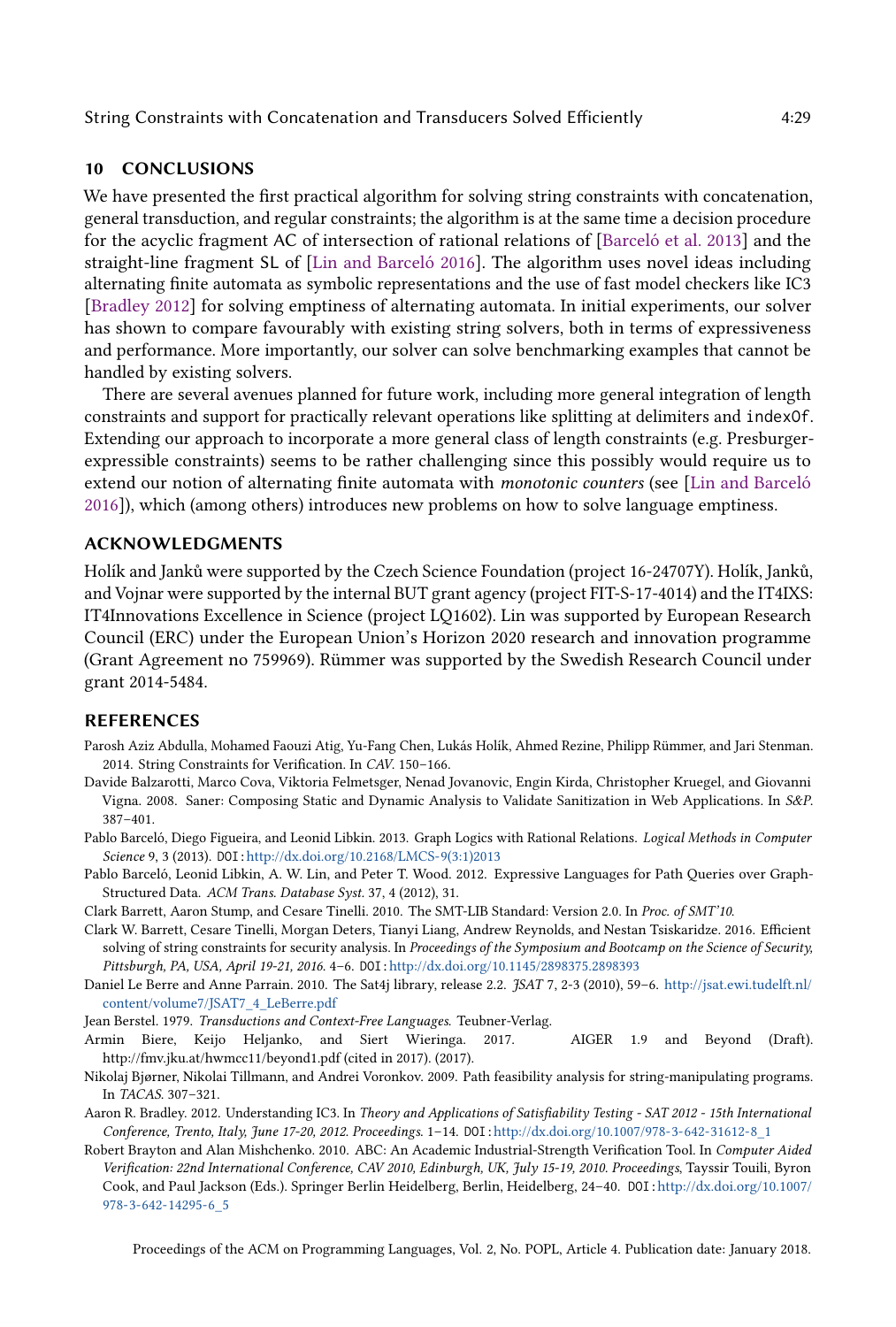- <span id="page-29-0"></span>Cristian Cadar, Vijay Ganesh, Peter M. Pawlowski, David L. Dill, and Dawson R. Engler. 2008. EXE: Automatically Generating Inputs of Death. ACM Trans. Inf. Syst. Secur. 12, 2 (2008), 10:1-10:38. DOI:<http://dx.doi.org/10.1145/1455518.1455522>
- <span id="page-29-1"></span>Cristian Cadar, Patrice Godefroid, Sarfraz Khurshid, Corina S. Pasareanu, Koushik Sen, Nikolai Tillmann, and Willem Visser. 2011. Symbolic execution for software testing in practice: preliminary assessment. In Proceedings of the 33rd International Conference on Software Engineering, ICSE 2011, Waikiki, Honolulu , HI, USA, May 21-28, 2011. 1066-1071. DOI:<http://dx.doi.org/10.1145/1985793.1985995>
- <span id="page-29-20"></span>Roberto Cavada, Alessandro Cimatti, Michele Dorigatti, Alberto Griggio, Alessandro Mariotti, Andrea Micheli, Sergio Mover, Marco Roveri, and Stefano Tonetta. 2014. The nuXmv Symbolic Model Checker. In CAV'14 (Lecture Notes in Computer Science), Vol. 8559. Springer, 334-342.

<span id="page-29-24"></span><span id="page-29-16"></span>Edmund M. Clarke, Orna Grumberg, and Doron A. Peled. 1999. Model Checking. The MIT Press, Cambridge, Massachusetts. Google co. 2015. Google Closure Library (referred in Nov 2015). [https://developers.google.com/closure/library/.](https://developers.google.com/closure/library/) (2015).

- <span id="page-29-22"></span>Thomas H. Cormen, Charles E. Leiserson, Ronald L. Rivest, and Clifford Stein. 2009. Introduction to Algorithms, Third Edition (3rd ed.). The MIT Press.
- <span id="page-29-19"></span>Arlen Cox and Jason Leasure. 2017. Model Checking Regular Language Constraints. CoRR abs/1708.09073 (2017). arXiv[:1708.09073 http://arxiv.org/abs/1708.09073](http://arxiv.org/abs/1708.09073)
- <span id="page-29-18"></span>Loris D'Antoni, Zachary Kincaid, and Fang Wang. 2016. A Symbolic Decision Procedure for Symbolic Alternating Finite Automata. CoRR abs/1610.01722 (2016). <http://arxiv.org/abs/1610.01722>

<span id="page-29-4"></span>Loris D'Antoni and Margus Veanes. 2013. Static Analysis of String Encoders and Decoders. In VMCAI. 209-228.

- <span id="page-29-11"></span>Leonardo De Moura and Nikolaj Bjørner. 2011. Satisfiability modulo theories: introduction and applications. Commun. ACM 54, 9 (2011), 69-77.
- <span id="page-29-12"></span>Volker Diekert. 2002. Makanin's Algorithm. In Algebraic Combinatorics on Words, M. Lothaire (Ed.). Encyclopedia of Mathematics and its Applications, Vol. 90. Cambridge University Press, Chapter 12, 387-442.
- <span id="page-29-26"></span>Laurent Doyen and Jean-François Raskin. 2010. Antichain Algorithms for Finite Automata. In TACAS'10 (Lecture Notes in Computer Science), Vol. 6015. Springer, 2-22. DOI:[http://dx.doi.org/10.1007/978-3-642-12002-2\\_2](http://dx.doi.org/10.1007/978-3-642-12002-2_2)
- <span id="page-29-25"></span>Alain Finkel. 1987. A Generalization of the Procedure of Karp and Miller to Well Structured Transition Systems. In Automata, Languages and Programming, 14th International Colloquium, ICALP87, Karlsruhe, Germany, July 13-17, 1987, Proceedings (Lecture Notes in Computer Science), Thomas Ottmann (Ed.), Vol. 267. Springer, 499-508. DOI:[http://dx.doi.org/10.1007/](http://dx.doi.org/10.1007/3-540-18088-5_43) [3-540-18088-5\\_43](http://dx.doi.org/10.1007/3-540-18088-5_43)
- <span id="page-29-5"></span>Xiang Fu and Chung-Chih Li. 2010. Modeling Regular Replacement for String Constraint Solving. In NFM. 67-76.
- <span id="page-29-6"></span>Xiang Fu, Michael C. Powell, Michael Bantegui, and Chung-Chih Li. 2013. Simple linear string constraints. Formal Asp. Comput. 25, 6 (2013), 847-891.
- <span id="page-29-7"></span>Vijay Ganesh, Mia Minnes, Armando Solar-Lezama, and Martin Rinard. 2013. Word equations with length constraints: what's decidable? In Hardware and Software: Verification and Testing. Springer, 209-226.
- <span id="page-29-23"></span>Graeme Gange, Jorge A. Navas, Peter J. Stuckey, Harald Sùndergaard, and Peter Schachte. 2013. Unbounded Model-Checking with Interpolation for Regular Language Constraints. In TACAS'2013 (Lecture Notes in Computer Science), Vol. 7795. Springer, 277-291.
- <span id="page-29-21"></span>Seymour Ginsburg and Edwin H. Spanier. 1966. Semigroups, Presburger formulas, and languages. Pacific J. Math. 16, 2 (1966), 285-296. <http://projecteuclid.org/euclid.pjm/1102994974>
- <span id="page-29-2"></span>Patrice Godefroid, Nils Klarlund, and Koushik Sen. 2005. DART: directed automated random testing. In Proceedings of the ACM SIGPLAN 2005 Conference on Programming Language Design and Implementation, Chicago, IL, USA, June 12-15, 2005. 213-223. DOI:<http://dx.doi.org/10.1145/1065010.1065036>
- <span id="page-29-13"></span>Claudio Gutiérrez. 1998. Solving Equations in Strings: On Makanin's Algorithm. In LATIN. 358-373.
- <span id="page-29-17"></span>Mario Heiderich, Jörg Schwenk, Tilman Frosch, Jonas Magazinius, and Edward Z. Yang. 2013. mXSS attacks: attacking well-secured web-applications by using innerHTML mutations. In CCS. 777-788.
- <span id="page-29-8"></span>Pieter Hooimeijer, Benjamin Livshits, David Molnar, Prateek Saxena, and Margus Veanes. 2011. Fast and Precise Sanitizer Analysis with BEK. In USENIX Security Symposium. [http://static.usenix.org/events/sec11/tech/full\\_papers/Hooimeijer.pdf](http://static.usenix.org/events/sec11/tech/full_papers/Hooimeijer.pdf)
- <span id="page-29-9"></span>Pieter Hooimeijer and Westley Weimer. 2012. StrSolve: solving string constraints lazily. Autom. Softw. Eng. 19, 4 (2012),  $531 - 559.$
- <span id="page-29-14"></span>Artur Jez. 2016. Recompression: A Simple and Powerful Technique for Word Equations. J. ACM 63, 1 (2016), 4:1-4:51. DOI: <http://dx.doi.org/10.1145/2743014>
- <span id="page-29-3"></span>Scott Kausler and Elena Sherman. 2014. Evaluation of String Constraint Solvers in the Context of Symbolic Execution. In Proceedings of the 29th ACM/IEEE International Conference on Automated Software Engineering (ASE '14). ACM, New York, NY, USA, 259-270. DOI:<http://dx.doi.org/10.1145/2642937.2643003>

<span id="page-29-15"></span>Christoph Kern. 2014. Securing the Tangled Web. Commun. ACM 57, 9 (Sept. 2014), 38-47.

<span id="page-29-10"></span>Adam Kiezun and others. 2012. HAMPI: A solver for word equations over strings, regular expressions, and context-free grammars. ACM Trans. Softw. Eng. Methodol. 21, 4 (2012), 25.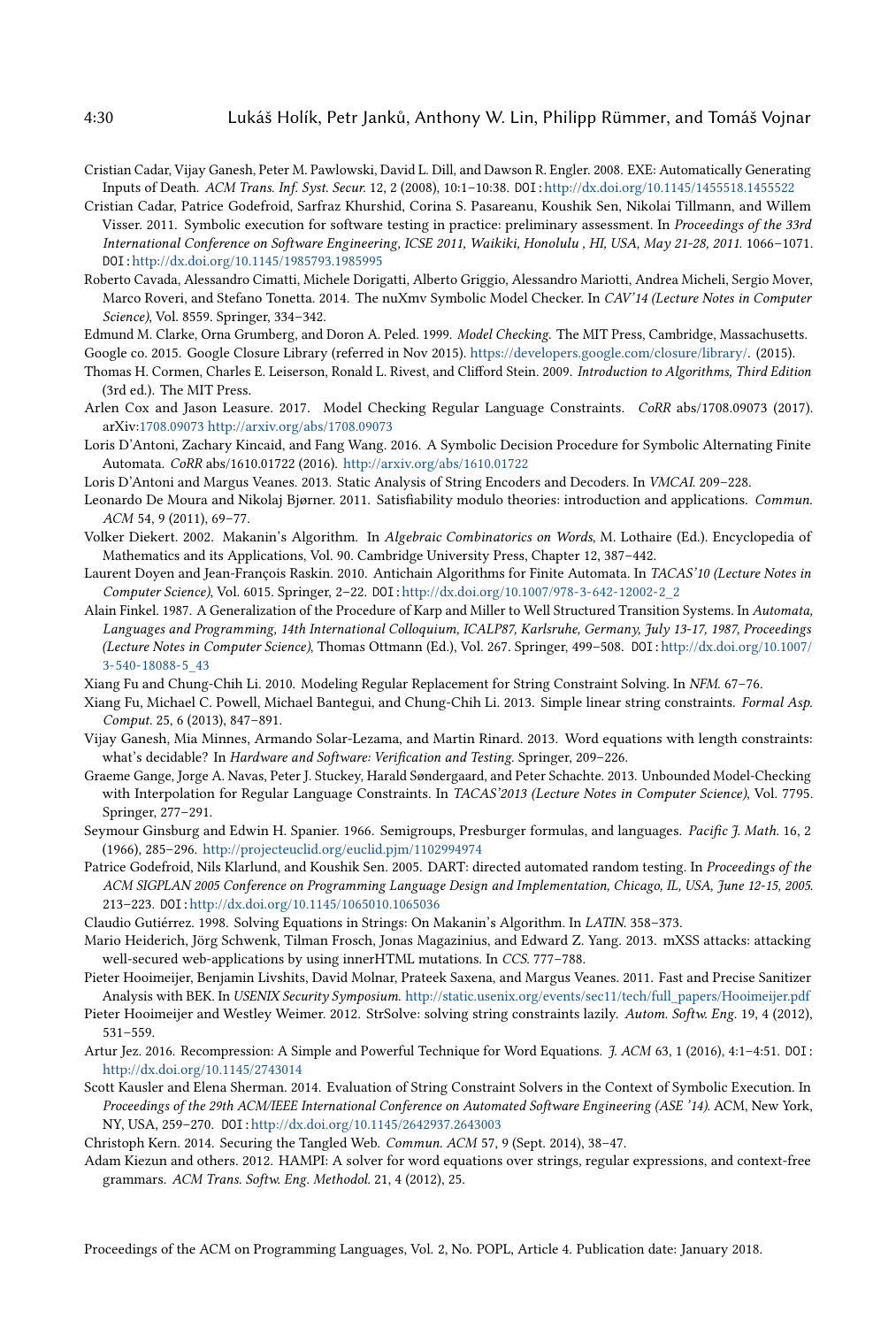- <span id="page-30-16"></span>Nils Klarlund, Anders Mùller, and Michael I. Schwartzbach. 2002. MONA Implementation Secrets. International Journal of Foundations of Computer Science 13, 4 (2002), 571-586.
- <span id="page-30-24"></span>Johannes Kloos, Rupak Majumdar, Filip Niksic, and Ruzica Piskac. 2013. Incremental, Inductive Coverability. In CAV'13 (Lecture Notes in Computer Science), Vol. 8044. Springer, 158-173.
- <span id="page-30-22"></span>Daniel Kroening and Ofer Strichman. 2008. Decision Procedures. Springer.
- <span id="page-30-5"></span>Tianyi Liang, Andrew Reynolds, Cesare Tinelli, Clark Barrett, and Morgan Deters. 2014. A DPLL(T) Theory Solver for a Theory of Strings and Regular Expressions. In CAV. 646-662.
- <span id="page-30-6"></span>Tianyi Liang, Andrew Reynolds, Nestan Tsiskaridze, Cesare Tinelli, Clark Barrett, and Morgan Deters. 2016. An efficient SMT solver for string constraints. Formal Methods in System Design 48, 3 (2016), 206-234. DOI:[http://dx.doi.org/10.1007/](http://dx.doi.org/10.1007/s10703-016-0247-6) [s10703-016-0247-6](http://dx.doi.org/10.1007/s10703-016-0247-6)
- <span id="page-30-7"></span>Tianyi Liang, Nestan Tsiskaridze, Andrew Reynolds, Cesare Tinelli, and Clark Barrett. 2015. A Decision Procedure for Regular Membership and Length Constraints over Unbounded Strings. In Frontiers of Combining Systems - 10th International Symposium, FroCoS 2015, Wroclaw, Poland, September 21-24, 2015. Proceedings. 135-150. DOI:[http://dx.doi.org/10.1007/](http://dx.doi.org/10.1007/978-3-319-24246-0_9) [978-3-319-24246-0\\_9](http://dx.doi.org/10.1007/978-3-319-24246-0_9)
- <span id="page-30-8"></span>Anthony Widjaja Lin and Pablo Barceló. 2016. String solving with word equations and transducers: towards a logic for analysing mutation XSS. In POPL. 123-136. DOI:<http://dx.doi.org/10.1145/2837614.2837641>
- <span id="page-30-1"></span>Blake Loring, Duncan Mitchell, and Johannes Kinder. 2017. ExpoSE: Practical Symbolic Execution of Standalone JavaScript. In SPIN.
- <span id="page-30-11"></span>Gennady S Makanin. 1977. The problem of solvability of equations in a free semigroup. Sbornik: Mathematics 32, 2 (1977), 129-198.
- <span id="page-30-25"></span>John McCarthy. 1980. Circumscription - A Form of Non-Monotonic Reasoning. Artif. Intell. 13, 1-2 (1980), 27-39. DOI: [http://dx.doi.org/10.1016/0004-3702\(80\)90011-9](http://dx.doi.org/10.1016/0004-3702(80)90011-9)
- <span id="page-30-18"></span>Kenneth L. McMillan. 2003. Interpolation and SAT-Based Model Checking. In Computer Aided Verification, 15th International Conference, CAV 2003, Boulder, CO, USA, July 8-12, 2003, Proceedings. 1-13. DOI:[http://dx.doi.org/10.1007/](http://dx.doi.org/10.1007/978-3-540-45069-6_1) [978-3-540-45069-6\\_1](http://dx.doi.org/10.1007/978-3-540-45069-6_1)
- <span id="page-30-20"></span>Christophe Morvan. 2000. On Rational Graphs. In FoSSaCS. 252-266.
- <span id="page-30-21"></span>Robert Nieuwenhuis, Albert Oliveras, and Cesare Tinelli. 2004. Abstract DPLL and Abstract DPLL Modulo Theories. In LPAR'04 (LNCS), Vol. 3452. Springer, 36-50.
- <span id="page-30-0"></span>OWASP. 2013. [https://www.owasp.org/images/f/f8/OWASP\\_Top\\_10\\_-\\_2013.pdf.](https://www.owasp.org/images/f/f8/OWASP_Top_10_-_2013.pdf) (2013).
- <span id="page-30-12"></span>Wojciech Plandowski. 2004. Satisfiability of word equations with constants is in PSPACE. J. ACM 51, 3 (2004), 483-496.
- <span id="page-30-13"></span>Wojciech Plandowski. 2006. An efficient algorithm for solving word equations. In STOC. 467-476.
- <span id="page-30-2"></span>Gideon Redelinghuys, Willem Visser, and Jaco Geldenhuys. 2012. Symbolic execution of programs with strings. In SAICSIT.  $139 - 148.$
- <span id="page-30-19"></span>Philipp Rümmer. 2008. A Constraint Sequent Calculus for First-Order Logic with Linear Integer Arithmetic. In Proceedings, 15th International Conference on Logic for Programming, Artificial Intelligence and Reasoning (LNCS), Vol. 5330. Springer,  $274 - 289.$
- <span id="page-30-15"></span>Jacques Sakarovitch. 2009. Elements of automata theory. Cambridge University Press.
- <span id="page-30-3"></span>Prateek Saxena, Devdatta Akhawe, Steve Hanna, Feng Mao, Stephen McCamant, and Dawn Song. 2010. A Symbolic Execution Framework for JavaScript. In S&P. 513-528.
- <span id="page-30-4"></span>Koushik Sen, Swaroop Kalasapur, Tasneem G. Brutch, and Simon Gibbs. 2013. Jalangi: a selective record-replay and dynamic analysis framework for JavaScript. In Joint Meeting of the European Software Engineering Conference and the ACM SIGSOFT Symposium on the Foundations of Software Engineering, ESEC/FSE'13, Saint Petersburg, Russian Federation, August 18-26, 2013. 488-498. DOI:<http://dx.doi.org/10.1145/2491411.2491447>
- <span id="page-30-17"></span>Mary Sheeran, Satnam Singh, and Gunnar Stålmarck. 2000. Checking Safety Properties Using Induction and a SAT-Solver. In FMCAD (LNCS), Vol. 1954. Springer, 108-125.
- <span id="page-30-23"></span>Deian Tabakov and Moshe Y. Vardi. 2005. Experimental Evaluation of Classical Automata Constructions. In Logic for Programming, Artificial Intelligence, and Reasoning, 12th International Conference, LPAR 2005, Montego Bay, Jamaica, December 2-6, 2005, Proceedings (Lecture Notes in Computer Science), Geoff Sutcliffe and Andrei Voronkov (Eds.), Vol. 3835. Springer, 396-411. DOI:[http://dx.doi.org/10.1007/11591191\\_28](http://dx.doi.org/10.1007/11591191_28)
- <span id="page-30-9"></span>Minh-Thai Trinh, Duc-Hiep Chu, and Joxan Jaffar. 2014. S3: A Symbolic String Solver for Vulnerability Detection in Web Applications. In CCS. 1232-1243.
- <span id="page-30-10"></span>Minh-Thai Trinh, Duc-Hiep Chu, and Joxan Jaffar. 2016. Progressive Reasoning over Recursively-Defined Strings. In Computer Aided Verification - 28th International Conference, CAV 2016, Toronto, ON, Canada, July 17-23, 2016, Proceedings, Part I. 218-240. DOI:[http://dx.doi.org/10.1007/978-3-319-41528-4\\_12](http://dx.doi.org/10.1007/978-3-319-41528-4_12)
- <span id="page-30-14"></span>Moshe Y. Vardi. 1995. An Automata-Theoretic Approach to Linear Temporal Logic. In Logics for Concurrency - Structure versus Automata (8th Banff Higher Order Workshop, August 27 - September 3, 1995, Proceedings). 238-266. DOI:[http:](http://dx.doi.org/10.1007/3-540-60915-6_6) [//dx.doi.org/10.1007/3-540-60915-6\\_6](http://dx.doi.org/10.1007/3-540-60915-6_6)